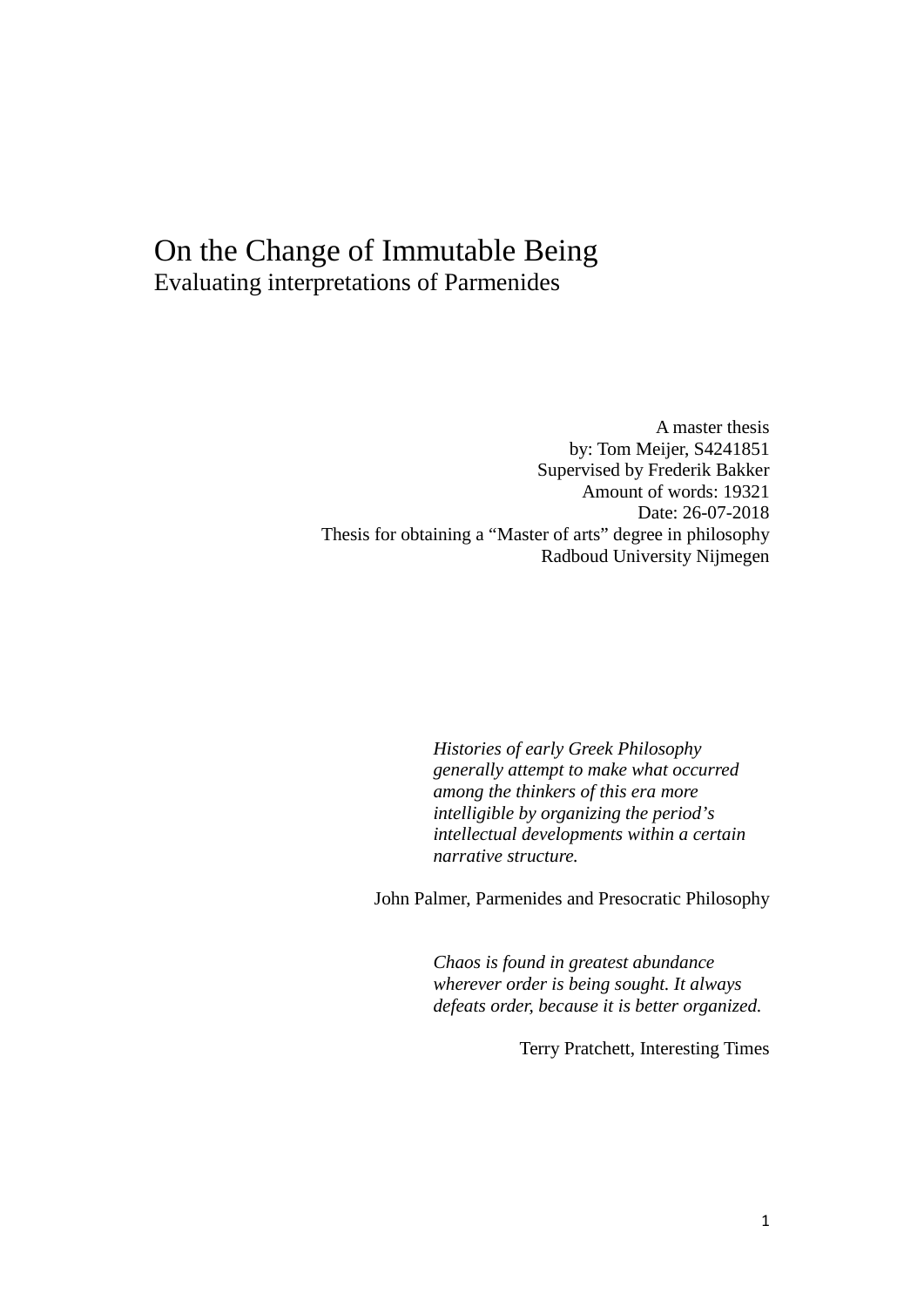I hereby declare and assure that I, Cornelis Tom Meijer, have drafted this thesis independently, that no other sources and/or means other than those mentioned have been used and that the passages of which the text content or meaning originates in other works – including electronic media – have been identified and the sources clearly stated.

Place: Nijmegen Date: 26-07-2018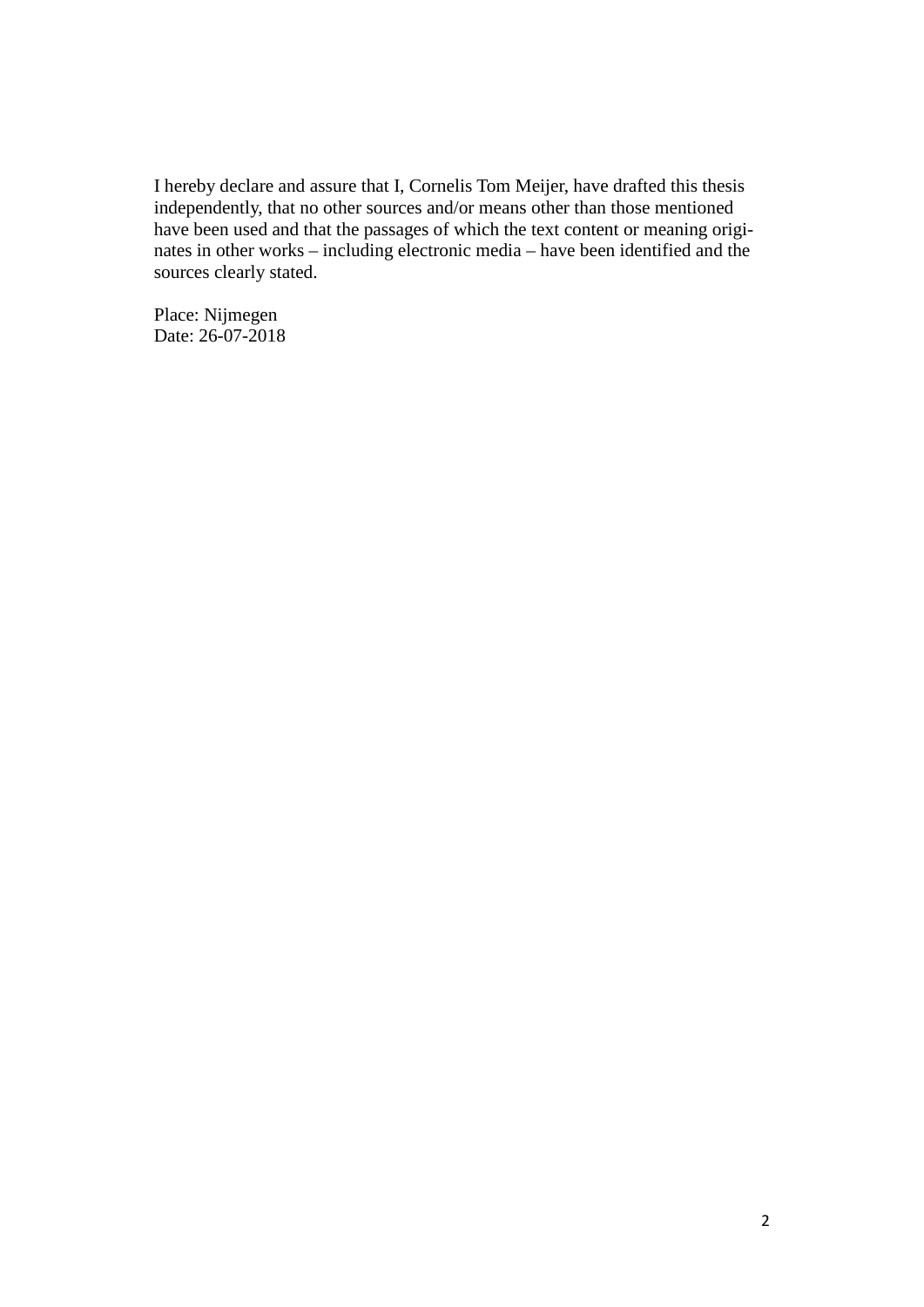In this thesis, I look into the relation between the logical part and the cosmological part of Parmenides' poem. Their relation is problematic because halfway the poem, the Goddess who narrates it declared that the part about truth is now over and that the second part will now be told in a deceptive manner. Many scholars have interpreted this deceptiveness differently, and the Stanford Encyclopedia classifies five types of interpretations. In this thesis, I critically discuss one exemplar from each group. Afterwards, the merits and complications of each interpretation will be made explicit in a diagram. At the end of the thesis, I conclude that scholars should place more emphasis on the cosmological part.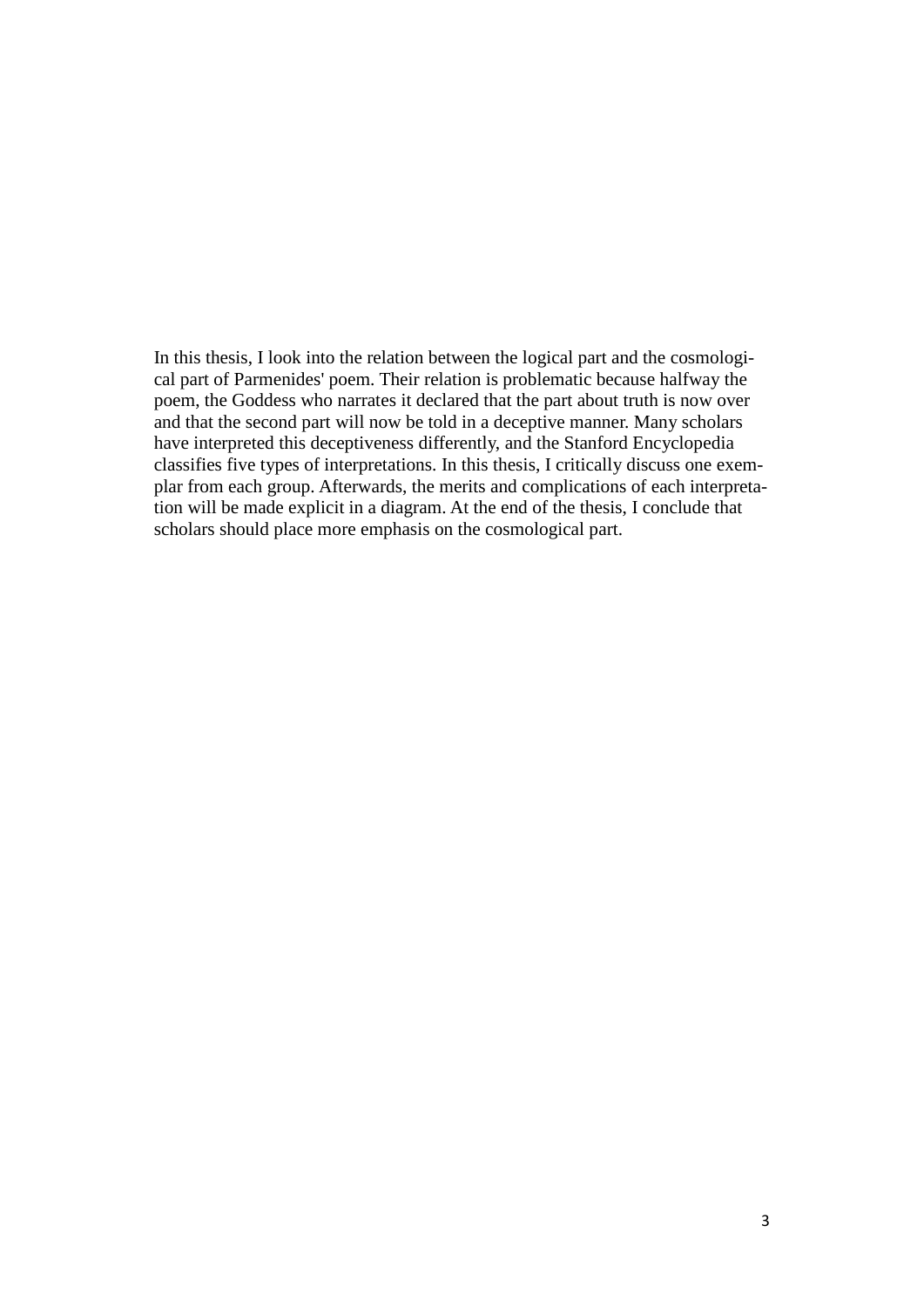| <b>Table of content:</b>                    |    |  |
|---------------------------------------------|----|--|
| <b>Introduction:</b>                        | 5  |  |
| <i>Outline of the Thesis</i>                | 5  |  |
| <b>Problems with the Sources</b>            | 8  |  |
| Choices of Style and Choices of Content     | 9  |  |
| <b>Chapter I: On Problems in Parmenides</b> |    |  |
| The Life and Work of Parmenides             | 11 |  |
| Difficulties for Interpretations            | 12 |  |
| <b>Chapter II: On Solutions to Problems</b> |    |  |
| Aristotle, 4th century BCE                  | 15 |  |
| Owen, 1960                                  | 18 |  |
| Guthrie, 1965                               | 22 |  |
| <b>Barnes</b> , 1982                        | 25 |  |
| Curd, 1998                                  | 27 |  |
| Palmer, 2009                                | 32 |  |
| <b>Chapter III: On Further Improvements</b> |    |  |
| Recapitulation                              | 37 |  |
| <b>Improving Extant Problems</b>            | 40 |  |
| Conclusion                                  | 42 |  |
| <b>Bibliography</b>                         | 44 |  |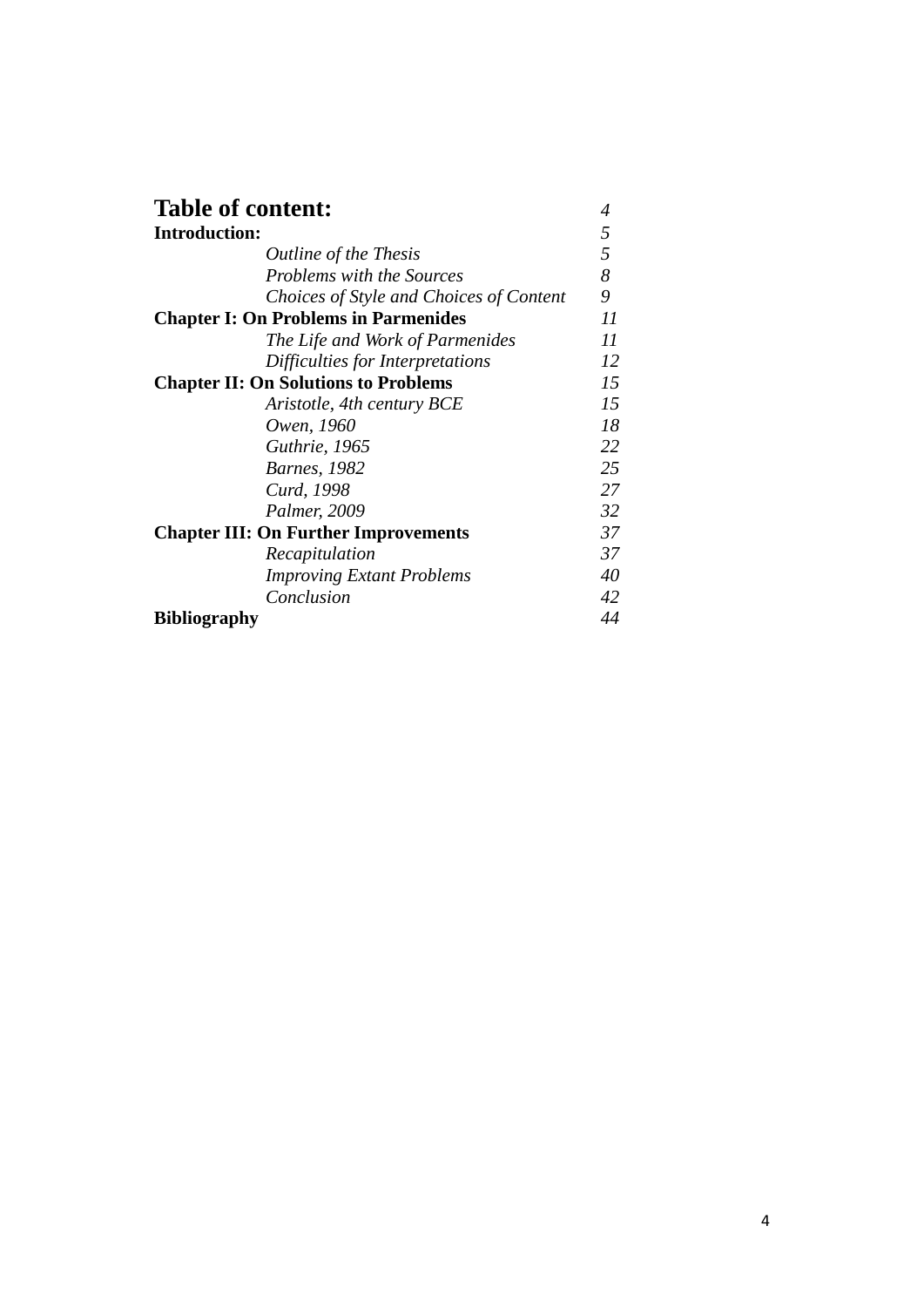# **Introduction**

A long time ago in the city of Elea there lived a man. He was celebrated for creating optimal laws for this city. He knew the Pythagorean school, but did not become a follower. He studied with Xenophanes, but did not adopt his doctrine. Instead, he created his own philosophy and made it public by writing a single poem. Thus, he created his own philosophical school. One of his pupils even became famous merely for defending his master's philosophy through the use of paradoxes. The extraordinary founder of this philosophical school is still known far and wide by the name: Parmenides.

Parmenides of Elea is still known today because he wrote a notoriously obscure poem about 2500 years ago. The perceived obscurity may partially explain the myriad of modern interpretations on many different elements of the poem. If contemporary scholars agree on one issue regarding Parmenides, it is on his preeminent position as a philosopher prior to Socrates. Many a commentator has given Parmenides a central role within the greater narrative of early Greek philosophy<sup>[1](#page-4-0)</sup>. No wonder then, that, while writing an interpretation of Parmenides' poem, John Palmer devotes his very first chapter solely to Parmenides' place within the various contemporary histories of early Greek philosophy. [2](#page-4-1) On my view, Palmer is more than justified to do so.

The poem's obscurity is first and foremost due to a schism introduced by its narrator. Although the prologue starts in a first-person perspective, soon a Goddess is introduced who then narrates the body of the poem. At the end of the prologue she states that 'you', presumably either the reader or Parmenides, will learn both the truth and the opinions of mortals. Moreover, having spoken in detail about Being, she suddenly declares to stop her argument regarding truth. Instead, she asks us to learn mortal opinions now, "By listening to the deceptive arrangement of my words."<sup>[3](#page-4-2)</sup> Indeed, the shift in the poem is unmistakable, even to the uninitiated reader. Since antiquity, scholars have therefore divided the poem into three parts; a prologue, a logical, and a cosmological part. I will often refer to these parts as the prologue, the first and the second part.

# **Outline of the Thesis**

l

This thesis will deal with the question 'What is the relation between the first part and the second part of Parmenides' poem?' Thisrelation is problematic because halfway in the poem the Goddess who narrates it says that the part about truth is now over and that the second part will now be told in a deceptive manner. This

<span id="page-4-0"></span><sup>1</sup> The first sentence of the first page in W. K. C. Guthrie: *A History of Greek Philosophy, Volume II: The Presocratic tradition from Parmenides to Democritus.* (Cambridge: Cambridge University Press, 1965). reads: 'Presocratic philosophy is divided into two halves by the name of Parmenides'.

<span id="page-4-1"></span><sup>2</sup> John Palmer, *Parmenides and Presocratic Philosophy,* (Oxford: Oxford University Press, 2009), 1-50.

<span id="page-4-2"></span><sup>3</sup> Parmenides, *Early Greek Philosophy, Volume V: Western Greek Thinkers, Part 2,* ed. and trans. André Laks, and Glenn W. Most, Loeb Classical Library 528 (Cambridge, MA: Harvard University Press, 2016), 49.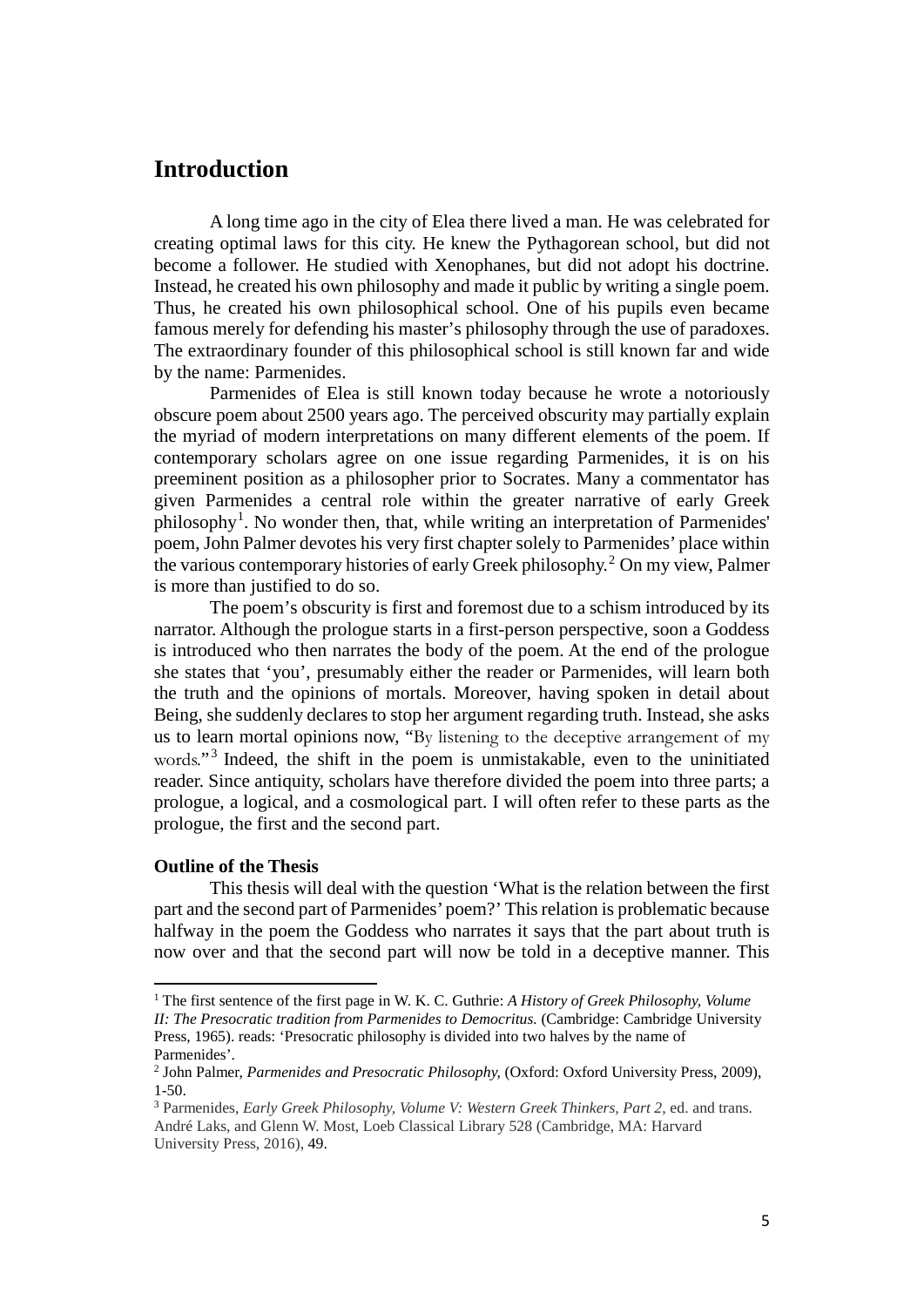statement leads many scholars to think that there is no truth to the second part at all. If that is correct, we may wonder why Parmenides bothered to write his cosmology at all. This outcome already shows the importance of the relation between the two parts, since contemporary scholars often dismiss the second part altogether. Through this thesis I will examine the arguments of contemporary scholars on Parmenides and conclude that the second part of Parmenides' poem should be studied as well.

G. E. L. Owen starts his essay on Parmenides by stating that the core problem with Parmenides is "whether […] Parmenides wrote his poem in the broad tradition of Ionian and Italian cosmology."[4](#page-5-0) In other words, Owen wonders whether Parmenides was in line with his predecessors or whether he breaks with them. This issue is mainly important for the overarching narrative of ancient Greek philosophy. We should not, however, start with this question. We should first focus on the extant fragments of Parmenides and afterwards conclude on Parmenides' relation to earlier philosophers. For this reason, this thesis does not focus on the question whether Parmenides continues or breaks with his predecessors, although it will be discussed in brief.

The first core issue that we are concerned with is the status of the first part of the poem. Certainly, we must know the status of both the first part and the second part before we can determine the relation between these two parts. We will investigate the first part by concentrating on three questions: what is meant with 'Being', what is meant with 'Being is', and how many roads are there for thought. Whereas most contemporary scholars agree on the general status of the first part, there is much contention on these three questions.

Our second core issue will be the status of the second part of the poem. Because there is much less concord between scholars on this issue, the questions on which we concentrate are more general. Again, we will focus on three questions: what is the error of the mortals, how true is the second part, and does the perceived world exist. The answers to these questions will show in what way the second part must be seen as deceptive. In turn, when we know both the status of the first part and the status of the second part, we can understand the relation between these two parts.

The goal of the first chapter of this thesis is twofold. On the one hand, following Palmer's example, it will be used to provide a background to the nonspecialist reader. Accordingly, it will deal with both the life and the work of Parmenides. On the other hand, I will introduce the main fragments in a way that will be supported by most, if not all, scholars. In this way, the first chapter functions as a touchstone whereby the reader can judge particular interpretations. If one knows many of the problems of the poem, then one can better apprehend newly arising problems where other problems are being solved.

The second chapter will go into six interpretations of Parmenides' poem. These interpretations are made by: Aristotle, Owen, Guthrie, Barnes, Curd and Palmer, and they are picked for three reasons. Firstly, they are all, Barnes excluded,

<span id="page-5-0"></span><sup>4</sup> G.E.L. Owen, "Eleatic Questions," *The Classical Quarterly* 10, no. 1-2 (May 1960): 84, https://doi.org/10.1017/S0009838800024423.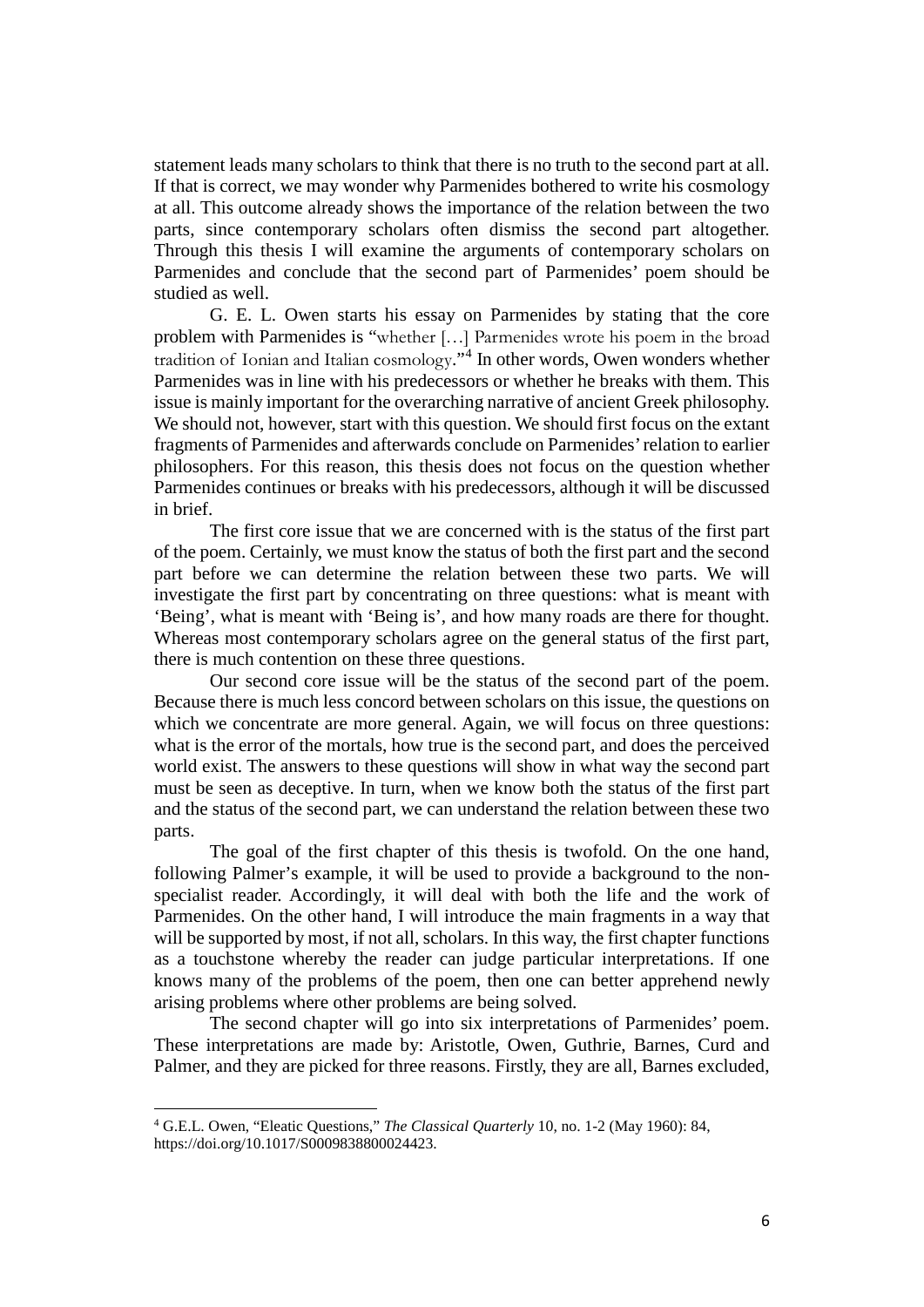exemplars of the five types of interpretations as categorized by John Palmer in the Stanford Encyclopedia<sup>[5](#page-6-0)</sup>. Secondly, they often directly respond to the readings of their predecessors, which ensures that they are part of the same debate. And thirdly, by considering these scholars in chronological order, the progression of the debate on Parmenides becomes apparent to the reader.

Barnes is not used as an exemplar, but he is still included for two reasons. On the one hand he fills the temporal gap between 1965 and 1998. It would be misleading to suggest that the debate on Parmenides stagnated during this period. On the other hand, Barnes functions as the perfect transition from Owen and Guthrie to Curd and Palmer, by writing against Parmenides as a real monist. Concurrently, because of the purely negative nature of his argument, he will not be treated in the same way as the other five scholars.

Of these six interpretations, Owen, Guthrie, Barnes, Curd and Palmer clearly show the debate of the  $20<sup>th</sup>$  century. Aristotle, however, may appear to be a curious choice in the list. Aristotle is included in this thesis because he was both the first scholar that gave a methodical interpretation of Parmenides and because he has been of considerable influence to later interpretations as well.<sup>[6](#page-6-1)</sup> Furthermore, Aristotle is often referred to by later scholars. It is no coincidence, then, that his interpretation is categorized as a distinct type of reading.

The third chapter will be used to evaluate the readings of the second chapter. All readings, except those of Aristotle and Barnes, will be put into a diagram, so that the reader can look back on the key points of the different interpretations at a glance and see the progression of the contemporary debate. Aristotle is not included in the diagram, because he is not part of the contemporary debate and he does not answer the same questions that the contemporary scholars answer. Neither is Barnes included in the diagram, because Barnes's essay has a purely negative program. After the diagram is discussed, a suggestion will be made in order to improve future readings. Said differently: this chapter will describe the problems of the different readings and observe whether there is something to be gained for future interpretations. At the end of the chapter a conclusion will be given regarding the whole of the thesis.

The value of this thesis mainly resides in two factors. On the one hand, it functions as a clarification of the current debate on Parmenides. It summarizes both the most important problems of the Parmenides debate as well as the solutions offered by the five readings. On the other hand, this thesis can be said to have a more critical outset than the Stanford Encyclopedia article on Parmenides. Whereas the Stanford Encyclopedia article is written by Palmer, who has also developed the most recent type of reading, this thesis will inquire into the different readings to an equal degree.

l

<span id="page-6-0"></span><sup>5</sup> John Palmer, "Parmenides," *The Stanford Encyclopedia of Philosophy* (Winter 2016), ed. Edward N. Zalta: 3. Some Principal Types of Interpretation,

https://plato.stanford.edu/archives/win2016/entries/parmenides.

<span id="page-6-1"></span><sup>6</sup> For more on the value of Aristotle for our knowledge of Parmenides, see: Palmer, *Parmenides and Presocratic Thought,* 3-8.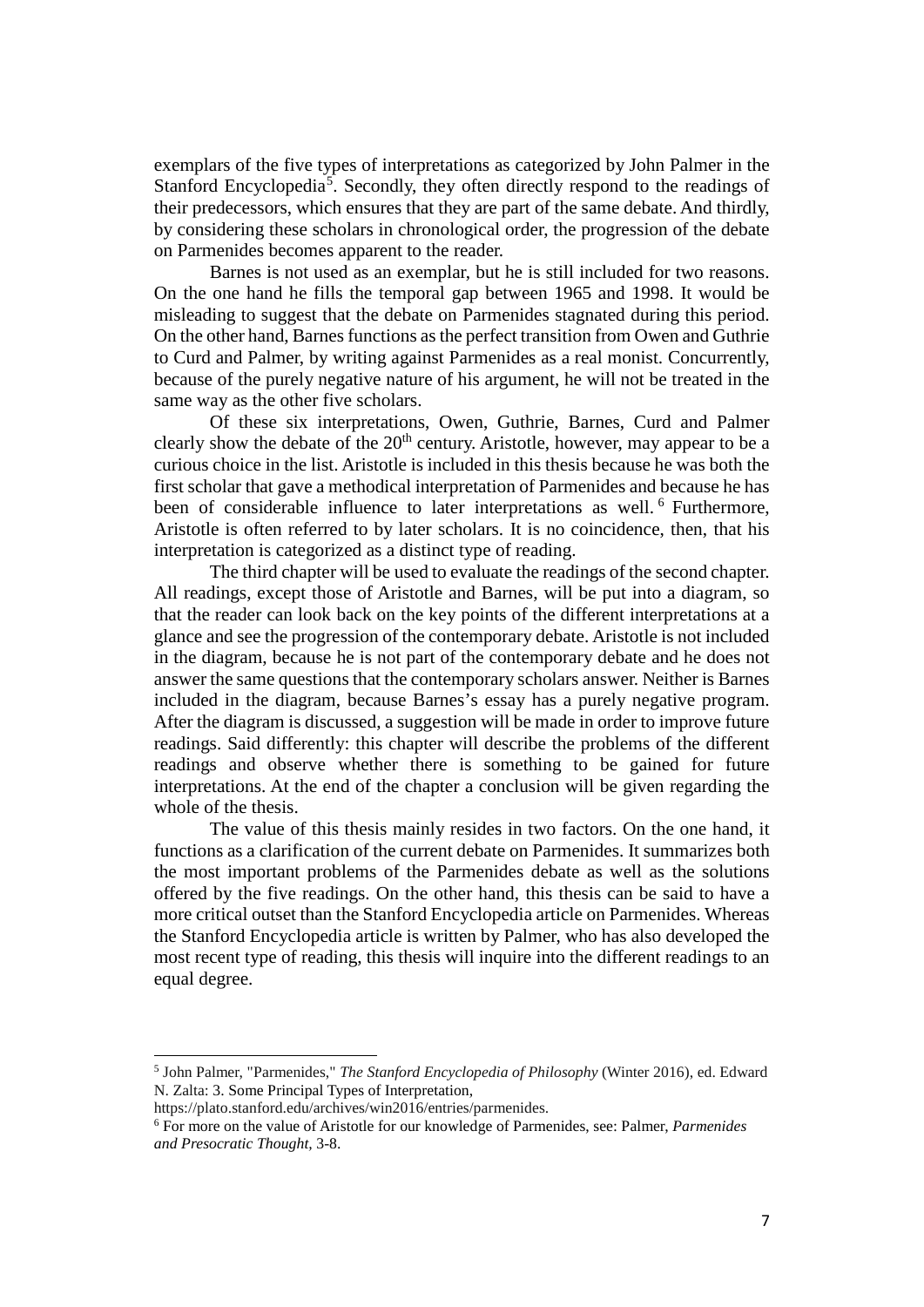# **Problems with the Sources**

Only fragments of Parmenides' philosophical poem have survived to this day. Most contemporary scholars estimate that the 154 extant lines constitute almost the whole of the first part and only a little of the second part.<sup>[7](#page-7-0)</sup> Sadly there were no printing presses around at the time, so every document had to be meticulously copied by hand; a practise that leaves room for error. Furthermore, slowly the Greek language changed and sometimes old words were written down in new ways. Consequently, there is no guarantee that even the 154 extant lines are precisely the same as those that Parmenides once wrote down.

Although some ancient Greek authors are still known because we found ancient papyrus fragments of their work, Parmenides' poem came to us in a different way. For his poem we are indebted to a variety of ancient scholars who summarized and quoted parts of the poem. One result is that most extant lines are complete, but concurrently we cannot be sure of the arrangement of the fragments. Some contemporary scholars use a different order of fragments than others, which can sometimes shift the meaning of the text. Although this thesis will not go into the philological problems in depth, philological issues produce philosophical difficulties, which is why it is important to keep them in the back of your mind.

Lastly, of many of the scholars to whom we are indebted, we must at the same time be suspicious. The reason is that many of these scholars had their own philosophical agendas. In chapter two we will see the prime example of Aristotle appropriating earlier philosophers for his own teleological system. Furthermore, sometimes two sources are in conflict with each other. Concerning Parmenides' year of birth we could, for example, rely on Plato and place it around 515 BCE, or we could follow Diogenes Laërtius and place his birth around 540 BCE.

For these reasons it is very important to use guidelines by which to test our interpretations of ancient Greek texts. Any interpretation on Parmenides should therefore take both the first and the second part into account and it must not explain one of the two away. It must also explain the relation between the first part about truth and the second part about mortal notions. In addition, it should describe Parmenides either as a continuation or as a reaction against earlier philosophers. And lastly, the interpretation must be as coherent as possible and be wary of attributing anachronisms to ancient Greek philosophers.

Naturally, Parmenides might have created an unintelligible poem on purpose. Any meaning that scholars look for may have never occurred to Parmenides. For that reason, every interpretation will strive to be probable, but they will never reach certainty. Still, historians should try to make the most sense of historical texts independently and in the broader context of other historical authors. In this way we may gain some insight into the way philosophy itself developed over time.

<span id="page-7-0"></span><sup>7</sup> See for example Guthrie, *History of Greek Philosophy*, 4, and Palmer, *Parmenides and Presocratic Thought,* 350.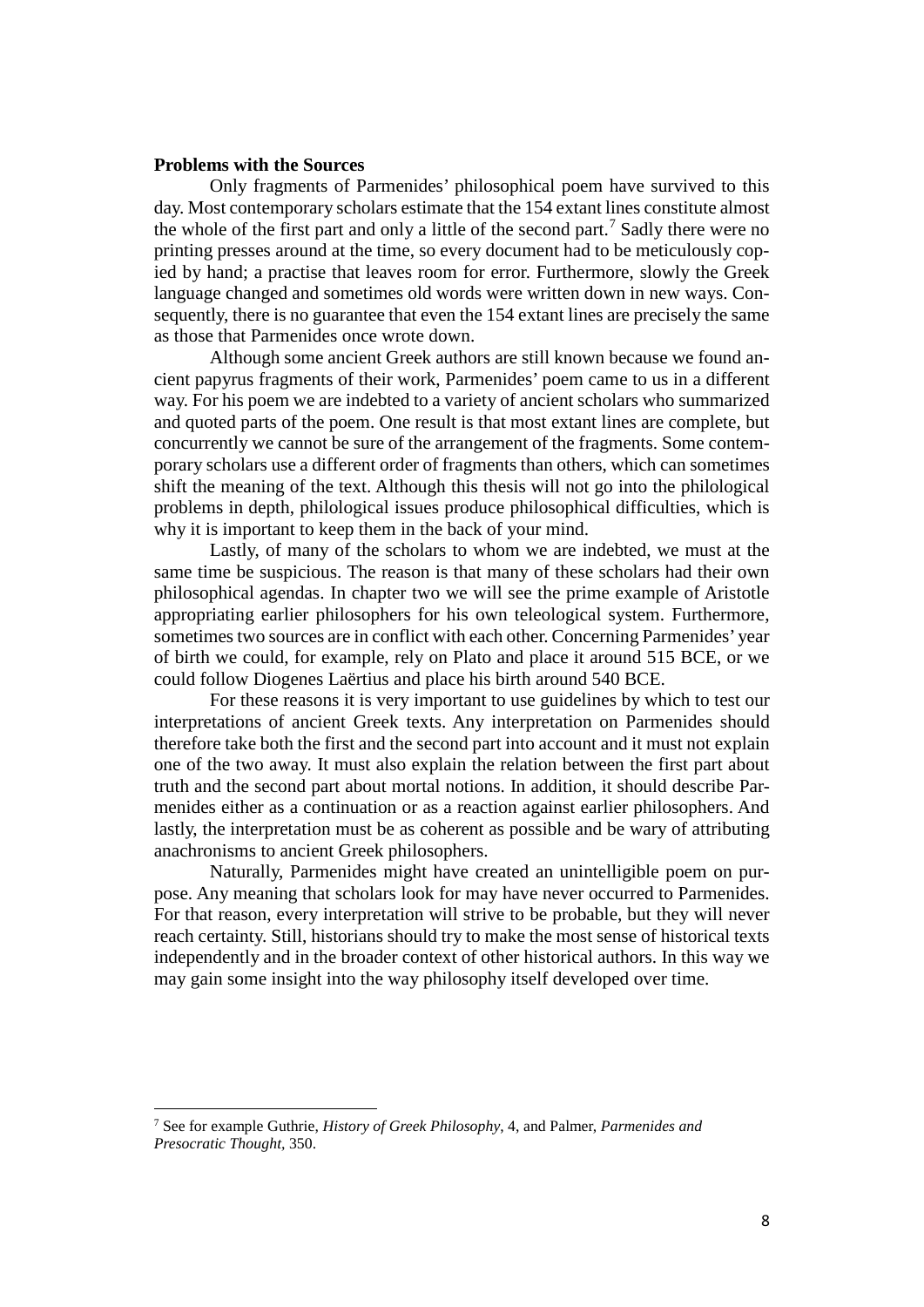# **Choices of Style and Choices of Content**

One could draw from a large number of sources in order to gain understanding of Parmenides. After Hermann Diels's and Walther Kranz's hugely influential philological work *Die Fragmente der Vorsokratiker* was published in 1951[8](#page-8-0) , Parmenides became increasingly popular to historians of philosophy. One need only glance over the sources in the Stanford Encyclopedia on Parmenides to see over a hundred works written after Diels's and Kranz's monumental work. For this reason, one can endlessly read contemporary literature on ancient Greek philosophy in general and on Parmenides in particular.

Furthermore, one could also pick works from many different authors from over 2000 years ago to acquire insight into Parmenides. Of Plato and Aristotle many works are still relatively complete and both authors refer explicitly to Parmenides. There are also many ancient historians who, in elucidating Aristotle for example, paraphrase parts of Parmenides. And last but not least, one could read pre-Socratic philosophers like Xenophanes, Heraclitus and Empedocles to understand where Parmenides came from or how others reacted to him.

There are two reasons for limiting our number of sources. The first reason is a reason of content. Not everything that has been said about Parmenides is relevant when we look into the relation between the two parts of the poem. For that reason we may skip i.a. Melissus and Plato because they are only concerned with the logical part of the poem and we may skip Anaxagoras and Empedocles because they were only concerned with the cosmological part of the poem.<sup>[9](#page-8-1)</sup> If we leave out all scholars that merely write about one of the two parts, we still have an astounding number of scholars to read, which brings us to the second limiting reason: the reason of scope. After all, the aim here is to write a thesis, not a tome. For these two reasons five interpretations were selected to investigate the relation between the two parts of the poem.

All quotes from Parmenides used in this thesis come from the Loeb edition with translations by André Laks and Glenn W. Most<sup>[10](#page-8-2)</sup> for two reasons. Firstly, during the writing process of this thesis, their edition is the most recent translation there is. Secondly, both Laks and Most are philosophers as well as philologists, their translation transcends the division between philology and philosophy. Markings within quoted parts are placed there by Laks and Most.

Furthermore, the way of referring to Parmenides in both notes and bibliography is based on the Chicago Manual of Style, article 14.251. The translation of Laks and Most is a modern edition of a classical text, which means that it is possible that their Greek text differs from the text used by other scholars.

l

<span id="page-8-0"></span><sup>8</sup> Hermann Diels published the first version already in 1903 and Walther Kranz ultimately revised it in 1951. *Die Fragmente der Vorsokratiker* is a collection of quotes and paraphrases on pre-Socratic philosophers. Indeed, the term 'pre-Socratic' did not yet exist until Diels used it.

<span id="page-8-1"></span><sup>9</sup> See Jaap Mansfeld, "Parmenides from right to left," *Études Platoniciennes* 12, (2015): paragraph 2, https://doi.org/10.4000/etudesplatoniciennes.699, and see Barnes, *Parmenides and the Eleatic One*, 4, for more arguments against using Zeno and Melissus when interpreting Parmenides.

<span id="page-8-2"></span><sup>10</sup> Parmenides, *Early Greek Philosophy, Volume V: Western Greek Thinkers, Part 2,* ed. and trans. André Laks, and Glenn W. Most, Loeb Classical Library 528 (Cambridge, MA: Harvard University Press, 2016), 3-151.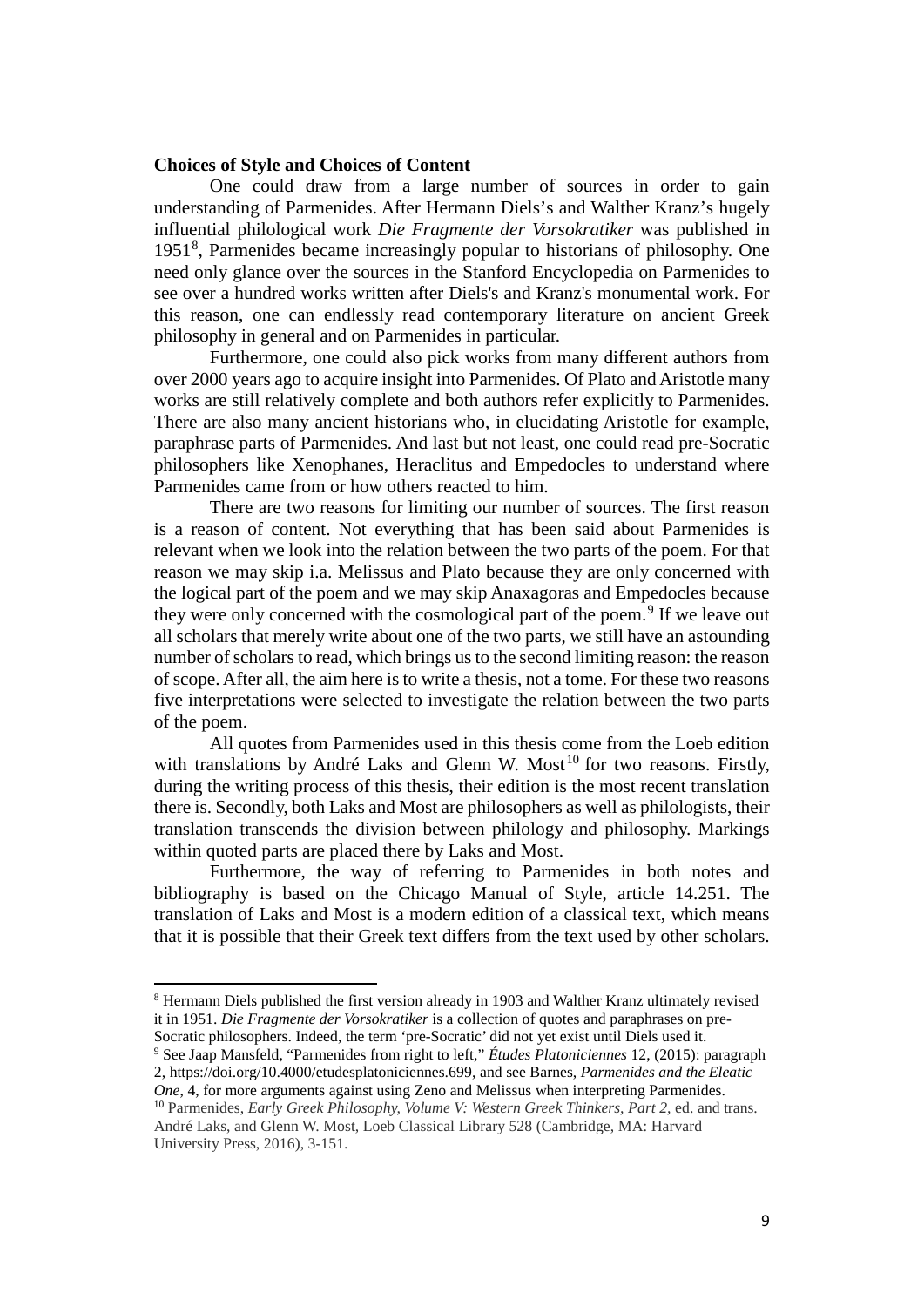For the sake of consistency, this way of referring is also used for Aristotle's *Physics*  and *Metaphysics.*

Throughout the thesis the words 'path', 'road' and 'way' are used extensively. Although they are all translations of the Greek words 'ὁδὸς', 'πάτος' and 'κέλευθος', different scholars prefer different combinations. Laks and Most, for example, translate 'ὁδὸς' usually with 'road', but sometimes also with 'way' or with 'path'. It may be useful to keep in mind that the English word 'way' can also be used to denote the method of an action: 'a way of doing things'. Considering that scholars have personal reasons to prefer one word over the other, this thesis will take over their respective terminologies when dealing with their interpretations. When we are not dealing with other readings the three terms will be used interchangeably.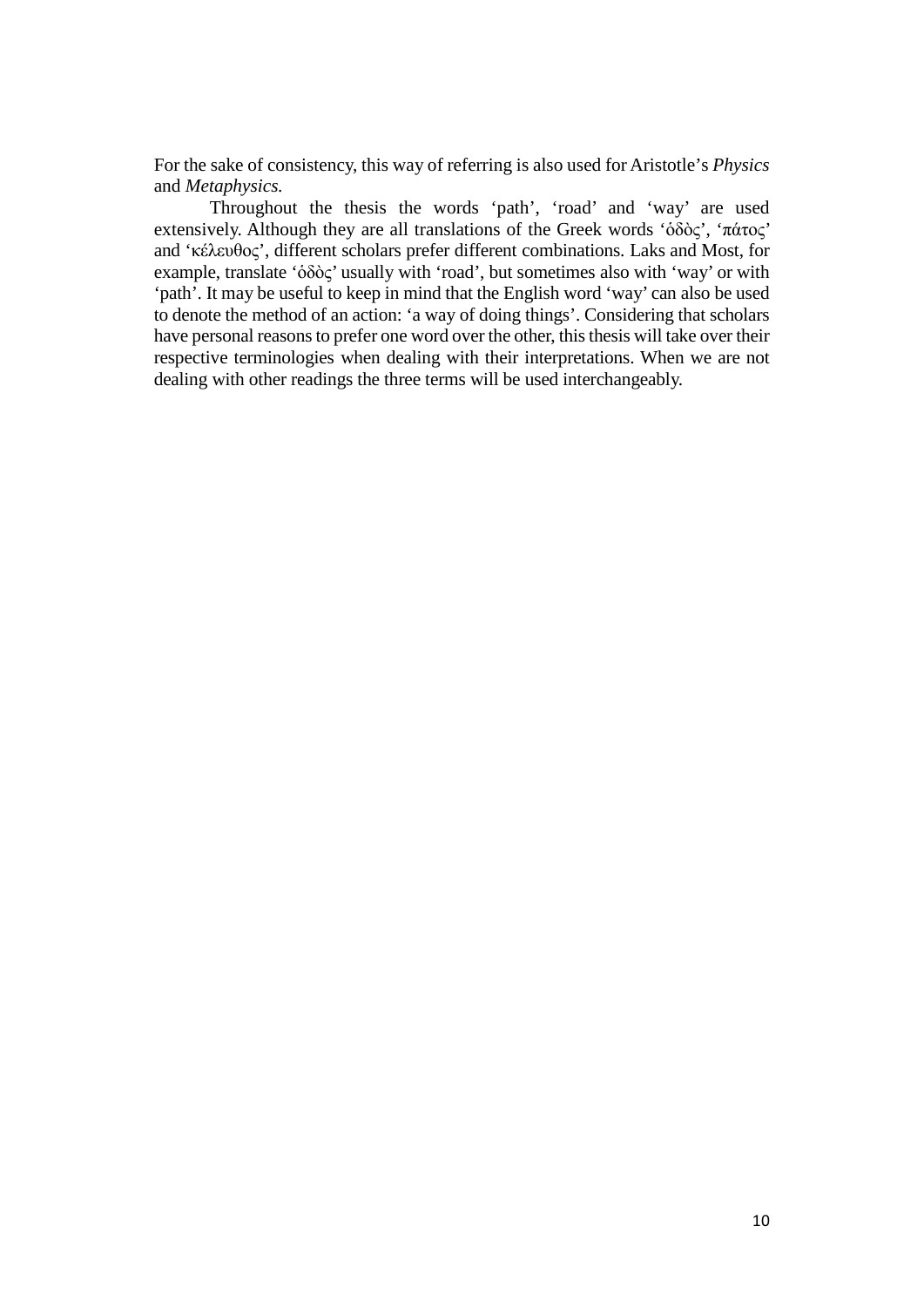# **Chapter I: On Problems in Parmenides**

In this chapter I will say something about the life of Parmenides, his work, and the concomitant problems of interpretation. This should give the less informed reader enough background information to understand the second chapter. Additionally, it should let the reader understand any new problems that arise from the way scholars solve problems of interpretations.

# **The Life and Work of Parmenides**

Parmenides, the son of Pyres, was a well-known figure and he was born in Elea. Although the ruins of Elea are located in current southern Italy, back then the area was colonized by Greeks who called it Μεγάλη Ἑλλάς: Great Greece. Parmenides must have had good relations with Elea, because he is said to have created optimal laws for the city. The year of his birth is uncertain, but it is estimated to be either around 540 BCE or around 515 BCE, depending on which source we believe. The precise year is not of much importance to us, but it can be helpful to remember that Parmenides must have been active during the fifth century BCE.

Concerning his philosophical background, we are told that Parmenides studied under the pre-Socratic philosopher Xenophanes, who also wrote in verse. Besides Xenophanes, Parmenides also associated with a Pythagorean called Ameinias, but not much is known about this figure. In turn, Parmenides was the teacher of Zeno, who lived in Elea as well, and the two of them are said to have been lovers. Lastly, Empedocles is said to have studied with Parmenides, but later to have become Parmenides' rival.

Parmenides wrote in verse and he is said to have written only a single poem. Parmenides starts his poem in first-person perspective and he recounts how he travelled in a chariot to 'the Goddess'. The Goddess then speaks to Parmenides and her speech makes up the body of the poem. The Goddess first speaks in detail of the characteristics of Being, that this Being is one and whole and of the impossibility of change. Later in the poem she tells us of the opinions of mortals and of the way the sun and the earth came into being. She even tells us that there are two principles: fire and night. Reading this, one is more than justified to be confused.

We still have about 160 lines of Parmenides' Poem divided over 19 fragments. The poem in its original state is estimated to have consisted of roughly 800 lines. In other words, we only have less than a quarter of the text left. One could argue that this is enough to understand the poem, because everything we still have are the important parts. It would only make sense for later philosophers and doxog-raphers<sup>[11](#page-10-0)</sup> to copy the parts that they thought were important. To this one may reply that these parts aren't the important parts of the text, they are merely the parts that the philosophers and doxographers found interesting themselves. In that case we are stuck with a very biased account of Parmenides' work. Although

<span id="page-10-0"></span><sup>&</sup>lt;sup>11</sup> A doxographer is someone who writes down (γράφειν) the opinions (δόξα) of multiple philosophers usually on a single subject.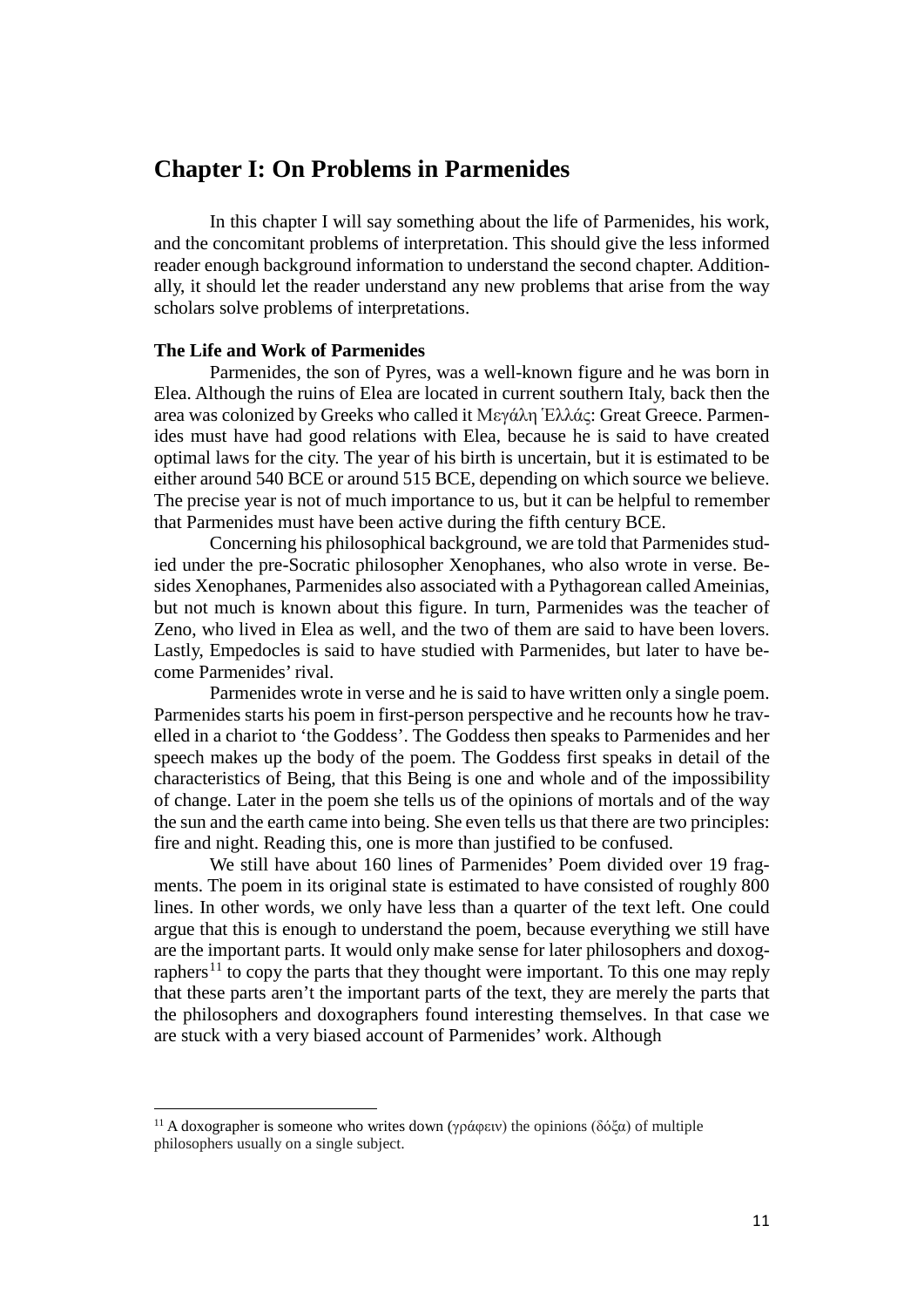# **Problems of Interpretation**

Presently, I will explain the main issues so that any confusion about the poem will get a proper place. This does not mean that the confusion will dissipate entirely. It merely means that we will gain insight into the origins of this confusion. Understanding the main issues and why they are confusing will help us understand chapter two, where contemporary scholars try to solve these issues by interpreting the textual fragments in various ways.

The main issues are based on four fragments: fragments one, two, six and eight. The issues involve the number of roads, the nature of the error of the mortals, and the status of the cosmological part of the poem. These issues are not separate from each other. The way one issue is interpreted may cause problems for other issues. Here, we will limit ourselves to explaining the issues, leaving the various ways of interpretation to chapter two.

In fragment one, the Goddess tells us that we must learn everything.

It is necessary that you learn everything, Both the unshakeable heart of well-convincing truth And the opinions of mortals, in which there is no true belief. But nonetheless you will learn this too, how opinions Would have to be acceptable, forever penetrating all things.<sup>[12](#page-11-0)</sup>

It is clear that learning everything consists of two elements. On the one hand there is the well-convincing truth, and on the other hand there are the opinions of mortals. Even though there is no true belief in these opinions, they are still somehow acceptable and they penetrate all things.

In fragment two, the Goddess tells us about the paths of inquiry:

What are the only roads of investigation for thought: The one, that "is," and that it is not possible that "is not," Is the path of conviction, for it accompanies truth; The other, that "is not," and that it is necessary that "is not"-I show you that it is a path that cannot be inquired into at all.<sup>[13](#page-11-1)</sup>

Again, there seem to be two roads of investigation. On the one hand there is the way of 'is' and on the other hand, there is the way of 'is not'. The first path is the path of conviction, which echoes the well-convincing truth of the first fragment. If the first part of the first fragment aligns with the first path of the sixth fragment, we may suppose that the second part of both fragments align as well. If that is indeed the case, then the path of 'is not' would lead us to the opinions of the mortals. It would be strange, however, that this path cannot be inquired into at all, but that it would still lead to acceptable opinions of mortals.

In fragment six, the Goddess cautions us against thinking along the wrong way.

<span id="page-11-0"></span><sup>12</sup> Parmenides, *Early Greek Philosophy,* 36-37.

<span id="page-11-1"></span><sup>13</sup> Parmenides, *Early Greek Philosophy,* 38-39.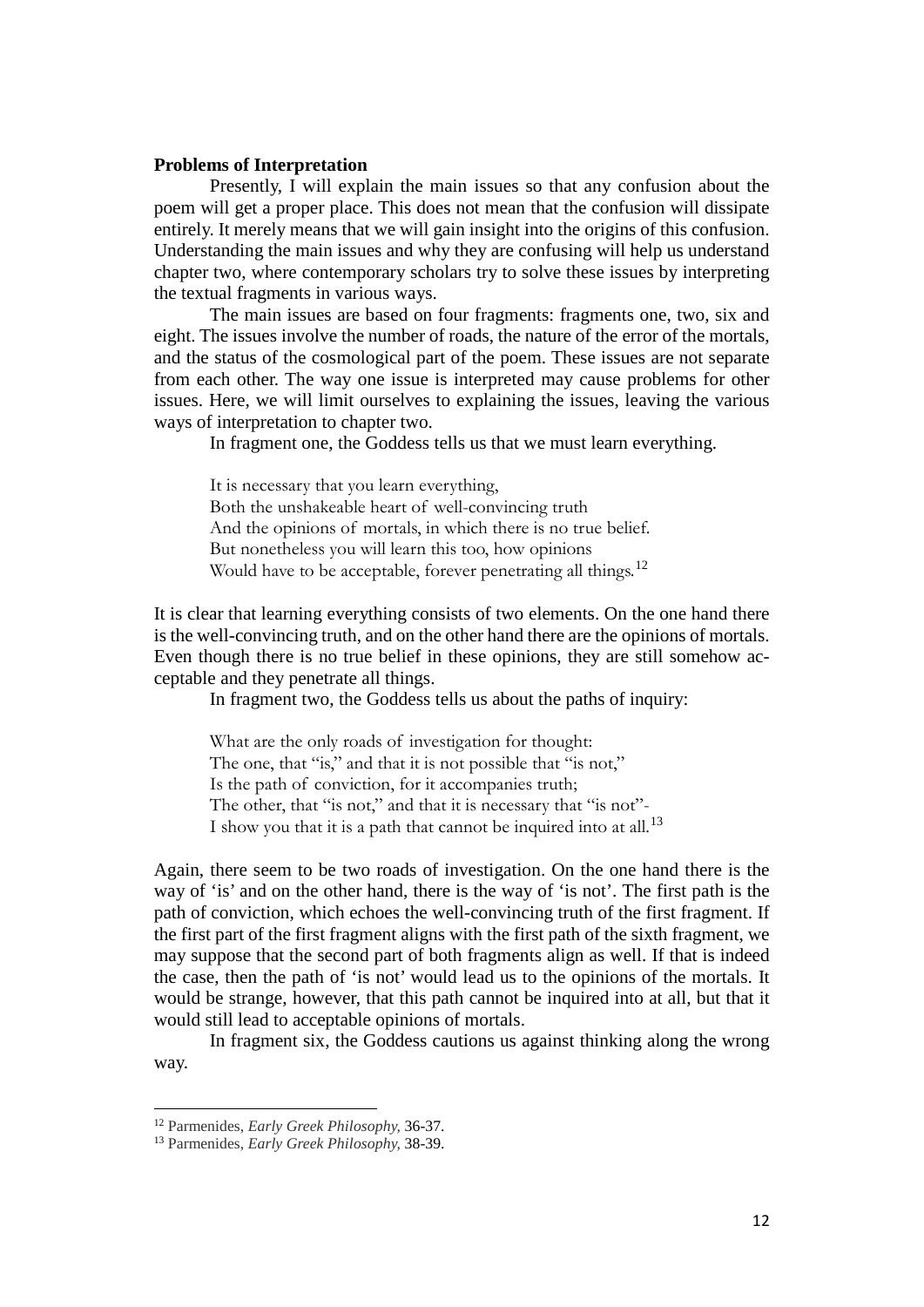It is necessary to say and to think that this is being; for it is possible that it is, While nothing is not: that is exactly what I bid you to meditate. For such is the first road of investigation from which  $\leq I$  keep $>$  you  $\leq$  away $>$ , But then also from this one, which mortals who know nothing Invent, two-headed [scil. creatures]!<sup>[14](#page-12-0)</sup>

The first sentence aligns with the road of 'is' which leads to conviction. The second sentence may refer to the way of 'is not'. This would make sense, because inquiring along the way of 'is not' is said to be impossible. For this reason, with the third sentence she keeps us away from the road of 'is not'. Curiously, it seems that the Goddess then introduces a third way in the fourth sentence. Mortals know nothing of this third way. It might be that this way is therefore the way of the mortals in which there is no true belief. Knowing nothing and not having true belief are then the same for Parmenides. We have thus arrived at a problem. If we accept that there is a third way, we will have to explain which way that is and how it relates to the other two ways. If we do not accept that there is a third way, we will have to explain what Parmenides means with this fragment.

In fragment eight, the Goddess ends the first part and starts the second part.

At this point, for you I stop the argument worthy of belief and the thought About truth; from here on learn mortal opinions By listening to the deceptive arrangement of my words. For they have established two forms to name their views, Of which the one is not necessary –in this they wander in error–[15](#page-12-1)

Until now, the Goddess seems to have spoken about the way of 'is' that is about conviction and accompanies truth. From now on, the Goddess will speak about the opinions of mortals. This fragment seems to echo the duality of fragment one, where we were told to learn both the truth and the opinions.

No third road is mentioned in fragment one and fragment eight. The Goddess stated that the road of 'is not' could not be inquired into at all. If we have to learn everything, we do not have to make an impossible inquiry. And for that reason, the first part may deal with the truth and the second part may deal with the opinions of mortals, while no part makes an impossible inquiry. Hence the naming of the parts: the first part is often called the logical part, and the second part is often called the cosmological part.

The Goddess told us in fragment two that there are two roads of inquiry. If we think that there are three roads in total, then the road of the mortals must neither be the road of 'is', nor the road of 'is not'. The road of the mortals would then not be a road of inquiry. For this reason, many scholars believe that the error of the mortals lies in creating this third road. The mortals are, after all, said to invent things.

In fragment six the mortals are called two-headed. Furthermore, in fragment eight, the mortals are said to establish two forms to name their views. Combine the

<span id="page-12-0"></span><sup>14</sup> Parmenides, *Early Greek Philosophy,* 40-41.

<span id="page-12-1"></span><sup>15</sup> Parmenides, *Early Greek Philosophy,* 50-51.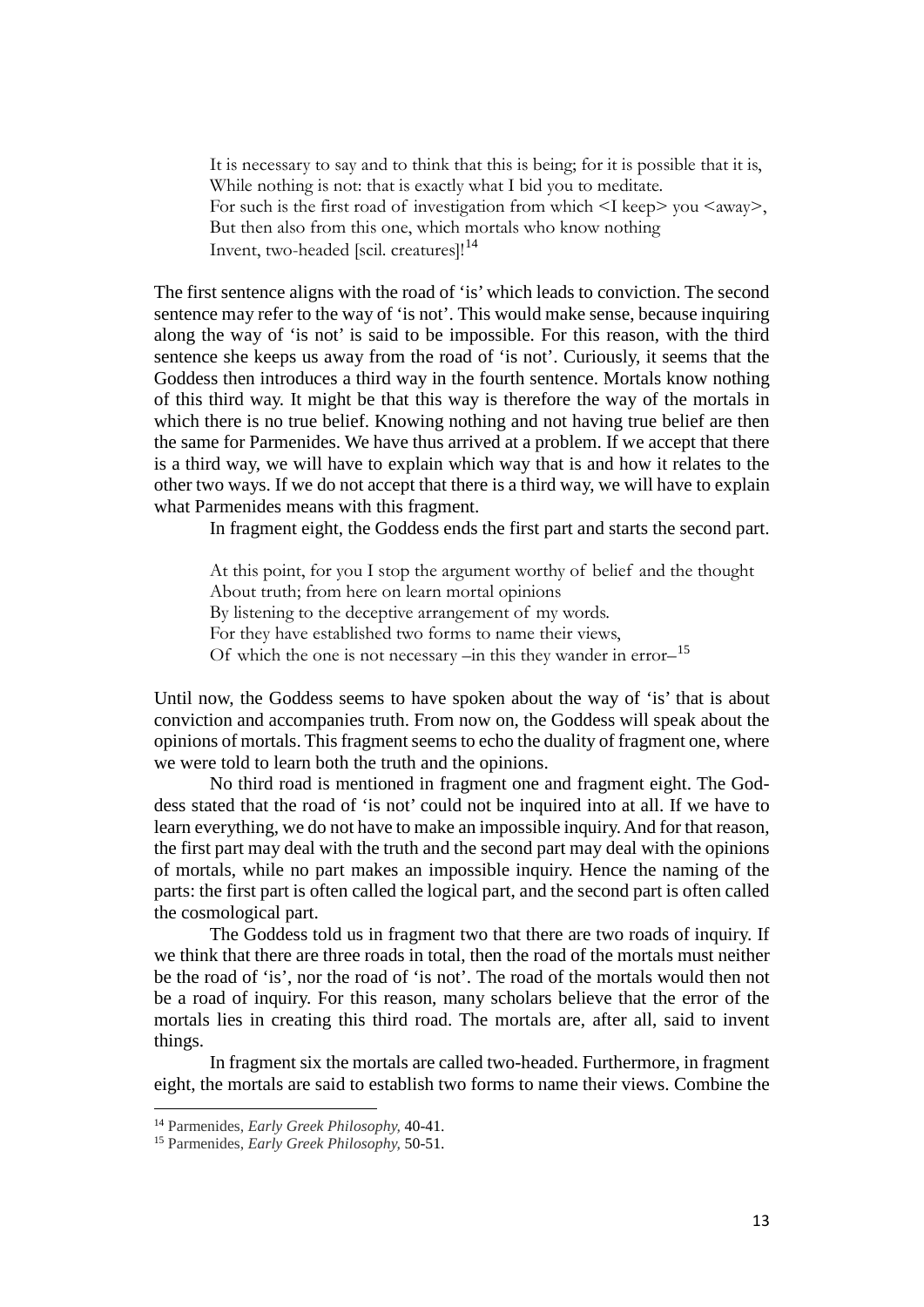two assertions about the mortals with the two roads of inquiry and we can reasonably conclude that the error of the mortals lies in inquiring after both ways. Consequently, the mortals inquire after the road of 'is not'.

Finally, there remains one large problem. The Goddess first calls the opinions of mortals acceptable and penetrating all things, but later she stops her argument worthy of belief and then we have to listen to the deceptive arrangement of her words. The acceptability of the cosmological part seems incompatible with the deceptive way of stating it. This problem has proved the most arduous for the different scholars to solve.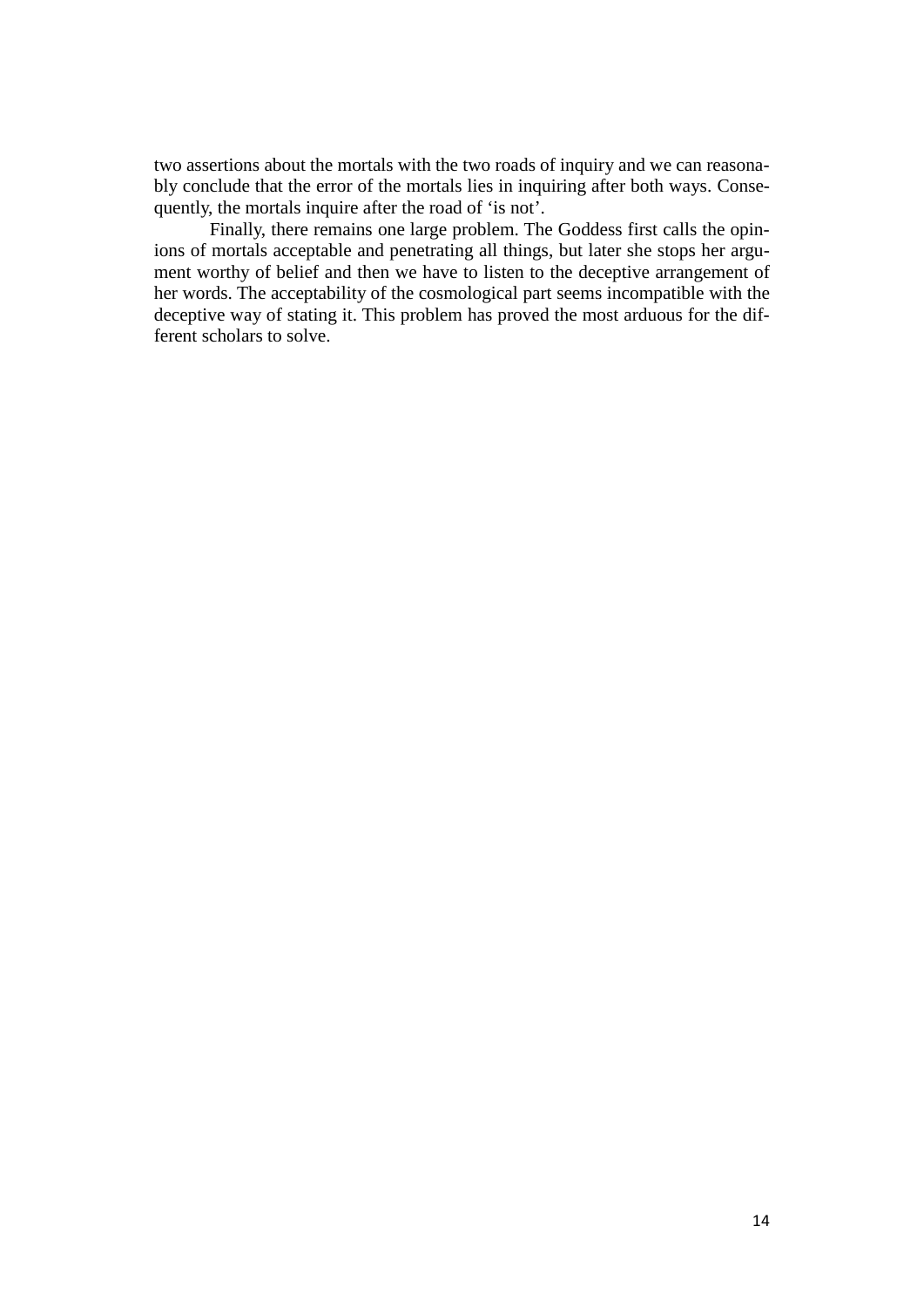# **Chapter II: On Solutions to Problems**

In this chapter I will expound on six scholars who have suggested different interpretations of Parmenides' poem. The list of scholars consists of: Aristotle, Owen, Guthrie, Barnes, Curd and Palmer. Each of these scholars will be dealt with in two parts: a descriptive and a critical part. In the descriptive part, I will merely portray the essentials of the view that is being discussed. In the critical part, I will assess the view by noting whether the view has solved the problematic aspects of the poem and whether it has or has not created new problems in doing so. Furthermore, by dealing with the different scholars in chronological order, an attempt is made to make the progression of the debate more apparent to the reader.

Throughout this chapter, I will sometimes refer to the orthodox view. With this term I refer to Aristotle's view of Parmenides as one of the first exhaustive interpretations of the poem. This term is borrowed from contemporary scholars, who use it in order to show which parts of their readings are novel and which are orthodox. Guthrie, for example, is rather orthodox in his views, while Palmer, on the other hand, breaks with many of the orthodox standpoints.

Note, however, that although I will list some of the problems that come with Aristotle's interpretation of Parmenides, I do not criticize Aristotle in the same way as I criticize the contemporary scholars. Aristotle was one of the first to thoroughly and explicitly summarize and interpret his predecessors and although there are points in his work that justify criticism, that is not the issue here. Treating Aristotle as one would treat a contemporary philosopher would easily lead to anachronisms. In this thesis the problems of Aristotle's interpretation of Parmenides are mainly relevant for our understanding of the extant fragments of Parmenides' work. Furthermore, Aristotle's interpretation may show the possible origin for many different modern problems and solutions in the Parmenides debate.

# **Aristotle: The Aspectual Reading**

l

First it is important to note that Aristotle mainly wrote about his predecessors in two different books: *Physics* and *Metaphysics*. Aristotle did not write these books at the same time, so there may be development in his ideas. For this reason, there may be some discrepancies between these two books, so they would have to be treated separately. Fortunately, on Aristotle's discussion of Parmenides, Palmer wrote in the Stanford Encyclopedia that: "The only point where Aristotle's representation of Parmenides in *Metaphysics* 1.5 appears to differ from the major treatment in *Physics* 1.2-3 is […] only a superficial difference."[16](#page-14-0) Following Palmer, I will assume a unitarian view on Aristotle's interpretation of Parmenides and discuss it as an unproblematic whole.

Aristotle's interpretation of Parmenides in the *Metaphysics* is preceded by his interpretation of even earlier philosophers.<sup>[17](#page-14-1)</sup> In his search for the first principle, Aristotle tries to find out which of the philosophers found which of the causes.

<span id="page-14-0"></span><sup>&</sup>lt;sup>16</sup> Palmer, "Parmenides," 3.4 The Aspectual Interpretation Prevailing in Antiquity.

<span id="page-14-1"></span><sup>17</sup> Aristotle, *Metaphysics,* trans. Hugh Redennick, Loeb Classical Library 271 (Cambridge, MA: Harvard University Press, 1933), 18-23.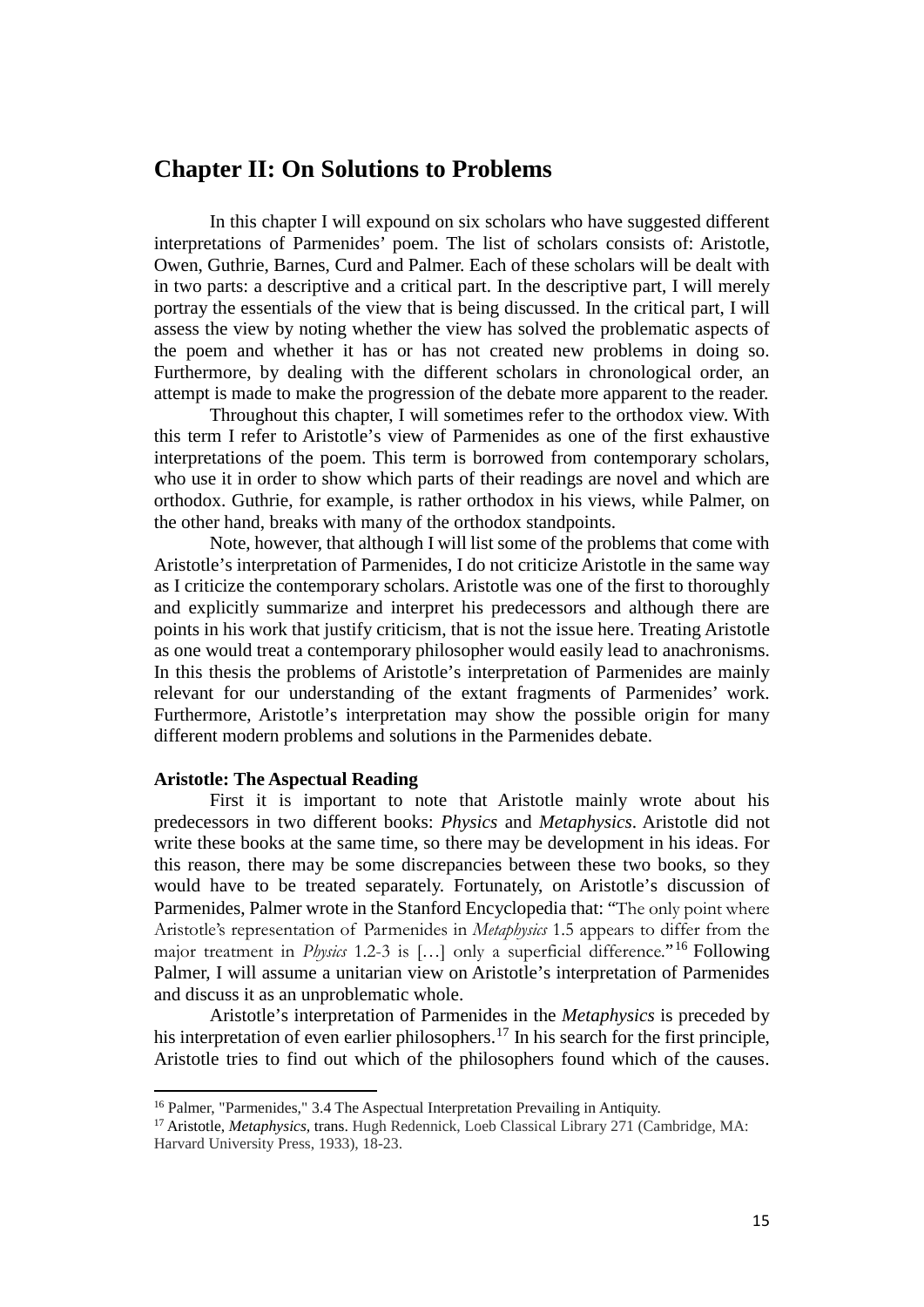Among the first philosophers were the natural monists such as Thales, Anaximenes and Heraclitus, who believed that the first principles were respectively, water, air and fire. Since these natural monists started thinking about the origins of the world in terms of matter, Aristotle believed them to have found the material cause only. With only matter, however, nothing is able to change or move. Wood, for example, does not change itself into a bed, nor does stone make itself into a statue. Therefore, in order to better describe the origins of the world, we would need another cause to make that change happen: the efficient cause.

According to Aristotle, the first philosopher to have found this efficient cause is Parmenides and although he found it, he still maintained that everything is one. For Aristotle this means that Parmenides established that things can only change if there is an external cause for change. But at the same time, Parmenides refused that this external cause could exist. We will use a metaphor for clarification. Think of the way a painting is made: needless to say you would need paint, which would be the material cause of a painting. But you also need someone to move the paint about and thereby create the painting. The one who moves the paint, the painter, would then be called the efficient cause of the painting. Without a moving cause, all we would have is a bucket of paint and that simply is not enough.

For Parmenides there is only Being, by reason of which nothing can change. In our example this would mean that for Parmenides there is only paint in the world. Parmenides was thereby forced to conclude that everything is unmovable and unchangeable. So although Parmenides found out that paint cannot move or change itself, he also thought that no painters exist in this world. Aristotle calls Parmenides one of a kind for this precise reason. Parmenides was the only monist who found the moving cause, "and him only in so far as he admits, in a sense, not one cause only but two."[18](#page-15-0) In sum, Parmenides was the first one who found this efficient cause, and also the only one who still held that there was only one principle: Being. Furthermore, his claim that there is only Being still often causes Parmenides to be seen as a monist.

In the Metaphysics I.v. Aristotle continues his discussion of Parmenides as one of the three who said that everything is one unity, even though the other two, Melissus and Xenophanes, are disregarded right away, because their views were too crude. Now, Aristotle writes that Parmenides came to the idea that the whole of Being is a unity, by holding that Non-Being is nothing and therefore Being must be everything. Even so, Aristotle continues:

being compelled to accord with phenomena, and assuming that Being is one in definition but many in respect of sensation, he posits in his turn two causes, i.e. two first principles, Hot and Cold; or in other words, Fire and Earth. Of these he ranks Hot under Being and the other under Not-Being.<sup>[19](#page-15-1)</sup>

Aristotle hence attributes to Parmenides the views that all is one, namely Being, but concurrently that there are two causes, namely Hot and Cold or Fire and Earth of

<span id="page-15-0"></span><sup>18</sup> Aristotle, *Metaphysics*, 24-25.

<span id="page-15-1"></span><sup>19</sup> Aristotle. *Metaphysics*, 38-39.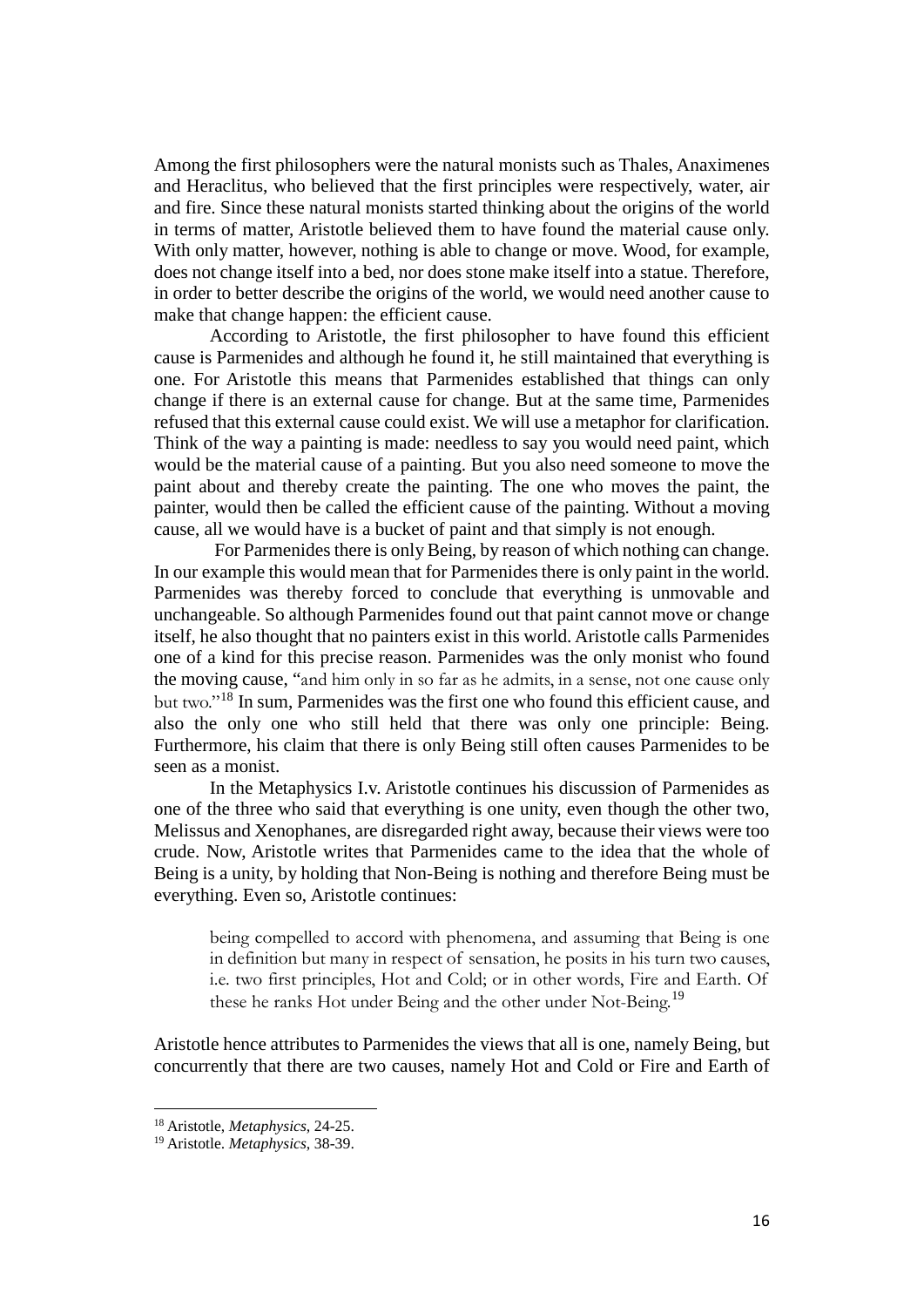which one is Being and the other Not-Being. Or, said differently: Aristotle says on the one hand that for Parmenides there is only paint, but, on the other hand, because we see paintings everywhere, that there must be two causes, which he then calls Hot and Cold or Fire and Earth. To understand this turn of events we will have to look into the second part of Parmenides' poem.

By accounting for two causes, Aristotle recognized the two different parts of Parmenides' poem. The first part is where Parmenides writes that Being is one in definition and the second part is where he writes that there are actually two causes. Explained in other terms: the first part deals with Being in definition and the second part deals with Being for sensation. If we merge Aristotle's interpretation with the paint example, we should say that to Parmenides there is only paint, but because we somehow see paintings getting painted all over the place there must both be paint and painters for our sensation. Somehow, we must therefore concede that there are two causes instead of just one.

The important point here is that both parts of the poem deal with Being. One could even say that both parts of the poem are about two different aspects of Being; one by logic and one by sensation. This may also explain why this line of interpretation is called the aspectual reading. If indeed both parts of the poem are about two aspects of Being, then one might even say that on Aristotle's reading, both parts of the poem would deal with the truth. Aristotle himself is hesitant though, for according to him, the first part was about Being in truth and the second part was also about being, but only by appearance. Although the first part is absolutely more truthful than the second part, the precise truth value of the second part remains uncertain.

In the Physics, Aristotle criticizes Parmenides by writing that both Parmenides' assumption as well as his inferences are false.<sup>[20](#page-16-0)</sup> On the one hand, Parmenides falsely assumes Being to have only a single meaning, while in fact, Being can be used to note either what something is or that something is. On the other hand the inference that Being must be one, because everything is Being, is false. Aristotle gives an example for clarification: if everything is white, it may still be possible that there are multiple white things and therefore there is no unity of Being. He adds that it is probably because Parmenides could not distinguish between the subject and its attributes, the thing that is white and white as a colour, that made him err in his thinking.

We can therefore conclude that Aristotle took Parmenides to mean that everything is Being. Being is not merely an attribute of something, but everything is identical to Being and therefore everything is one. In other words, Parmenides is held to use Being both as what something is as well as that something is. Furthermore, because Parmenides found out that change requires an external cause, he believed that there could be no coming-into-being or other forms of change by definition. Be that as it may, Hot and Cold or Fire and Earth are then conceded to be two different causes, because the phenomena show us that for sensation there actually is change.

<span id="page-16-0"></span><sup>20</sup> Aristotle, *Physics*, trans. P. H. Wicksteed, and F. M. Cornford, Loeb Classical Library 228 (Cambridge, MA: Harvard University Press, 1957) 28-39.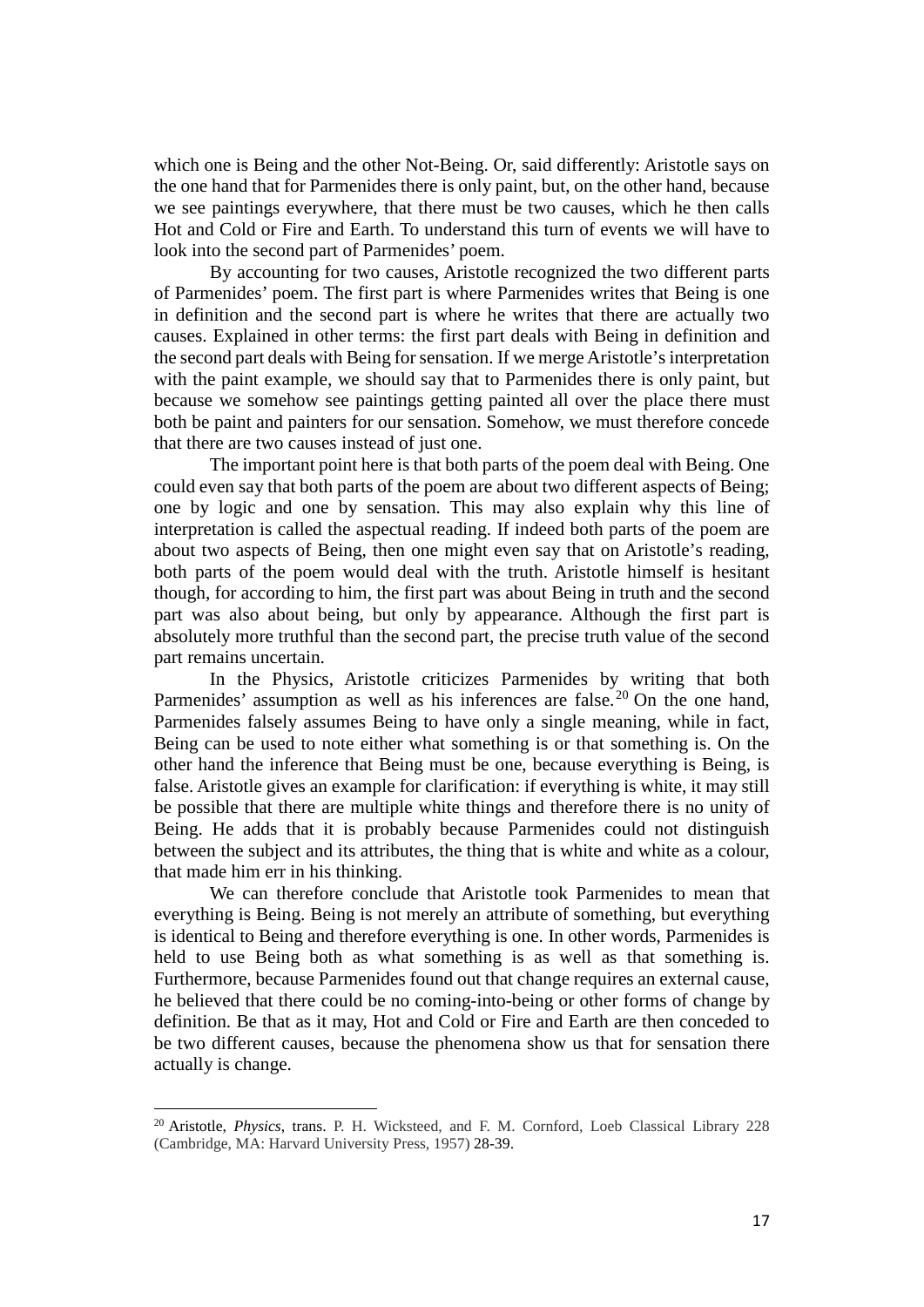Now that we have seen Aristotle's interpretation of Parmenides, we must remain careful not to accept it at face value. Although Aristotle is closer to Parmenides than we are in terms of temporal distance, this does not necessarily mean that Aristotle had a superior understanding of Parmenides. To give an example, Aristotle describes the earliest philosophers until Empedocles as follows:

They are like untrained soldiers in a battle, who rush about and often strike good blows, but without science; in the same way these thinkers do not seem to understand their own statements, since it is clear that on the whole they seldom or never apply them. $^{21}$  $^{21}$  $^{21}$ 

The crucial point here is that Aristotle claims that he understands the statements of his predecessors better than his predecessors understood themselves. Aristotle justifies his purported superiority by holding that his predecessors were essentially searching for the same things as he is: the four causes. The important difference being that his predecessors tried their best, but that only Aristotle found all four causes. In sum, Aristotle knows what his predecessors were trying to do and he has succeeded where they did not, which allegedly gives him superior insight into the aims and the methods of his predecessors. Both the method that Aristotle uses and his belief of knowing his predecessors better than they knew themselves, do not attribute much objectivity to Aristotle.

Furthermore, Aristotle's interpretation of Parmenides gives rise to a myriad of questions. Why would Parmenides have been compelled by the phenomena to posit two causes? Why does Aristotle call the causes hot and cold or fire and earth, while in Parmenides we find fire and night? If there can only be Being, does that mean that the change we perceive is wholly false or is there some measure of truth to be found there? If indeed there is no truth to the second part of the poem, why would Parmenides bother to write it down at all? Or if there is some truth to the second part, what does truth mean for it and how is it deceptive? We will see that these and more questions will be answered by the readings other scholars have proposed. That is not to say that no new problems will come up: every reading has both its merits and its drawbacks.

#### **Owen (1960): The logical-dialectical reading**

According to Owen, the core problem of Parmenides is whether his philosophy is in line with his predecessors or whether he breaks with them.[22](#page-17-1) In the years prior to Parmenides there were a number of different thinkers who are now often labelled as the 'material monists'. These physical monists all thought that the whole of reality was made up out of one or other physical substance. They mainly differed from each other regarding the exact nature of this physical substance. For this reason, scholars have often interpreted Parmenides as a material monist, i.e. a philosopher who thought that the whole of reality was made up of 'Being'. According to Owen, they base this assertion on two premises: firstly that there is

l

<span id="page-17-0"></span><sup>21</sup> Aristotle, *Metaphysics*, 28-29.

<span id="page-17-1"></span><sup>22</sup> G.E.L. Owen, "Eleatic Questions," *The Classical Quarterly* 10, no. 1-2 (May 1960): 84, https://doi.org/10.1017/S0009838800024423.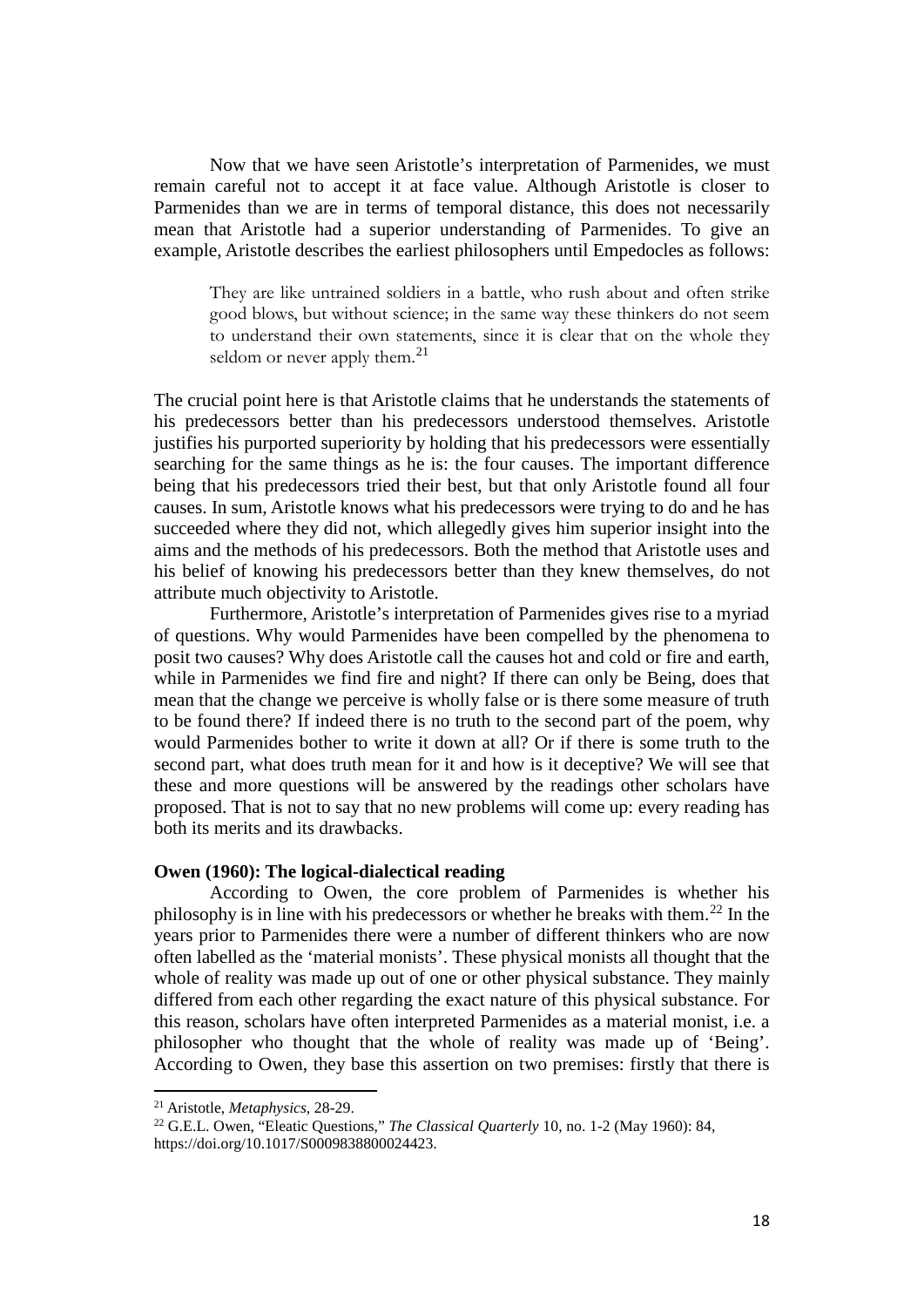some measure of truth to Parmenides' cosmogony and secondly that the first part of the poem is a logical preparation for the second part. The second premise is in turn based on the view that Parmenides is merely working out the implications of the same One Being his predecessors talked about. Per contra, Owen believes all these assertions to be false. He offers multiple arguments of which I shall present the most important ones.

The main argument against the first premise is based on the Goddess' own description of the cosmology. Owen quotes Parmenides in ancient Greek and he does not offer an English translation himself. Translated the quote section of fragment one reads:

It is necessary that you learn everything Both the unshakeable heart of well-convincing truth And the opinions of mortals, in which there is no true belief. But nonetheless you will learn this too: how opinions Would have to be acceptable, forever penetrating all things.<sup>[23](#page-18-0)</sup>

Considering that, by the Goddess' own words, the second part of the poem is based on the opinions of mortals, it seems quite clear to Owen, that there cannot be any truth to the second part of the poem. Concluding the problem with this would be too blunt however, because we must then wonder why the opinions would still have to be acceptable.

While Owen dedicates a considerable part of his essay to this problem, for our purpose it is enough to explain the concluding argument. The first step of this argument lies in accepting, *pace* the orthodox view, that 'this', in the fourth line of the quote, refers to the opinions of mortals. According to the orthodox view, the last part of the quote shows how the Goddess claims some matter of truth or acceptability for these opinions. She calls the opinions of the mortals acceptable and penetrating all things, so it seems that there is at least a grain of truth to be found in these opinions. Contra the orthodox view, Owen believes the last part of the quote to belong to the content of the opinions of mortals. In other words, while there is no truth to the opinions of mortals, and therefore neither to the second part of the poem, the mortals themselves believe that their opinions would have to be acceptable.

Having refuted the first premise of his opponents, Owen continues by arguing that Parmenides did not start from the same point as his predecessors. This frequently occurring misunderstanding is based on the lines where the Goddess distinguishes the right way of inquiry from the wrong way. Owen again only quotes the Greek; but translated to English the four lines of fragment two read:

The one, that "is," and that it is not possible that "is not," Is the path of conviction, for it accompanies truth; The other, that "is not," and that it is necessary that "is not"-I show you that it is a path that cannot be inquired into at all. $^{24}$  $^{24}$  $^{24}$ 

<span id="page-18-0"></span><sup>23</sup> Parmenides, *Early Greek Philosophy*, 36-37.

<span id="page-18-1"></span><sup>24</sup> Parmenides, *Early Greek Philosophy*, 38-39.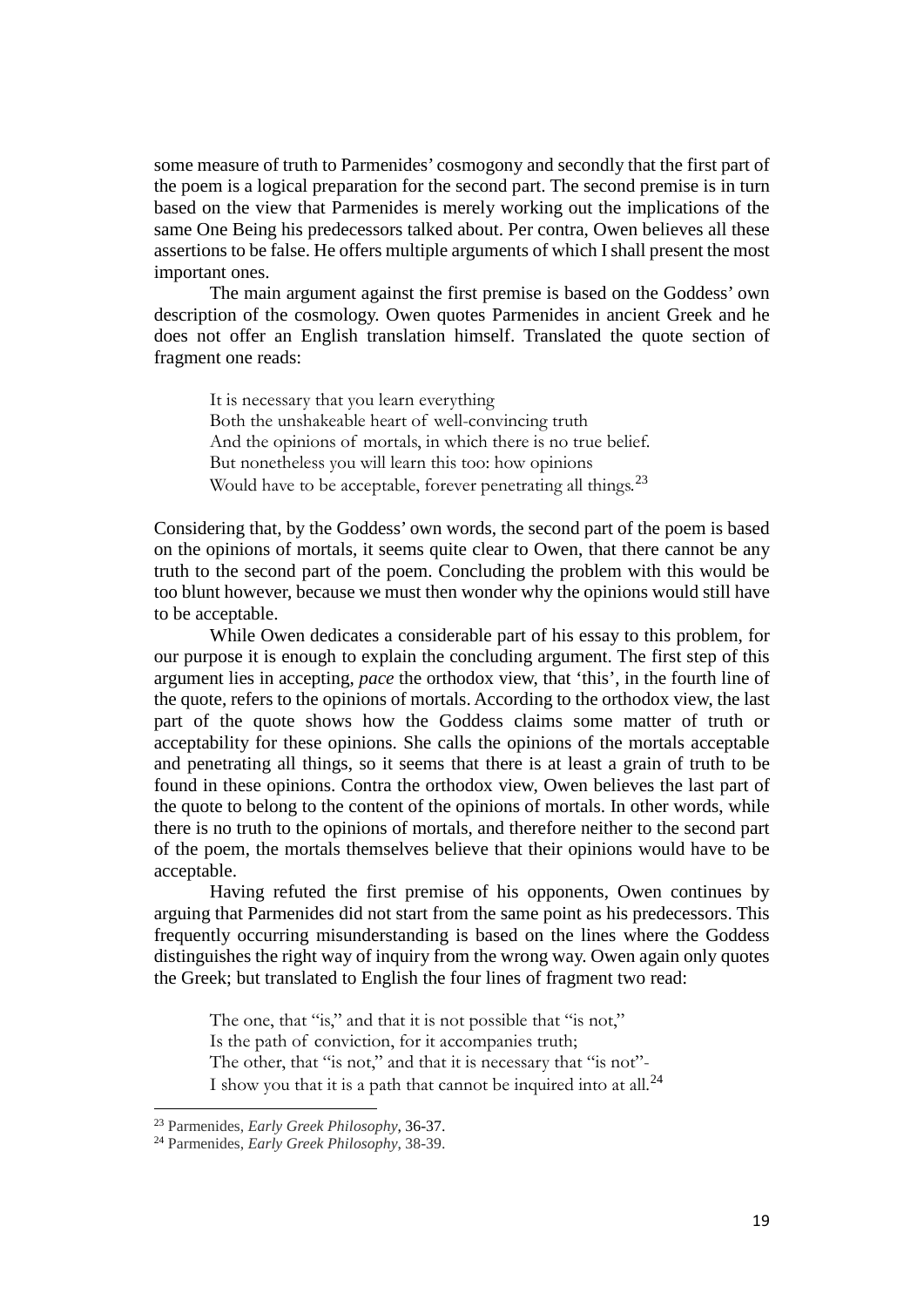Many contemporary scholars believe that the subject of 'is' and 'is not' is the One Being of earlier cosmologists. Owen takes issue with this view, because Parmenides would then assume that which he sets out to prove i.e. that there exists a single being. Owen counters this interpretation by arguing that whatever 'is', is neither assumed to exist nor assumed to be a unity. Instead of assuming them and thereby creating a tautology or a circular argument, Parmenides must be seen to argue for both these characteristics.

Owen starts his counterargument by stating that the purpose of the quoted text above is well-known, namely to distinguish the right way of investigation from the two wrong ways. [25](#page-19-0) Peculiar to Owen then, these three ways present all the possible answers to the question whether something exists or not. The right way would always answer yes, the first wrong way would always answer no, and the second wrong way would sometimes answer yes and sometimes answer no. Although no one would say that nothing exists at all, which means that nobody follows the first wrong path, the mortals wander in thought by saying that some things exist and some things do not. According to Owen, Parmenides' argument against this wrong path is that the mortals regard Being and Non-Being as both equal and not equal. The mortals differentiate between Being and Non-Being by saying that some things exist and that other things do not, but at the same time they treat Being and Non-Being the same, because in speaking about them they characterize both. Yet whatever we can talk about must exist, therefore Parmenides concludes that there can only be Being.

Secondly Owen shows that Parmenides does not assume, but argues that whatever 'is' is a unity. For this point it may be useful to have a closer look at the Greek of fragment eight that Owen is talking about:

οὐδὲ διαιρετόν ἐστιν, ἐπεὶ πᾶν ἐστιν ὁμοῖον· Nor is it divisible, since as a whole it is similar,  $^{26}$  $^{26}$  $^{26}$ 

Owen argues the philological point that the Greek word 'ὁμοῖον', which Owen translates with 'homogeneous', should not be read as predicative, but as adverbial. Parmenides would not say 'it is wholly homogeneous', but he would say 'it is in a homogeneous way'. 'Homogeneous' first described the subject of the sentence, but on Owen's reading it describes the verb of the sentence. In this way, Parmenides would not simply assume that Being is one and single, but he would state that it must exist and therefore it cannot start existing or ceasing to exist, and similarly it cannot exist more over here than over there. As a conclusion, Being must exist "unqualifiedly, without intermission"<sup>27</sup> which, of course, makes it an indivisible unity.

Now Owen has shown that the subject of 'it is' in the quoted text is neither Being, nor the One Being which his predecessors spoke of. The third option is to

<span id="page-19-0"></span><sup>&</sup>lt;sup>25</sup> Although only one wrong way is described in fragment two, the second wrong way is introduced in fragment six.

<span id="page-19-1"></span><sup>26</sup> Parmenides, *Early Greek Philosophy*, 46-47.

<span id="page-19-2"></span><sup>27</sup> Owen, "Eleatic Questions," 93.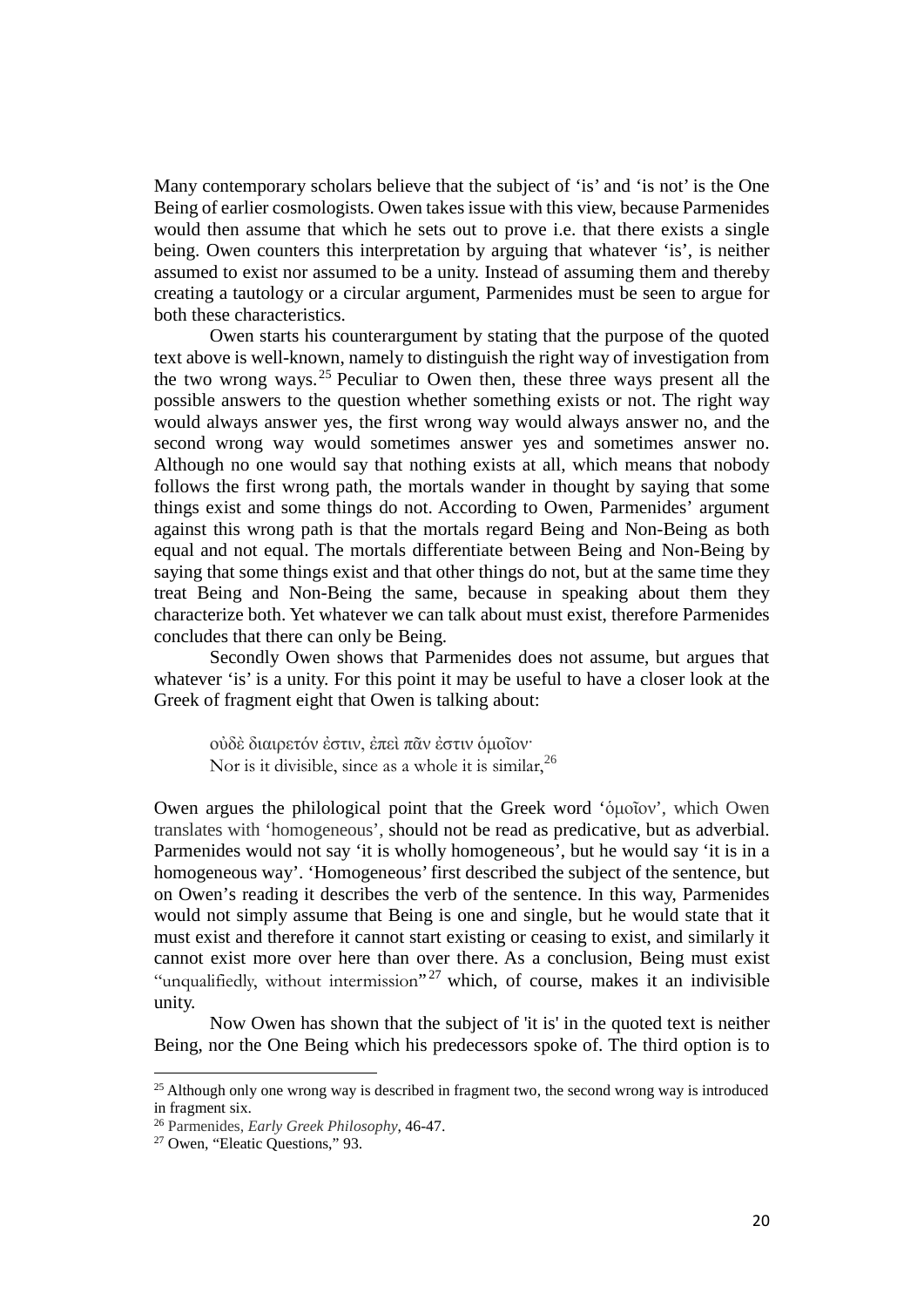maintain that there is no subject, such as in 'it's warm outside'. But Owen is not convinced by this option either, because Parmenides tries to prove the attributes of this subject and it would make no sense to prove attributes of *S* when there is no *S*. Instead of these three, Owen therefore settles on a fourth option: the subject of that which 'is' and which is an indivisible unity, is that which can be spoken and thought of. If we take that to be the subject, then Parmenides proves that it must exist, because if it did not exist we could not talk and think about it. We *do* talk and think about it (right now), therefore it must exist. Being is that which can be spoken and thought about. We speak and think about x, therefore it exists.

One may wonder why Parmenides bothered to write the cosmological part if there is no truth to it anyway. To this problem, Owen answers that the second part must have been purely dialectical. The cosmology is the account of the world with which his opponents would counter Parmenides by saying: 'No, Parmenides, *this* is the way the world works'. Any account, however, requires two elements and a constant process of change; both of which Parmenides has proved to be impossible. Therefore, there is no possible way to give a description of the whole of reality to counter Parmenides. Read in this way, the most important part of the poem is the first part, while the second part is merely there as an exclamation mark.

We can thereby conclude that according to Owen a) the second part of the poem has no truth to it, and b) the content of the first part of the poem is not derived from the earlier cosmologists. The reason for Parmenides to still write the cosmological part of the poem must, according to Owen, be purely dialectical. Therefore Parmenides does not start by assuming material monism and, moreover, he demolishes any possible cosmogony. In consequence, Owen's answer to the initial question 'is Parmenides in line with his predecessors' is that he irrevocably breaks with them.

The first issue with Owen's argument for the existence of Being is that it seems to be a circular argument. Owen has formulated it thus:

What is declared to exist in B 2 is simply what can be talked or thought about; for the proof of its existence is that, if it did not exist, it could not be talked or thought about. And it needs no proving that the subject of the argument can be talked and thought about, for we are talking and thinking about it<sup>[28](#page-20-0)</sup>

Owen starts with the dichotomy between Being and Non-Being; either something exists, or it does not. The subject of Parmenides' Being must then be what can be talked and thought about. This idea is based on fragment three, which, in its entirety, reads: "For it is the same, to think and also to be."<sup>[29](#page-20-1)</sup> If the subject would not exist, we would not be able to speak or think about it. But we can be sure that we *can*  speak and think about it, because we are doing so at this very moment. As a result, we have proven that what can be spoken and thought of exists, without the need to assume Being at the start. In consequence, Owen's choice of words made it look circular, but upon further analysis the argument is actually valid.

<span id="page-20-0"></span><sup>28</sup> Owen, "Eleatic Questions," 95.

<span id="page-20-1"></span><sup>29</sup> Parmenides, *Early Greek Philosophy*, 38-39.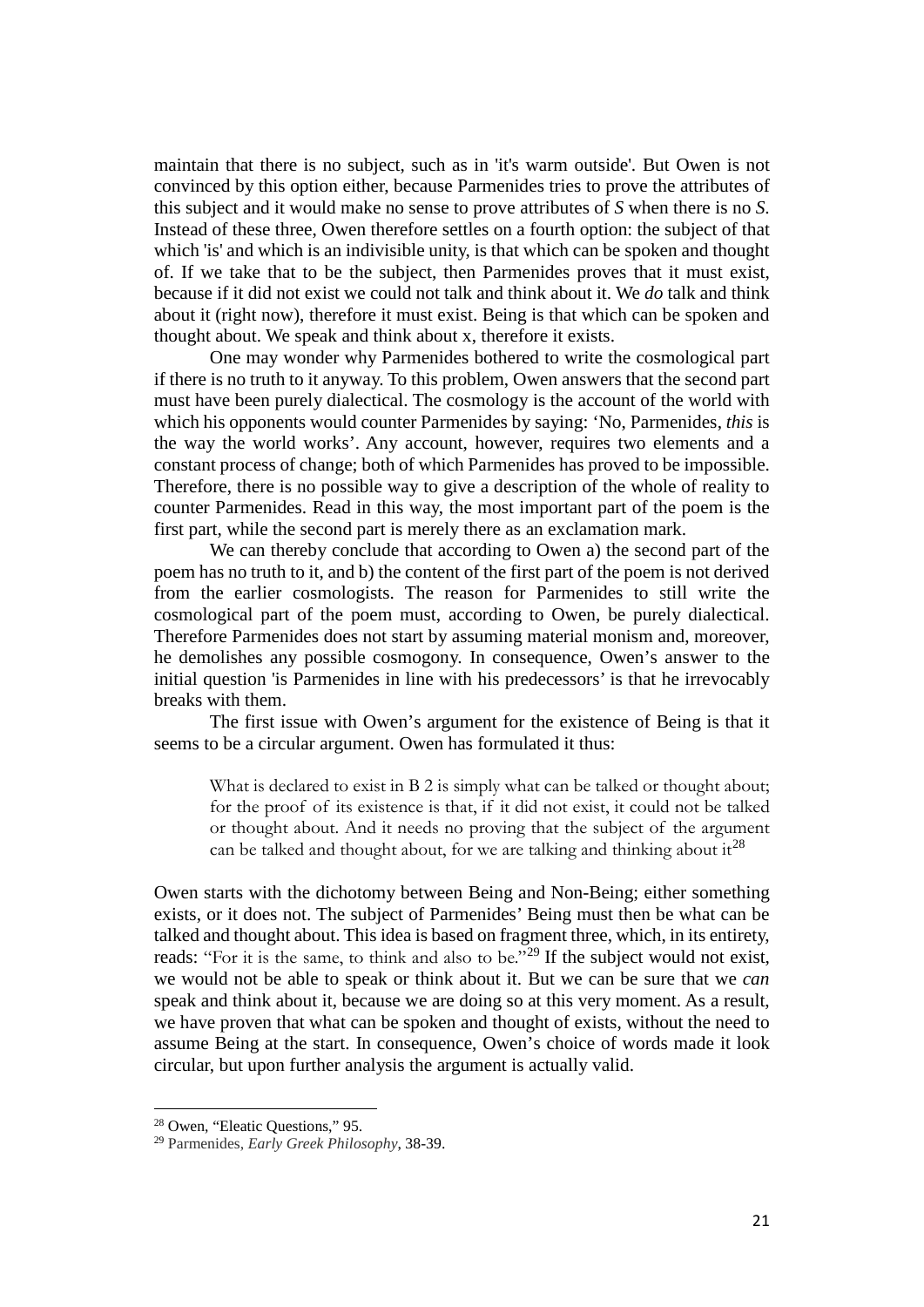The second issue with Owen's reading is that the purely dialectical nature of the second part of the poem is rather improbable. If Parmenides has already proved that there cannot be change, then it would be redundant to still describe the world in terms of change. Furthermore, if one part of the poem is dialectical, one would expect a transposition of the two parts of the poem, so that the dialectical part would be first. After all, one normally first depicts the opposition in order to debunk them straight after. First giving your own argument and presenting your adversaries at the end seems awkward at best.

#### **Guthrie (1965): The monist interpretation**

There is a single important point at the core of Guthrie's reading of Parmenides. It is the idea that the poem as a whole is about the real and the seeming; truth and falsehood. The first part of the poem then deals with logical truth. It argues, for example, that there can be no motion, no time, and no change. In contrast, the second part of the poem deals with the way the world seems to the mortals. It reveals to us that in our daily world there seems to be motion, change and time, even though this is impossible, as Parmenides has shown in the first part. Guthrie's reading is relatively in line with Aristotle's and it is rather intuitive and straightforward. Be that as it may, it creates a number of issues as well. The most significant issue is why Parmenides even bothers to write a cosmology when he has already proved that it is impossible. Presently, I will make an effort to describe the line of argument and list its implications.

On the subject of 'what is', Guthrie commends Owen for his argument, but still disagrees. Instead, Guthrie believes the subject to be 'Being', which would indeed make it a tautology: Being is. Although Owen argued against the tautology on account of Parmenides arguing for Being instead of assuming it, and how could one argue for a tautology, Guthrie remarks that Parmenides had good reason to explicitly state this tautology. All the earlier physical monists did not notice the implications of this tautology, namely that nothing can change if there is only one substance. Therefore, Parmenides stated this tautology to show people the inevitability of the consequences of Being; that nothing can change whatsoever. Guthrie agrees with Owen that 'what can be spoken and thought about' is a correct description of 'what is', but that does not mean that Parmenides did not argue from a tautology.

Guthrie reads Parmenides as saying that the first road is the road of Being and the second road the road of Non-Being. The first is right and proper to think of and the second one should be avoided. In fragment six the Goddess tells us to stay away from the second road…:

But then also from this one, which mortals who know nothing Invent, two-headed [scil. creatures]! For the helplessness in their Breasts directs their wandering thought; and they are borne along, Deaf and likewise blind, stupefied, tribes undecided [or: without judgement], Who suppose that "this is and is not" [or: that to be and not to be] is the same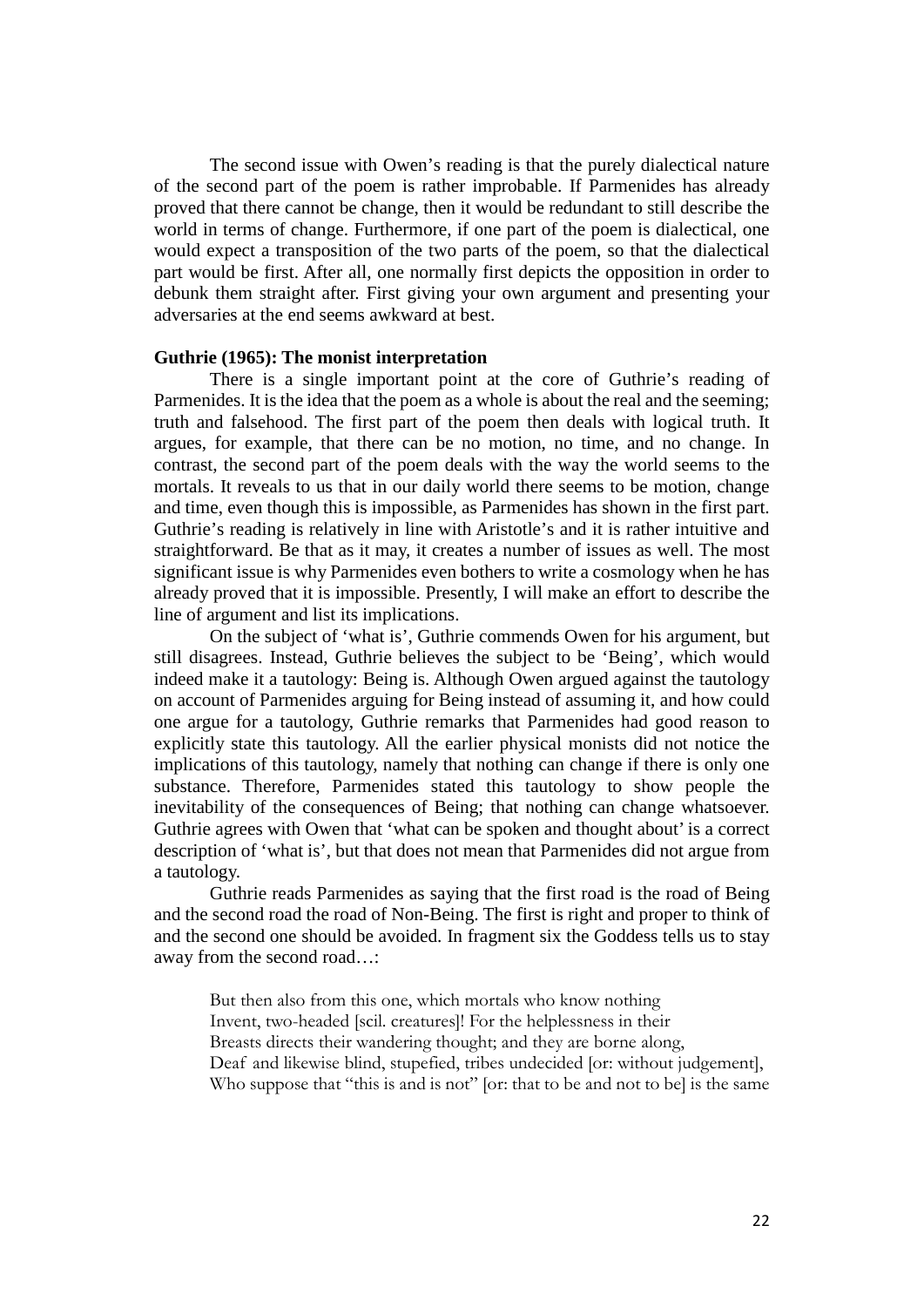And not the same, and that of all things [or: for all] the path is backward turning.<sup>[30](#page-22-0)</sup>

Here it seems that the Goddess introduces a third road, even though she said that there were only two roads for thought in fragment two. For Guthrie this is not a problem. The third road, he argues, is just the mortals' mistake of mixing up the first road with the second. The mortals think that the road of Being is the same road as the road of Non-Being and therefore wander in thought.

About the mortals naming two forms of which it is not right to name one, Guthrie argues that we should only name Being. The two forms are named fire and night by the mortals, which Aristotle connected to fire and earth; which he identified with Being and Non-Being. Guthrie deviates from the Aristotelian path, in so far as he does recognize an analogy, but denies that these terms should be identified with each other. Instead, Guthrie argues that the one form that should be named "is in fact neither of the two that mortals do name […] The initial mistake lies in naming two forms at all."<sup>31</sup> In other words, we should not distinguish anything from anything else, because everything is essentially one single homogeneous unity.

On Guthrie's reading, the first part of the poem thus deals with Being as a single unity and it entails thinking along the road of truth by means of judging by reason. Non-Being does not have its own part, because it is impossible, and the Goddess keeps Parmenides away from this way of thinking. The second part of the poem then deals with Being as split up into two forms, which is the error of the mortals and this part entails thinking along the way of seeming by means of trusting the senses. The conclusion, according to Guthrie, is:

That if reality is eternal and is one, then it could never have become the starting-point (arche) of a manifold world. But its eternity and its unity must be accepted. Just as 'what is', had it been generated, would have to come out of what is not, so would any other being; and this is impossible. […] This does away with any idea of a living and growing universe, such as both Milesians and Pythagoreans had described.[32](#page-22-2)

Parmenides therefore breaks with his Milesian predecessors. The earlier natural philosophers argued that everything came to be out of one element, be that water, air, or the boundless. Parmenides, however, while accepting the premise that there can only be one Being, refuted their conclusion that everything came to be by this one element. Instead, Parmenides was the first to notice that no change is possible when there is only one principle, whichever that principle might be.

One of the main problems that this monist reading runs into is why the second part exists at all. If Parmenides has shown that no change can exist whatsoever, why does he still continue to sketch a traditional cosmology? Guthrie attempts to solve this problem by arguing that Parmenides does his best for the

<span id="page-22-0"></span><sup>30</sup> Parmenides, *Early Greek Philosophy*, 40-41.

<span id="page-22-1"></span><sup>31</sup> W. K. C. Guthrie: *A History of Greek Philosophy, Volume II: The Presocratic tradition from Parmenides to Democritus.* (Cambridge: Cambridge University Press, 1965), 54.

<span id="page-22-2"></span><sup>32</sup> Guthrie, *A History of Greek Philosophy*, 30.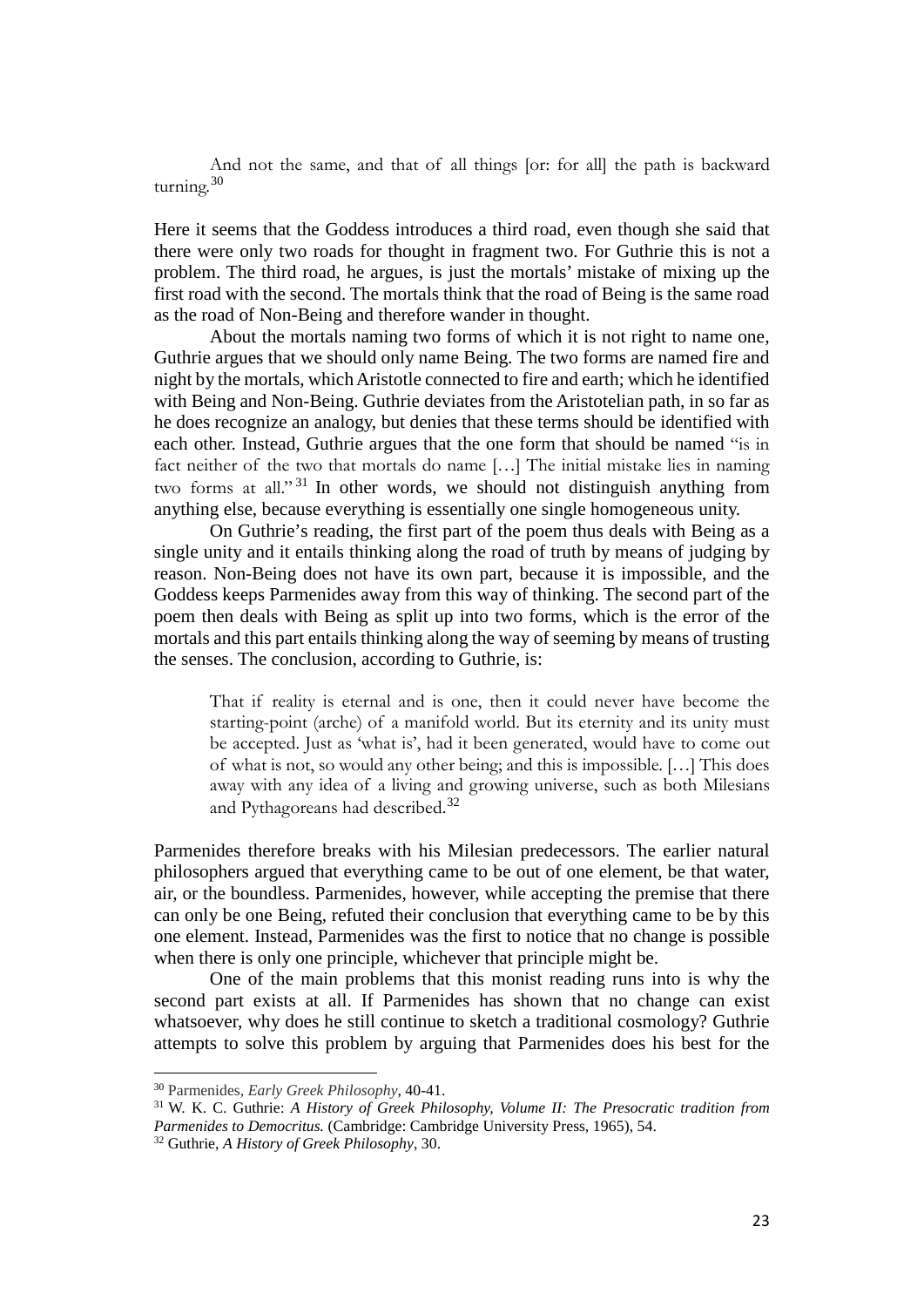perceived world. Even though change does not exist, we still perceive change in our daily lives. Even if change does not exist and if everyone is convinced that it does not, we still have to eat, sleep and work. According to Guthrie, then, Parmenides gives us the most accurate description of the perceived world. In spite of all Parmenides' original insights, Guthrie states about the way of seeming: " 'But if it is unreal, what is the point of trying to give an account of it at all?' is to put a question that is not likely to have occurred to him."[33](#page-23-0)

In sum, Guthrie believes that Parmenides started from a tautology, that Being is, and showed that this results in a single, homogeneous, unchanging Being. Non-Being is not, but because it is impossible to speak or think about it, Non-Being is left aside. The mortals mix up these two roads of understanding and thereby create a new road: the road of seeming. The road of seeming is then extensively described in the cosmological part of the poem and Parmenides did not wonder why he would so extensively describe something if it is untrue anyway. The reason for Parmenides to write the poem on the whole, is essentially to break with the natural philosophers before him.

A few problems remain in place. One example is presented by Palmer in the Stanford Encyclopedia. There he states:

One problem with Guthrie's view of Parmenides is that the supposition that Parmenides' strict monism was developed as a critical *reduction* of Milesian material monism sits uncomfortably with the notion that he actually embraced the wildly counter-intuitive metaphysical position.<sup>[34](#page-23-1)</sup>

In other words, Parmenides is seen both as a critic of the material monists before him, but at the same time he borrows the very same assumption; that the whole world must be derived from a single substance viz. Being. If Parmenides is seen as a critic of Milesian monism, one would expect Parmenides to abolish monism as a whole and assume two types of Being, so that he can create his own cosmology. Instead, he develops his own monism and he writes a cosmology that cannot be true. Indeed, it is quite the understatement to call this element of Guthrie's interpretation counter-intuitive.

Furthermore, Guthrie's defence of the value of the cosmological part is rather weak. He argues against Owen's solution, who supposed that the second part is purely dialectical, by noting that "it seems an unlikely and unwise procedure"<sup>[35](#page-23-2)</sup> for convincing people of the validity of the first part. Furthermore, he admits that the road of seeming is untrue, but states that there are still better and worse versions of an untrue worldview for Parmenides. Guthrie here makes the analogy with a dream: "Everything in a dream is equally unreal, but anyone who has dreamed knows that some dream-elements are more *like* reality than others."[36](#page-23-3) So just like dreams can be more or less like reality, there are descriptions of the perceived world that are more

<span id="page-23-0"></span><sup>33</sup> Guthrie, *A History of Greek Philosophy*, 52.

<span id="page-23-1"></span><sup>34</sup> Palmer, "Parmenides," 3.2 The Logical-Dialectical Interpretation.

<span id="page-23-2"></span><sup>35</sup> Guthrie, *A History of Greek Philosophy*, 71.

<span id="page-23-3"></span><sup>36</sup> Guthrie, *A History of Greek Philosophy*, 75.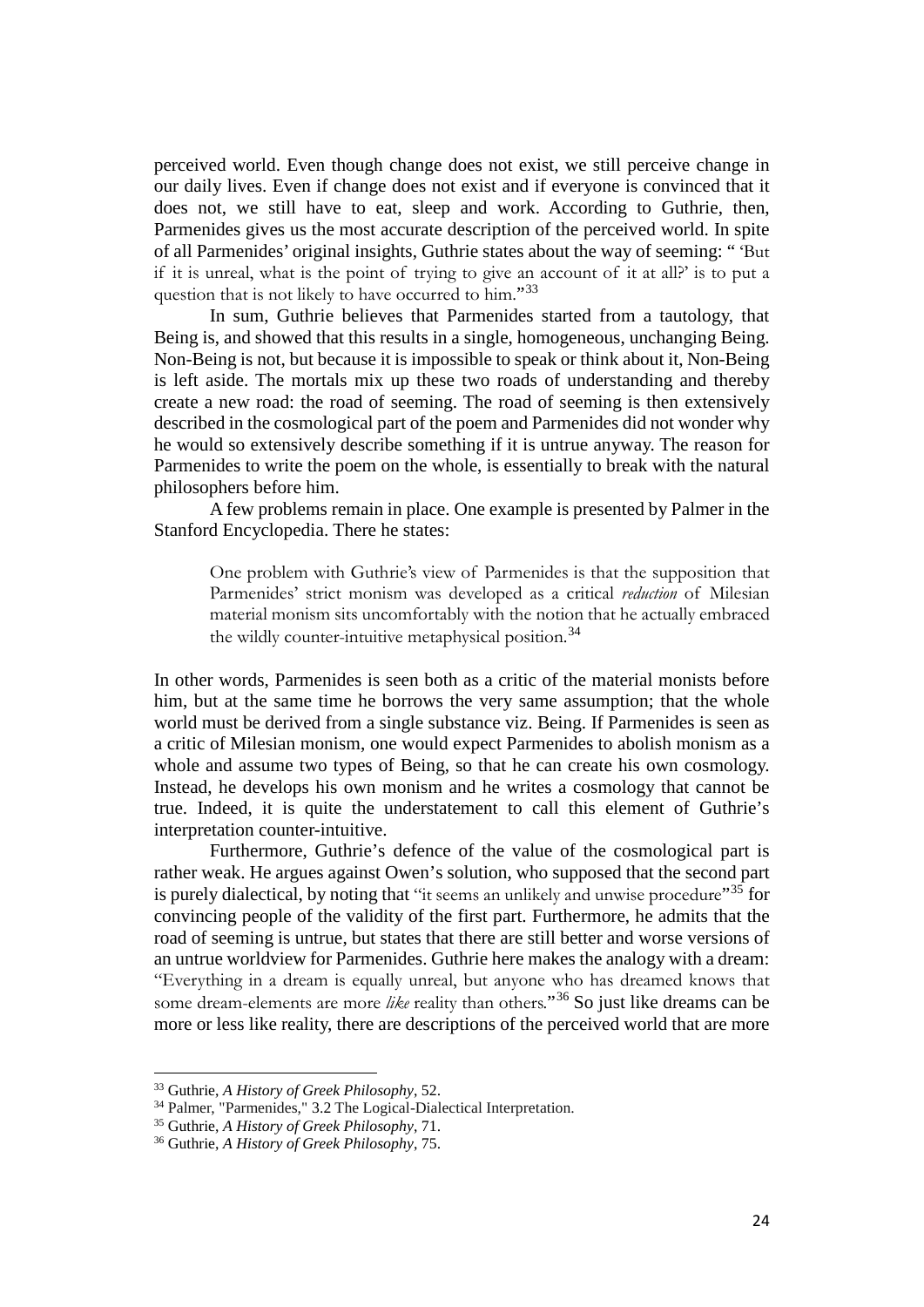or less like the truth. In that sense, there is good reason to give the most real description of the perceived world possible.

Nonetheless, the analogy is not elucidated enough: for we are not told in what way the perceived world is like Being. The problems with the perceived world include both change and a duality of principles, but in what way can a description be more like the truth? Would a worldview be better if there is the least amount of change, or when it admits only two principles instead of many? Furthermore, even if one could give satisfactory answers to these questions, it would still remain unclear why this would make the second part of the poem valuable. Even if there are better and worse descriptions of the world of seeming, this still would not result in convincing truth. Or to put it in Guthrie's own terms: even if some dreams are more like reality than others, we still could not learn anything about reality by dreaming about it.

# **Barnes (1982): against real monism**

Owen and Guthrie on the one hand and Patricia Curd on the other, are connected through Jonathan Barnes. While the timeline in the list of content may imply otherwise, plenty has happened in the Parmenides debate between 1965 and 1998. Although we will not go into this period too deeply, it does pay to take special note of Jonathan Barnes, because he wrote an essay against Parmenidean monism in 1982. With this essay he countered the interpretations of both Owen and Guthrie, while simultaneously opening up the way for new interpretations such as those of Curd and Palmer. Because Barnes did not create his own type of interpretation, the lines devoted to him will be fewer than to the other scholars. Presently three of Barnes's core argument will be summarized in short.

The focus of Barnes' essay is on refuting the idea that Parmenides was a real monist. Barnes contrasts real monism with material monism. Whereas real monism entails believing in the existence of only a single entity, material monism entails believing that everything is essentially made of a single matter. In this sense, Parmenides' predecessors were material monists, but not necessarily real monists. The aim of Barnes is not to establish that Parmenides was a pluralist, but that monism and pluralism did not matter to Parmenides. This objective is the foundation for the negative approach used by Barnes. In order to prove that monism did not matter to Parmenides, one must show that he did not purposely argue for it.

Barnes starts by noting that one should not use Zeno or Melissus to prove that Parmenides was a monist. Although Zeno attacked pluralism, that does not make him a defender of monism. After all, some of his arguments attack both pluralism and monism alike. And even if we accept Zeno to have defended monism indirectly by attacking pluralism, to conclude that Parmenides too must have defended monism goes too far for Barnes. Likewise, Melissus is often held to repeat Parmenides; his only contribution to it being mistakes. Barnes, however, interprets Melissus very differently. On his view, Melissus created a new argument, and indeed in furtherance of monism. But if his argument is not inherited from Parmenides, why should the conclusion? Parmenides might still have been a monist of course, but such a claim cannot be constructed exclusively from Zeno and or Melissus.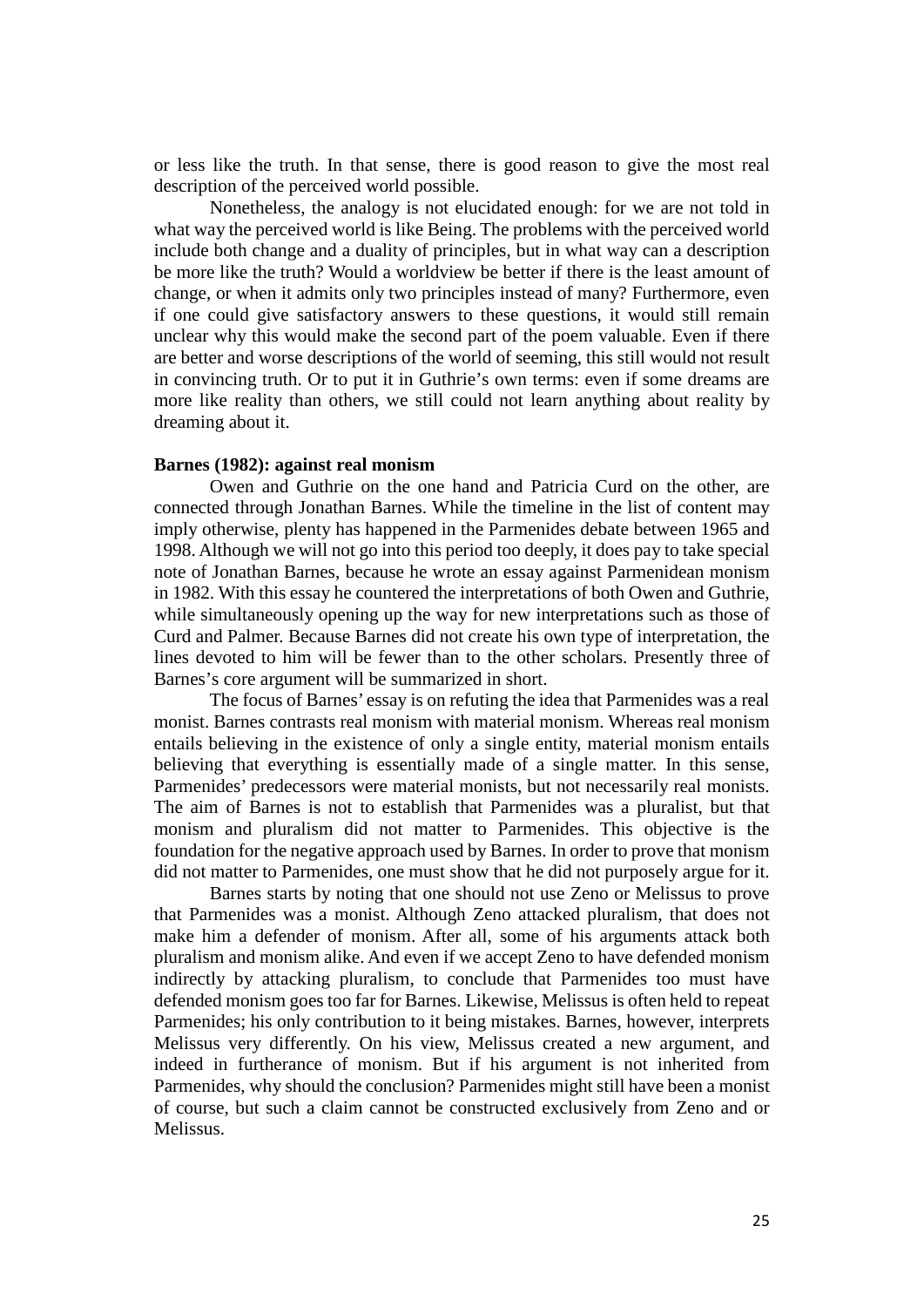The first argument given by Barnes's adversaries is based on the following four lines from fragment eight:

This is the same: to think and the thought that "is." For without what is, in which it [scil. thinking] is spoken, You will not find thinking. For nothing else <either> is or will be Besides what is, [37](#page-25-0)

Although Barnes suspects a high degree of corruption to this text, he believes that the general idea of this part can still be understood. According to his adversaries the general argument goes as follows: Being is whole and without motion and therefore there is no Being apart from Being. Everything must exist: if something would exist here and something would exist five metres from here, then the distance in between would have to exist as well. Our thoughts must also be part of this great pile of Being, so everything we think of must also be part of Being. Therefore, it is the same to think and to think that something exists. And for that reason any language that implies that something does not exist is wrong.

Barnes counters by noting that even if we follow this construction of the argument, then there is still no need to attribute real monism to Parmenides. The argument shows that whatever one thinks of must exist. This does not imply real monism for Parmenides in any way. In this manner, Barnes does not refute the argument of his opponents, but he merely notes that their conclusion does not follow from their argument. This type of reasoning is typical of Barnes's essay and this argument clearly illustrates his strategy for arguing against real monism.

The second argument is very different and is based on the following lines of fragment eight:

For they have established two forms to name their views, Of which the one is not necessary –in this they wander in error-[38](#page-25-1)

This part of the text lends itself to multiple interpretations. Some scholars have interpreted these lines as saying that the mortals named two forms and they should only have named one. In that sense, the error of the mortals is pluralism and the way of truth would indeed entail monism. Barnes does not offer a conclusive counter argument, instead he offers an alternative interpretation. His reading takes these lines to say that the mortals picked two forms, but that they should not have picked forms at all. According to Barnes the error of the mortals is therefore not pluralism, and consequently they need not be monists.

As an auxiliary argument, Barnes writes that the forms that have been named by the mortals should be seen as forms of matter, not unlike the different types of matter the material monists spoke about. Along these lines, Parmenides would be arguing that the mortals think, for example, that everything is fire and night, while there is actually only fire. This way he would be arguing specifically

<span id="page-25-0"></span><sup>37</sup> Parmenides, *Early Greek Philosophy*, 46-49.

<span id="page-25-1"></span><sup>38</sup> Parmenides, *Early Greek Philosophy*, 50-51.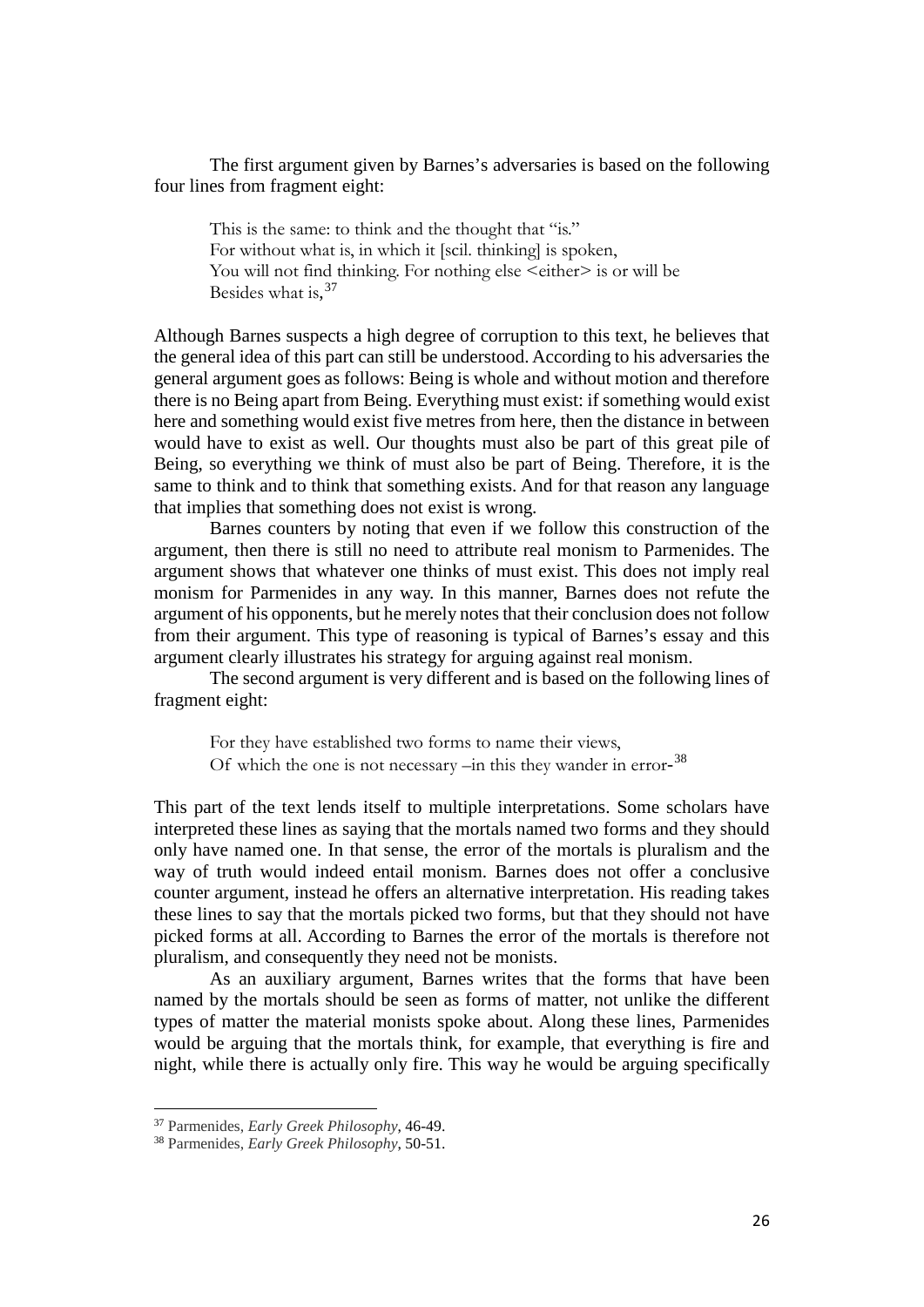against material pluralism, which is not the same as real pluralism. Therefore, if one claims Parmenides to be a monist on the basis of this fragment, one only claims him to be a material monist. Material monism means that everything is made of the same stuff, so there may still be multiple objects made from that single stuff. Accordingly, there is still no proof that Parmenides believed in the exclusive existence of one, single, homogeneous, everlasting, immutable entity.

According to Barnes, some scholars believe that Parmenides did not argue for monism, simply because he presupposed it  $39$ . The subject of that which is whole, single, motionless, and without beginning or end would then be The One. Barnes, however, finds this absurd. He wonders:

how could he [Parmenides] have taken as a first, unargued posit a proposition of such gigantic and unprecedented implausibility? Again, how could he have expected his audience to grasp that his whole argumentation rested upon such an axiom? or, having grasped it, to refrain from ridicule and ribaldry?<sup>[40](#page-26-1)</sup>

Clearly, Barnes has a hard time believing this suggestion. In that sense he agrees with Owen, albeit on very different grounds.

In sum, Barnes has argued that Parmenides might be seen as a material monist, but that this does not make him a real monist. Furthermore, Parmenides offers us the principles that something must adhere to in order to exist. More specifically, anything that can be talked or thought of must exist, and in that way Parmenides portrays the necessary characteristics of every existing thing. Neither did Parmenides presuppose monism. Barnes concludes:

if it is not true that he [Parmenides] believed that only one thing existed, it does not follow that it is true that he believed that not only one thing existed. As far as we know, the question of how many items the universe contains did not concern him. [41](#page-26-2)

If we look closely enough at the way of truth, we still find insufficient evidence to call Parmenides a monist or an anti-monist. Why the second part of the poem deals with a pluralistic cosmology and whether there is any truth to it is another question, one on which Barnes does not dwell in this essay.

## **Curd (1998): Predicational Monism**

l

Patricia Curd is convinced by Barnes's argument against real monism in Parmenides. Barnes's real monism entails there existing only a single thing, so this is called numerical monism by Curd. Curd's Monism, on the other hand, means that for anything to be genuinely, it must have the attributes described in the logical part. So it must be one, homogeneous, unchanging and so forth. This does not mean,

<span id="page-26-0"></span><sup>39</sup> Barnes here refers to F.M. Cornford, *Plato and Parmenides: Parmenides' way of truth and Plato's Parmenides*, (London: Routledge & Kegan Paul, 1939), 29-35.

<span id="page-26-1"></span><sup>40</sup> Jonathan Barnes, "Parmenides and the Eleatic One," *Archiv für Geschichte der Philosophie* 61, no. 1 (1979): 17, https://doi.org/10.1515/agph.1979.61.1.1.

<span id="page-26-2"></span><sup>41</sup> Barnes, "Parmenides and the Eleatic One," 20-21.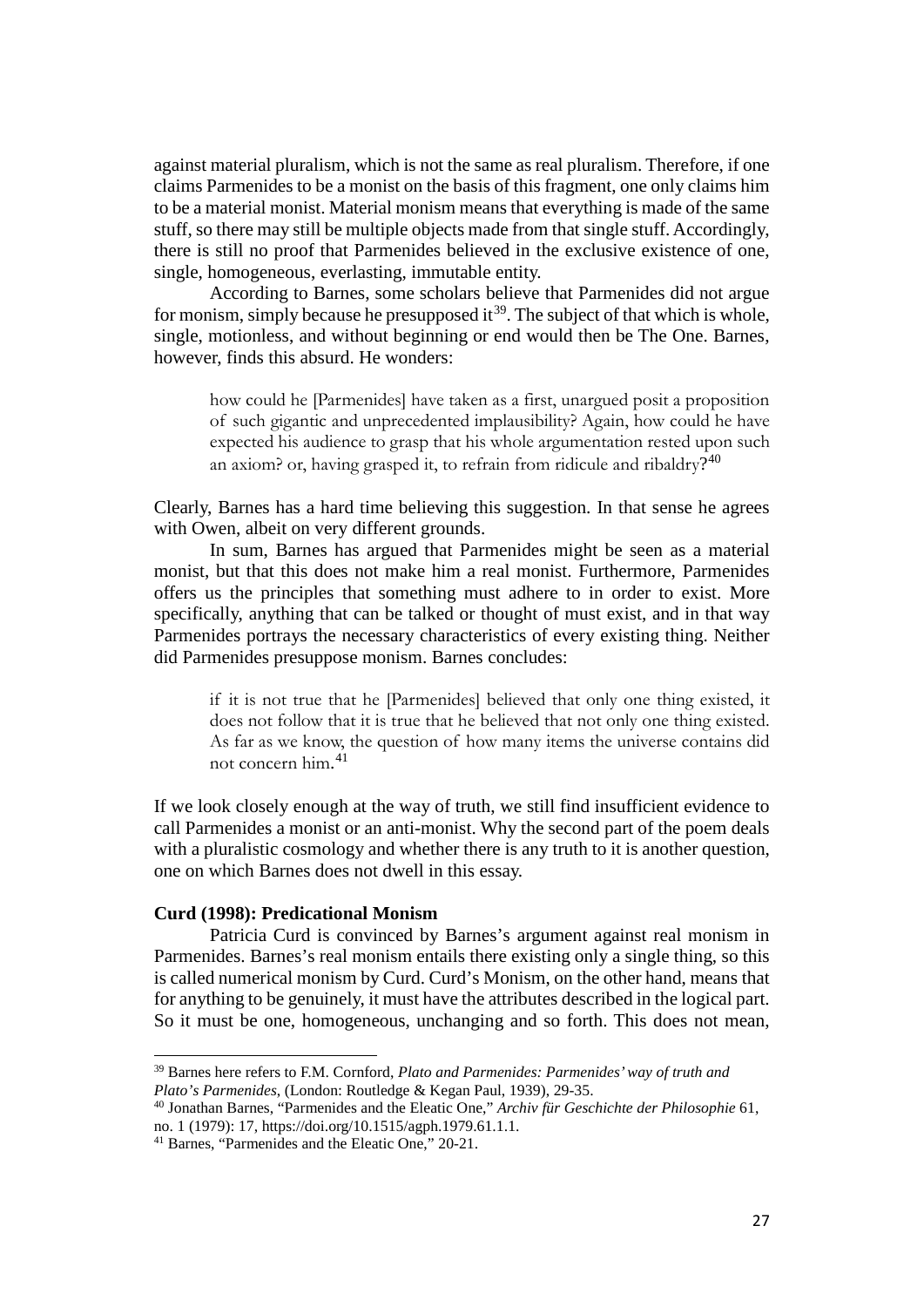however, that there must exist precisely one such object in the world. In other words: on Curd's view there may be a lot of things that are monistic.

In order to explain what Curd means with genuine existence and the implications this interpretation brings, we should first know Parmenides' program. According to Curd:

Parmenides was interested both in the criteria for a proper account of what-is ‒ that is, the fundamental entity or entities in an account of nature of the  $k \text{osmos}$  – as well as in the metaphysical requirement any such entity must meet."[42](#page-27-0)

So Parmenides wanted to know both what the principles of Being are and how we can know them. In the next paragraphs I will expound on the arguments Curd makes for her interpretation of Parmenides.

The first step is the claim that Parmenides does not argue for the impossibility of speaking and thinking about Non-Being; he just asserts it. The Goddess states the impossibility of speaking of the way of Non-Being multiple times, and Curd quotes one instance from fragment eight to give an example of the absence of an argument. Translated by Laks and Most the example reads:

The decision on these matters depends upon this: "Is" or "is not"? Well, it has been decided, as is necessary, To abandon the one [scil. Road] as unthinkable, unnameable (for it is not The true road), and [scil. Deciding] thereby that the other by consequence, exists and is real. [43](#page-27-1)

This example shows the Goddess declaring that either 'is' or 'is not'. Because the road of 'is not' is no true road, this road must be unthinkable. By exclusion, the road of 'is' must then exist and it must be real. Comparable to this example, the Goddess never argues for the impossibility of Non-Being.

If one interprets Being as existential, as scholars have done until Curd, then Parmenides would be taken to say that one cannot think or speak about that which does not exist. According to Curd, Parmenides would thus make a very controversial claim.[44](#page-27-2) Although making controversial claims is not problematic by itself, one would expect Parmenides to argue for such claims. Furthermore, *pace*  Owen<sup>45</sup>, Curd has just established that no argument is being made concerning Non-Being. Whereas Owen merely acknowledged the problem, Curd maintains that we should try to interpret the claim as non-controversial. Accordingly, we should not construe Being as existential, but as predicative.

That the 'is' should be seen as predicative means that it denotes *what*  something is instead of *that* something is. For that reason, according to Curd, when

l

<span id="page-27-0"></span><sup>42</sup> Patricia Curd, *The Legacy of Parmenides: Eleatic Monism and Later Presocratic Thought*  (Princeton, NJ: Princeton University Press, 1998), 67.

<span id="page-27-1"></span><sup>43</sup> Parmenides, *Early Greek Philosophy*, 44-45.

<span id="page-27-2"></span><sup>44</sup> Curd, The Legacy of Parmenides, 29, 33, 34.

<span id="page-27-3"></span><sup>45</sup> Owen, "Eleatic Questions," 94.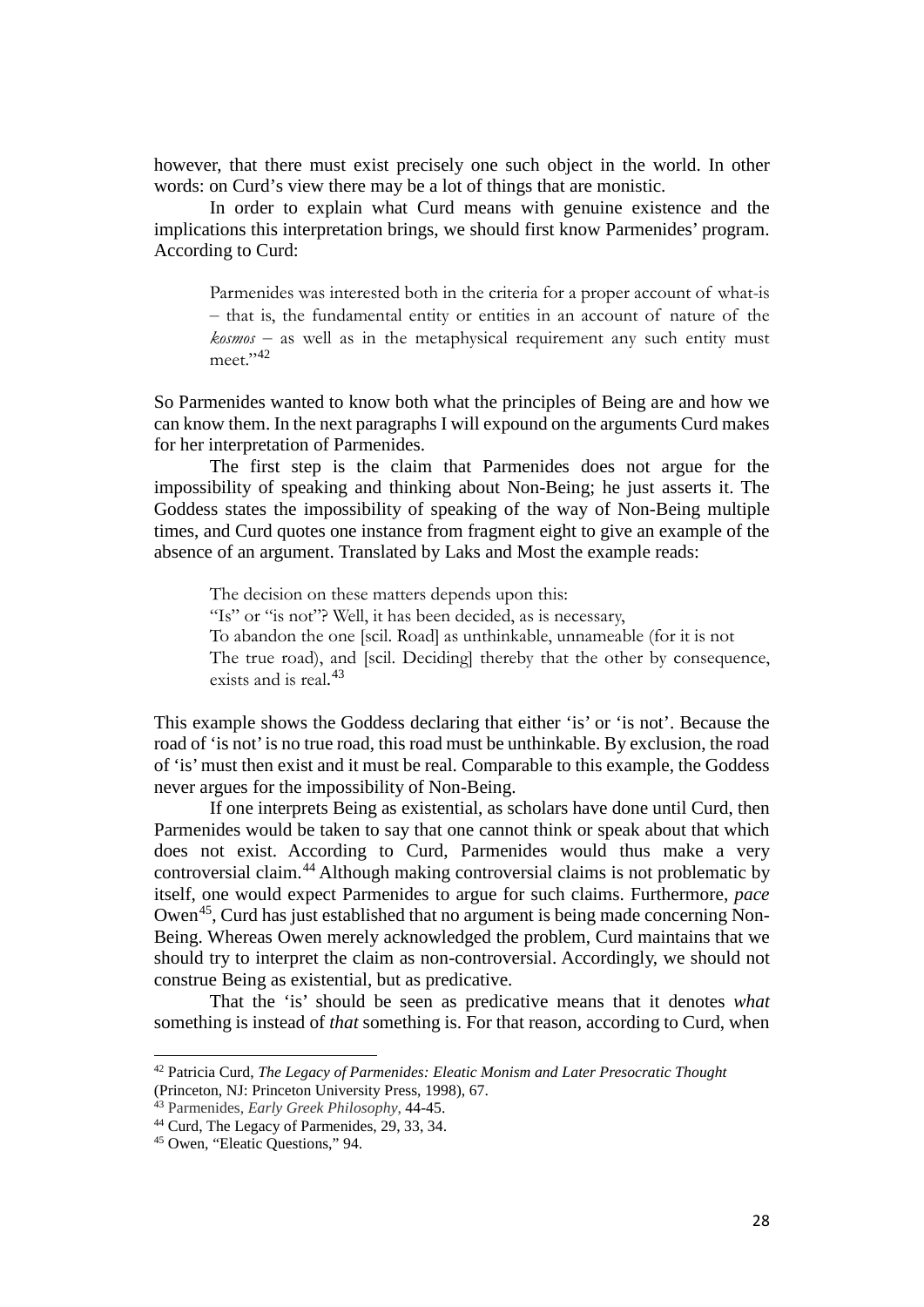we know Being, we know precisely what it is. This changes our interpretation of the poem to a large extend. Now Parmenides is taken to say that everything is *F*, instead of saying that everything must exist. The question Parmenides answers thus changes from 'does it exist?' to 'what is it?' The way of Being then tells us what it is, and the way of non-Being tells us what it is not. The second way would, according to Parmenides, not help us any further, so we should focus on the first way.

The merit of this interpretation is that Parmenides' predicational claim continues to be revolutionary, while at the same time it is not as controversial as the existential claim. To give an example: if we would say that Medusa must exist then we make a strange claim, but if we would say that Medusa is whatever Medusa is then our claim sounds a lot more acceptable. In this way, then, the problem of Parmenides not arguing for his claim is addressed. This line of interpretation alters the solutions offered to many smaller problems, but in doing so it may create some new problems too.

Before we continue to the error of the mortals let us first examine Curd's Monism. We should not just regard 'is' as predicational, we should also consider it as monistic. When Parmenides writes about the different characteristics of Being, Curd interprets them as the principles to which any genuine thing must adhere. In other words: if we say that something genuinely is, it must be *F*. It does not matter *what* that thing is precisely, anything must at least always be  $F$  if it is to exist genuinely*.* This *F,* then, cannot change; so *F* as a predicate is monistic. For that reason, Curd calls her line of interpretation predicational monism.

Since Parmenides argues that change cannot exist, something that is *F* can never change into something that is *G.* Because if *F* becomes *G,* then it will not be *F* anymore. But Parmenides has proven that something that is, cannot cease to be. For this reason, Curd interprets Parmenides as rejecting change in general. In addition, Curd writes: "Should it be *F,* it is all and only *F* with no possibility that it can also be *G.* For if it were such a plurality, it could be scattered in thought into its *F* and *G* components."[46](#page-28-0) The nature of a genuine thing must therefore be both single and unchanging.

Now that the meaning of Being has shifted, the way we know Being shifts as well. The first of these shifts is the notion that there are only two routes of enquiry instead of three. Curd translates lines 28 to 30 of fragment B1 as:

[...] It is right that you should learn all things both the unshaken heart of well-persuasive truth and the beliefs of mortals, in which there is no true trust.<sup>[47](#page-28-1)</sup>

Here we see clearly that the Goddess promises to teach us everything, which is divided into only two ways. Curd gives multiple examples to show that there are only two roads, but for the sake of conciseness we will limit ourselves to one

<span id="page-28-0"></span><sup>46</sup> Curd, The Legacy of Parmenides, 68.

<span id="page-28-1"></span><sup>47</sup> Curd, The Legacy of Parmenides, 25.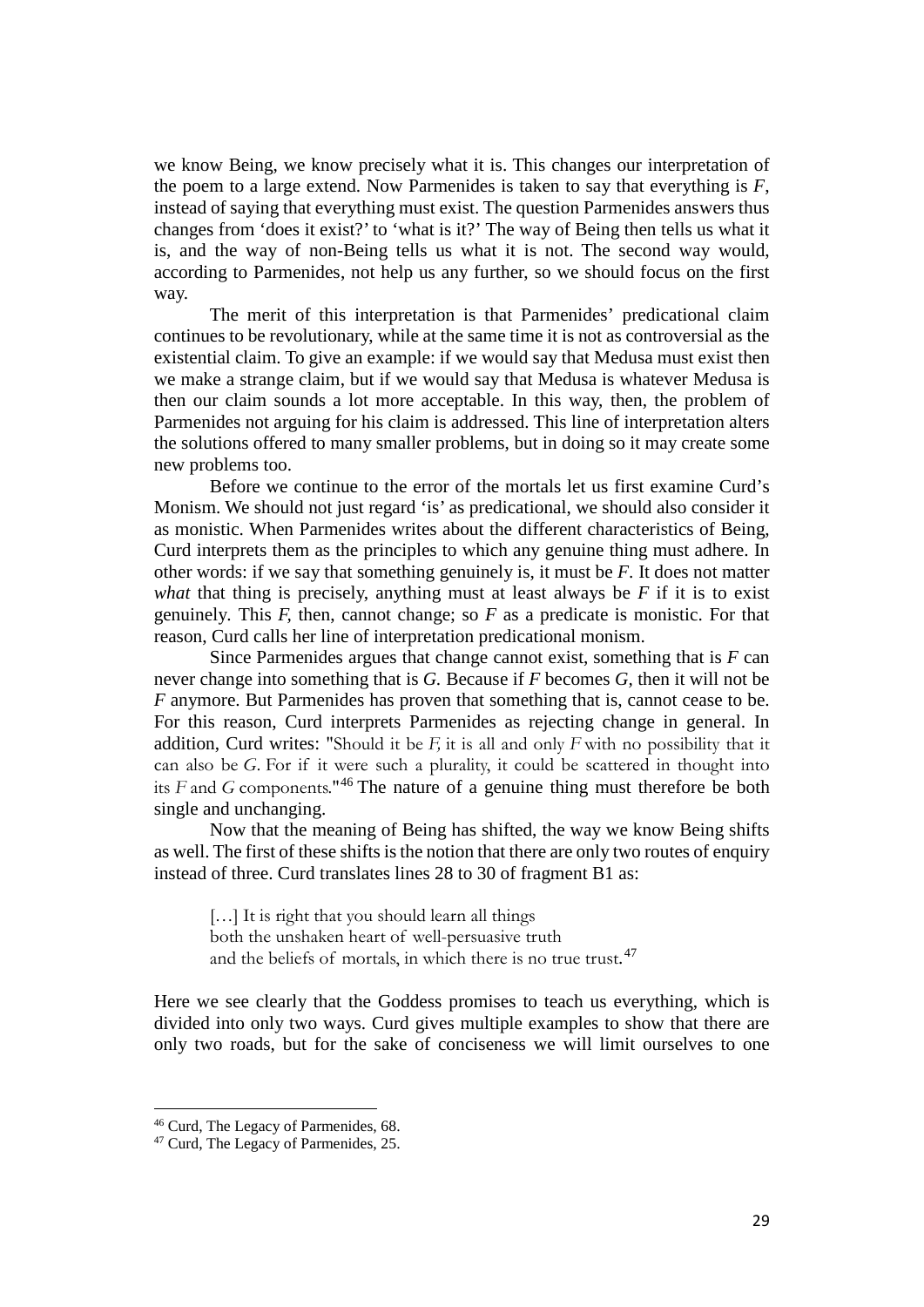example. Curd continues by stating that most other interpretations simply ignore the fact that Parmenides only writes about two roads.

According to Curd, the belief of contemporary scholars that there are three roads is solely based on fragment B6. Although the translation indeed seems to show a third road, Curd has reason to believe the Greek should be altered. The origin of this problem is that the Greek sentence has not survived completely and ends prematurely. There are multiple ways to finish this sentence, while only one leads to the interpretation of three roads. Curd presents multiple arguments to alter the Greek, but we need not delve into the Greek text ourselves. Curd's main argument, after all, is that it is relatively easy to fix the problem of the Greek text, but that the interpretation of three roads does not align with the rest of the poem at all, and that it should therefore be avoided.

The error of the mortals can on this interpretation not be the third road anymore, so their error must now be part of the road of non-Being. In fragment 8 we have seen the Goddess declare that either is or is not. In other words: there is Being and there is non-Being, there is no in-between. Based on these lines, Curd writes that "any hint of what-is-not in an account of what a thing really is disqualifies the account, for it is one that was reached via the negative route and so is not a genuine account at all."[48](#page-29-0) The error of the mortals thus consists of believing to give a genuine account of things while they actually give an account based on the way of non-Being.

As briefly noted before, the way of Being entails judging by reason what a thing is. Fragment eight consists of a list of principles to which anything must adhere in order to be a genuine thing. We could say that this list describes the content of the aforementioned *F*. Parmenides writes:

There only remains the word of the path [scil. that says]:

"Is." On this one there are signs,

Very many of them: that being, it [or: that what is] is ungenerated, indestructible,

Complete, single-born, untrembling and unending [scil. probably: in time].

And was not, nor will it be at some time, since it is now, together, whole,

One, continuous. For what birth could you seek for it?<sup>[49](#page-29-1)</sup>

The nature of a genuine thing is accordingly: ungenerated, indestructible, complete etc. The mortals introduce principles such as change and coming-to-be when seeking the genuine nature of a thing. Still, they believe to be on the right path towards true knowledge. That belief, however, is the error of the mortals.

Now that the Goddess has told us of the way of Being, she continues to the second part of the poem. Before telling us about the opinions of the mortals, she first warns us of the deceptive arrangement of her words. Soon after she introduces two principles: Fire and Night. According to Curd, this cosmology is deceptive because it is easy to believe. It is persuasive on the grounds that Fire and Night appear to be genuine and independent entities. In reality, however, they are each

<span id="page-29-0"></span><sup>48</sup> Curd, The Legacy of Parmenides, 59.

<span id="page-29-1"></span><sup>49</sup> Parmenides, *Early Greek Philosophy*, 41-45.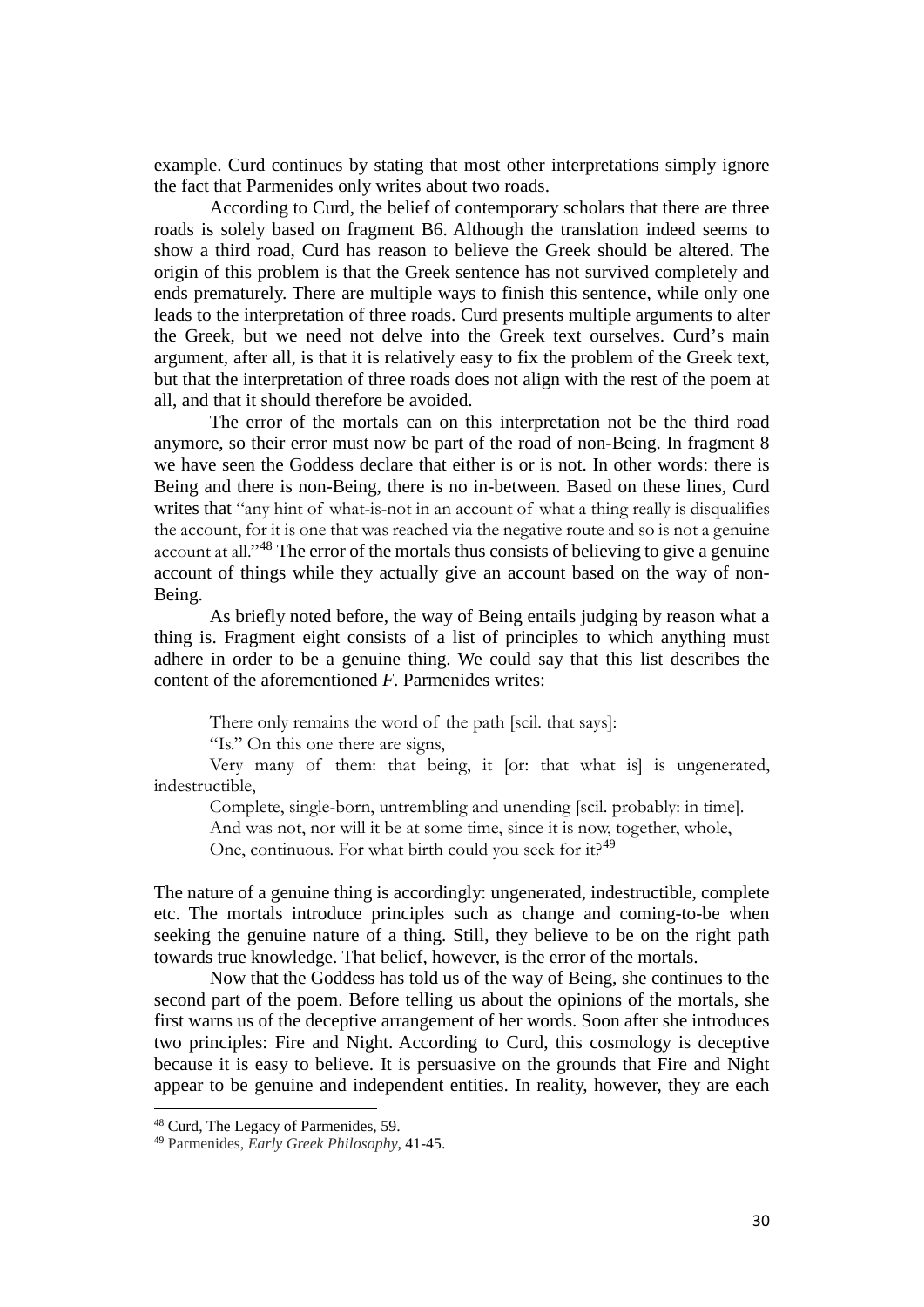other exclusions. The existence of one consists of the non-existence of the other. Curd calls this 'enantiomorphic': two sides of the same coin. Since Parmenides has shown that there can be no non-Being, these enantiomorphic principles cannot genuine exist.

The Goddess describes the error of the mortals in fragment eight as follows:

For they have established two forms to name their views, Of which the one is not necessary –in this they wander in error-<sup>[50](#page-30-0)</sup>

According to Curd, they should not have named both Light and Night. However, only naming one of them would not have solved the problem. Precisely because these two principles are enantiomorphic, it is simply wrong to only name one of them. The true error of the mortals is therefore the positing of enantiomorphs in general. After all, any genuine existing thing must be one and whole in description, while enantiomorphs require each other for the description of their nature.

Although this specific cosmology may be false, Curd refuses to believe that there cannot be a true cosmology at all. After all, Parmenides never states that cosmologies are impossible. For that reason, Curd believes that the second part of the poem functions as a model for future cosmologies. She writes: "If only Light and Night were genuine entities rather than interdefined opposites, Parmenides' cosmology would give an account of the world as experienced"<sup>[51](#page-30-1)</sup>. So on Curd's account, Parmenides came very close to writing a genuine cosmology, and with the principles of part one, a genuine cosmology may be imminent.

In sum, Curd has changed 'is' from existential to predicative and she has interpreted the principles of fragment eight as those to which anything must adhere in order to genuinely exist. The mortals mistakenly believe that they think along the way of truth, while they introduce coming-to-be and change. For that reason, the mortals are actually on the way of non-Being. They have postulated enantiomorphic principles and therefore their cosmology seems true, while in truth it is false. The reason for Parmenides to still write this untrue part, is to serve as a model for future cosmologies.

Curd has made strong arguments for her interpretation while keeping her English accessible. She made good points against the interpretation of Parmenides as a material and numerical monist. Furthermore, she convincingly contended for her predicational monism. Still, there are two issues with her discussion of the second part of the poem. Firstly, she simply assumes that the principles of Light and Night are opposites. Although most, if not all, scholars agree with her, this is not argued for. If it would happen that Light and Night are not enantiomorphs, then, according to her own words, the second part of the poem *would* be true. Consequently, a great deal depends on a notion that is not argued for.

Secondly, the notion that the second part is untrue continues to sit uneasily with the rest of the reading. Curd claims that the second part is useful because it can be used as a model for future cosmologies. I do not see how an untrue cosmology

<span id="page-30-0"></span><sup>50</sup> Parmenides, *Early Greek Philosophy*, 50-51.

<span id="page-30-1"></span><sup>51</sup> Curd, The Legacy of Parmenides, 116.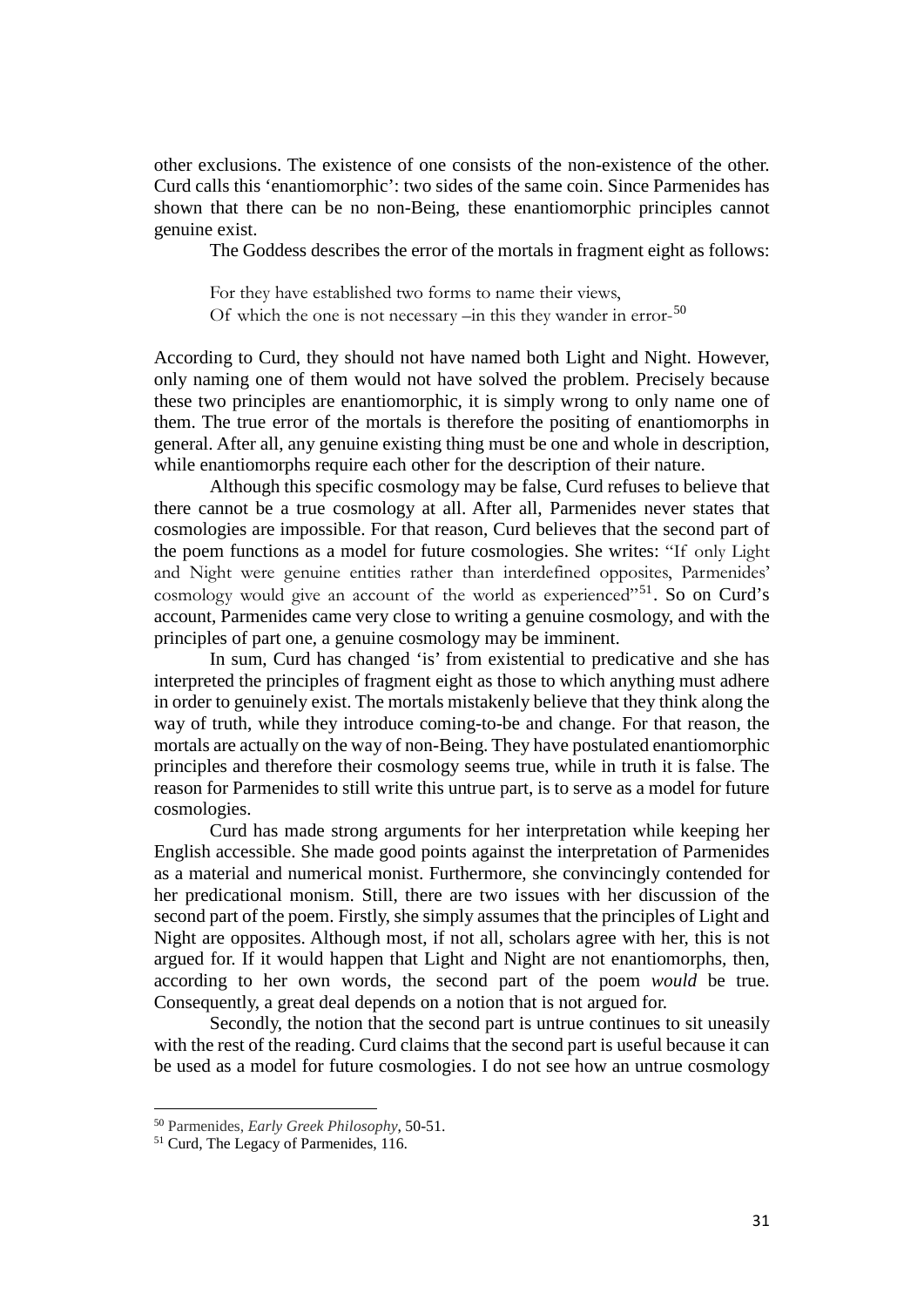can help other cosmologies. After all, we already have the principles of fragment eight. If we make sure that our cosmology is in line with those principles, we will have succeeded in giving a genuine cosmology without needing to even read the second part of the poem.

Finally, it should be noted that Curd's predicational monism distinctly resembles Plato's ideas. Being on Curd's interpretation and Plato's ideas are both ultimately singular in description. They are both unending and unchanging. They are both infinitely independent from anything in the world. Remarkably enough, Curd does not make the resemblance explicit. For this reason the reader is explicitly cautioned not to equate the way Plato's ideas exist with the way Being exists for Parmenides.

# **Palmer (2009): The modal reading.**

Although Palmer does not make it explicit, he seems to have taken over Curd's idea that 'is' should be read as predicative. He added that 'is' should be viewed as existential at the same time. In the end, all his additions converge and they can be boiled down to one core idea: Parmenides distinguished between the modalities of necessity, impossibility and contingency. Presently, we will have a closer look at the most important views that Palmer holds, so that we can fully appreciate the strength and novelty of his interpretation.

The first of Palmer's suggestions is about the multiple ways as described by the Goddess in fragment two. Most scholars interpret fragment two as pertaining to two ways, one for Being and one for Non-Being, with the addition of a third way in fragment six. Palmer is no exception to this tendency, but he does change the content of some of these roads. The translation of fragment two by Most and Laks goes:

What are the only roads of investigation for thought: The one, that "is," and that it is not possible that "is not," Is the path of conviction, for it accompanies truth; The other, that "is not," and that it is necessary that "is not"-I show you that it is a path that cannot be inquired into at all.<sup>[52](#page-31-0)</sup>

Clearly, the Goddess claims that there are two ways for thinking in fragment two: one way that is and the other way that is not. Although Palmer agrees on that point, he differs from other scholars by observing one very important point: that *both* ways are for thinking.

The first road is the road of conviction that accompanies truth. The road itself should not be called the road of truth, for it only follows truth. Furthermore, if one does not want to partake in an anachronism, of which Owen is here accused, it is important to note that truth here should be read as 'true reality' instead of 'true idea'. The Goddess never calls her narrative true or the opinions of the mortals false, but instead merely calls them reliable and unreliable.

<span id="page-31-0"></span><sup>52</sup> Parmenides, *Early Greek Philosophy*, 38-39.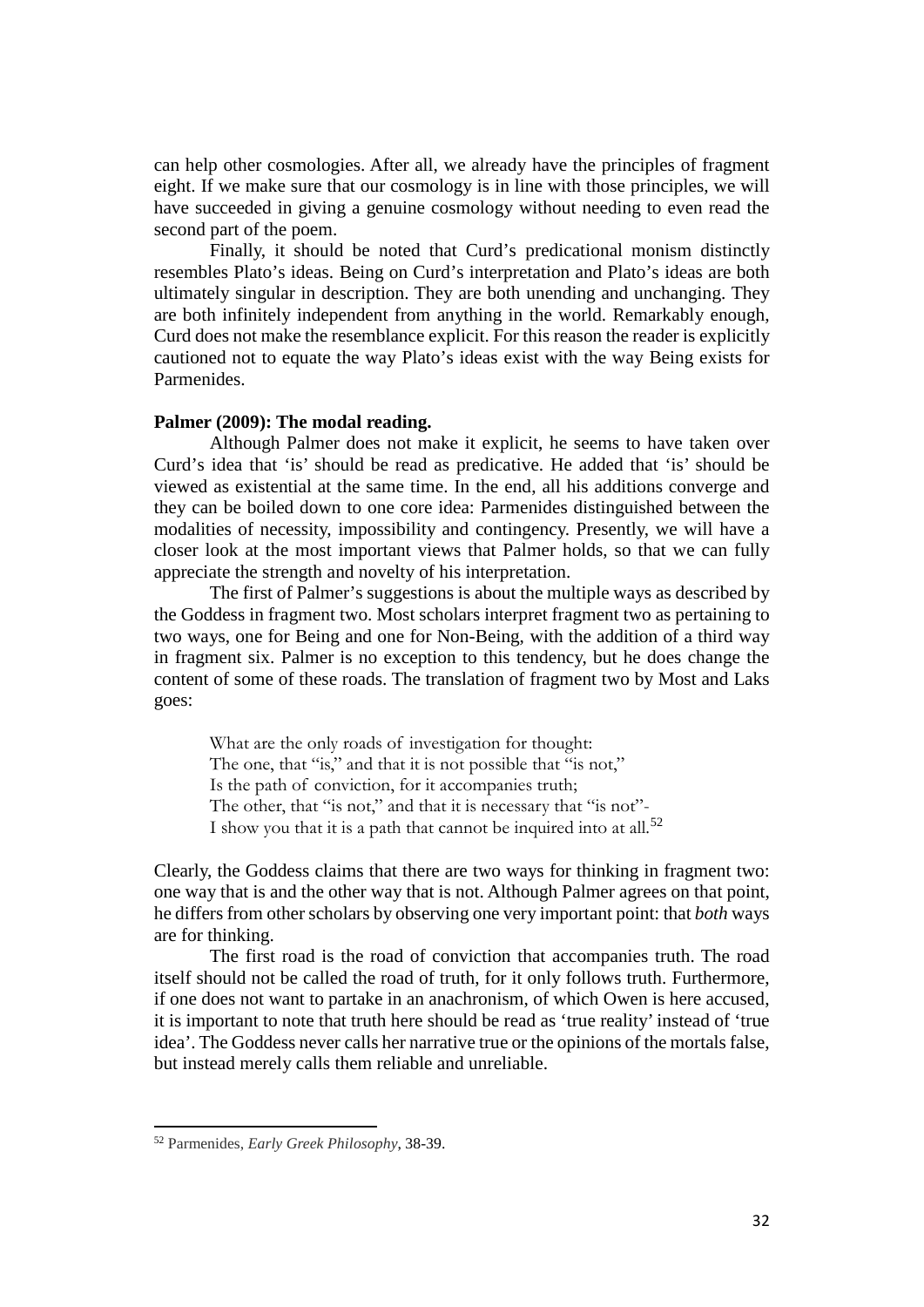The second road must then be the unreal road. This is not to say that it is not a road at all, it is merely a road that deals with the impossible; necessary non-Being. On the one hand, this road is the formal alternative to the road of necessary Being, but on the other hand, the Goddess keeps Parmenides away from this road of investigation. The reason for the Goddess to keep Parmenides away from this road for thought is summed up by Palmer:

What one will never discover, however, is any such thing as an actual round square, so that from Parmenides' somewhat archaic perspective it [is] appropriate to describe the second way as one along which nothing may be discovered.<sup>[53](#page-32-0)</sup>

Again, according to Palmer, Parmenides is not concerned with 'truth', but with the 'real'. On that reading, Parmenides does not hold that one cannot understand anything when thinking about the impossible, instead he holds that one cannot discover anything that is impossible, simply because it is impossible and therefore cannot exist. Indeed, how could one wish to discover that which is not there?

If the second road is the unreal road, which does not allow us to discover anything, then why is it spoken of at all? Why would the Goddess describe the second road, only to warn us not to travel it? According to Palmer, the second road is described merely because it is the formal alternative to the first road. This road does not let you wander in thought, because the impossible is just like the necessary in that it is timeless, motionless, continuous, etc. This road can therefore be said to be a straight road for thought, although one would not discover anything when travelling this road. For this reason the road is described, but should not be travelled on.

Palmer's third way comes into view in fragments six and seven. The most important parts of these two fragments read:

It is necessary to say and to think that this is being; for it is possible that it is, While nothing is not: that is exactly what I bid you to meditate. For such is the first road of investigation from which  $\leq$  keep> you  $\leq$ away>, But then also from this one, which mortals who know nothing Invent, two-headed [scil. Creatures]!<sup>[54](#page-32-1)</sup>

For never at all could you master this: that things that are not are. But as for you, keep your thought away from this road of investigation And do not let much-experienced [or: much experiencing] habit force you down onto this road,[55](#page-32-2)

Translated thus, it seems that in the first line, the first road is the road of necessary Being and that in the second line, the second road is the road of impossible Non-

<span id="page-32-0"></span><sup>53</sup> John Palmer, *Parmenides and Presocratic Philosophy,* (Oxford: Oxford University Press, 2009), 101.

<span id="page-32-1"></span><sup>54</sup> Parmenides, *Early Greek Philosophy*, 40-41.

<span id="page-32-2"></span><sup>55</sup> Parmenides, *Early Greek Philosophy*, 42-43.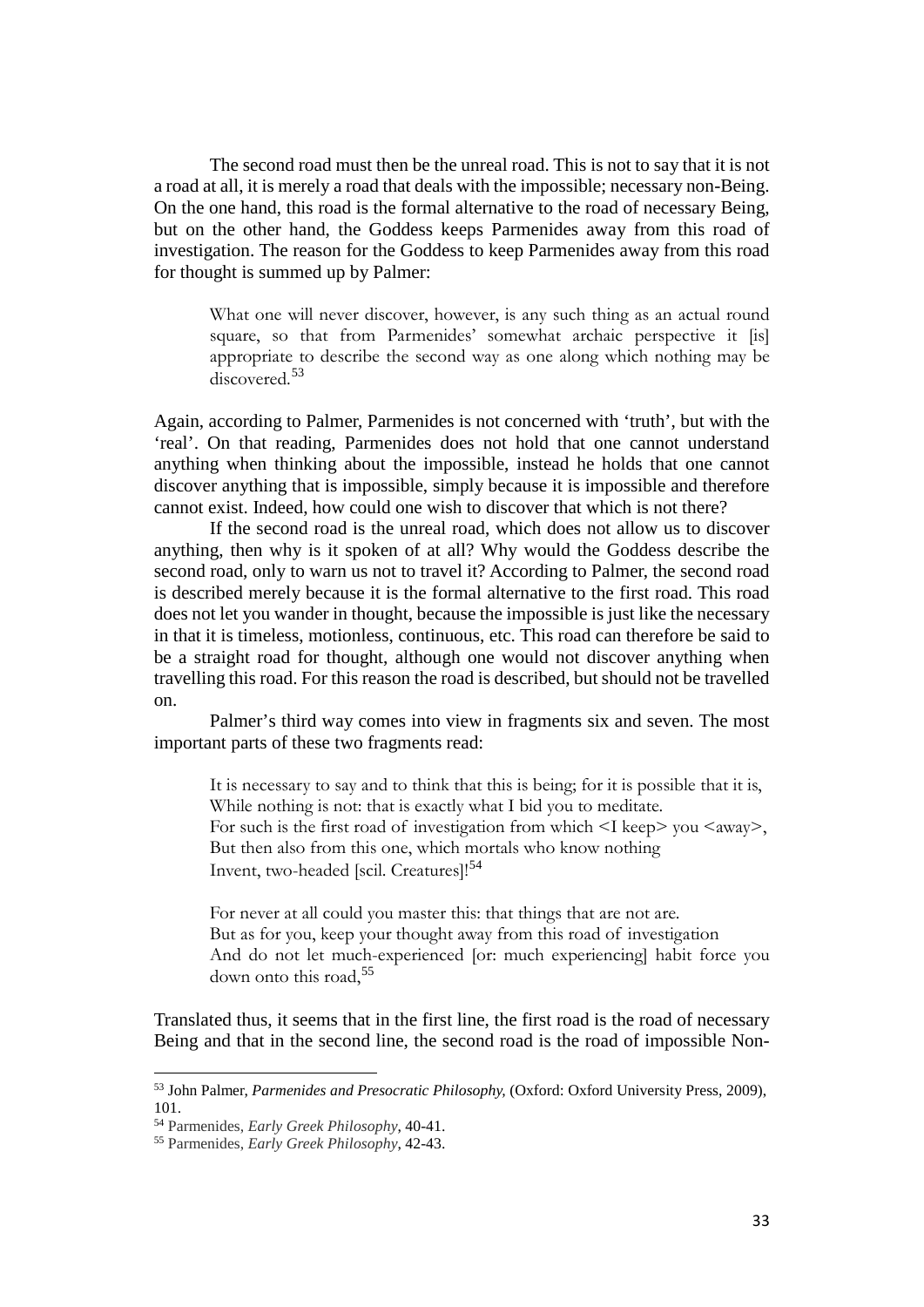Being. Moreover, the Goddess proclaims that the mortals wander two-headed in thought on a third road and that Parmenides should restrain his understanding from this road. Palmer interprets the roads of fragment two as the roads of necessary Being and impossible non-Being. The road of fragments six and seven must then be seen as the road of contingency. This would indeed make sense, for the twoheadedness of the mortals lends itself intuitively to interpreting the mortals as not properly differentiating between the first and the second road.

The Goddess states in fragment six that the mortals "suppose that "this is and is not" [or: that to be and not to be] is the same And not the same, and that of all things [or: for all] the path is backward-turning."[56](#page-33-0) Palmer interprets this third way as a circular way, one that returns back to itself. It is impermanent, wandering and contingent. When one strays from the first path, the path of Being, then one wanders in thought. Palmer gives the example of our apprehension of the moon:

When the moon changes from full to waning, one's prior apprehension of it as full must likewise alter and thus proves not to have been trustworthy or reliable. Not only is one's apprehension unstable and as mutable as its objects, but, what is worse, it can seem to change to non-apprehension.<sup>[57](#page-33-1)</sup>

This is the case for any entity that changes in time. If the object changes, so must our understanding of it. This means that such objects are not proper objects for understanding that does not wander. In other words, we should only let our understanding deal with objects as described by the first part of the poem i.e. ones that are necessary, eternal and immutable. This is also the reason why this road is not a road for understanding: simply because this road does not lead one to understanding. Wandering roads only lead to wandering understanding, and, if we may believe Palmer: to Parmenides, wandering understanding is no real understanding at all.

That is not to say that nothing can be learned from the third way. To Palmer, it seems that even though the third way does not lead to genuine understanding, there can still be better and worse views of the cosmos. The Goddess herself in fact gives us her version of the cosmology, which, of course, must be the best version possible. The Goddess recounts in fragment eight:

For they have established two forms to name their views, Of which the one is not necessary –in this they wander in error-And they have divided their body into opposites and posited signs Separate from each other: for the one, the ethereal fire of flame, Being mild, very light in weight, the same as itself everywhere, And not the same as the other one; and that one too, in itself,

The opposite, night without knowledge [or: without light], a dense and heavy body.[58](#page-33-2)

l

<span id="page-33-0"></span><sup>56</sup> Parmenides, *Early Greek Philosophy*, 40-41.

<span id="page-33-1"></span><sup>57</sup> Palmer, *Parmenides and Presocratic Philosophy*, 117.

<span id="page-33-2"></span><sup>58</sup> Parmenides, *Early Greek Philosophy*, 50-51.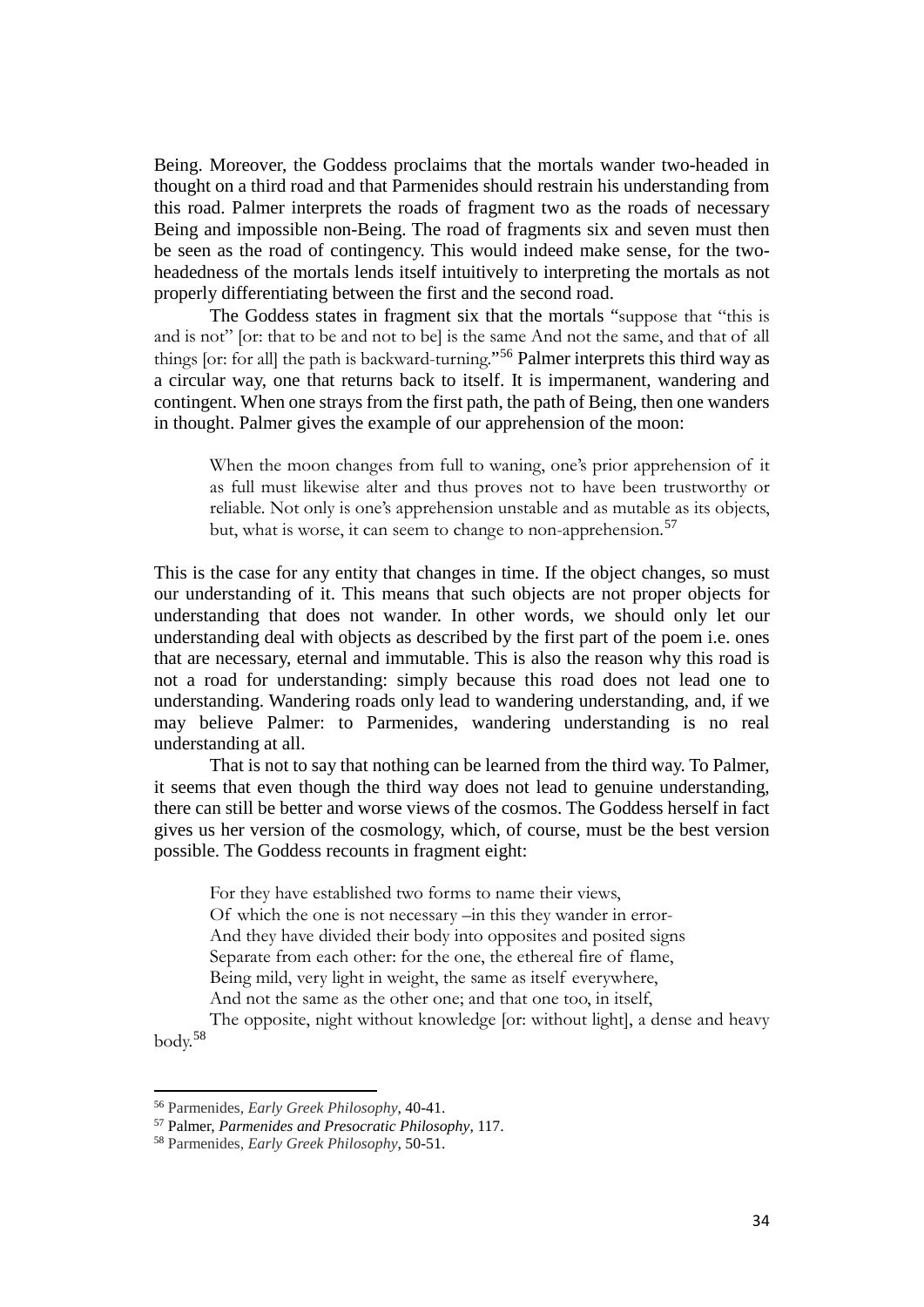# Furthermore, in fragment nine she says:

But since all things have been named light and night And what belongs to their powers is assigned to these and to those, The whole is altogether full of light and of ungleaming night, Both of them equal, since nothing is amidst either of them.<sup>[59](#page-34-0)</sup>

In her cosmology, the mortals name both light and night as principles of the world. Although many scholars have read this part as saying that the mortals named two forms and should have named only one form, this line of thinking cannot be accepted by Palmer. Indeed this road leads to wandering understanding, but this cosmology cannot be called the best one possible if we could simply fix the cosmology by only naming one form. The mortals do wander in thought because they believe that there are two permanent oppositions: light and night. Nevertheless, using two principles is the only way you can describe the world at all.

The error of the mortals thus lies in believing that light and night are objects for genuine understanding. In other words, while they should only use necessary Being as the object for genuine understanding, they now use variable principles such as light and night. This does not change the fact that this cosmology is the best possible cosmology; it merely means that the mortals are mistaken in thinking that changing objects, objects that come to be and cease to be, are the proper objects for genuine understanding. Neither light nor night can be properly described on their own, they need to be described as opposites, even though their change makes our understanding of them wander. In sum, the mortals try to follow the first way of thought, but because they believe their senses, they become so used to material, changing things, that they wander in thought by not allowing for necessary and changeless Being.

According to Palmer, the main point that Parmenides tries to make in his poem must then be: there can only be genuine understanding if one follows the first way of thought: the way of Being. There can be understanding if one follows the second way of thought, the way of Non-Being, but one would never discover anything real that way. Furthermore, one could learn much by travelling the third way of contingent Being, but one would not gain genuine understanding by travelling that road. The main problem of the mortals does not lie in following this wandering way, but in missing the first way of thought and therefore assuming that genuine thought lies at the end of the wandering third road.

The cosmological part of the poem is on Palmer's reading very much true. While the first part is about necessary Being and its formal counterpart: impossible Non-Being, the cosmological part is about contingent Being. Other scholars have argued that there can only be genuine Being, but in fact Parmenides nowhere claims anything like that. Failure to grasp the idea that contingent Being is not the proper object for genuine understanding has deceived other scholars into believing that there is no truth to the cosmological part of the poem. All in all, on Palmer's reading, all that Parmenides has set forth are the modalities of necessity, impossibility and

<span id="page-34-0"></span><sup>59</sup> Parmenides, *Early Greek Philosophy*, 56-57.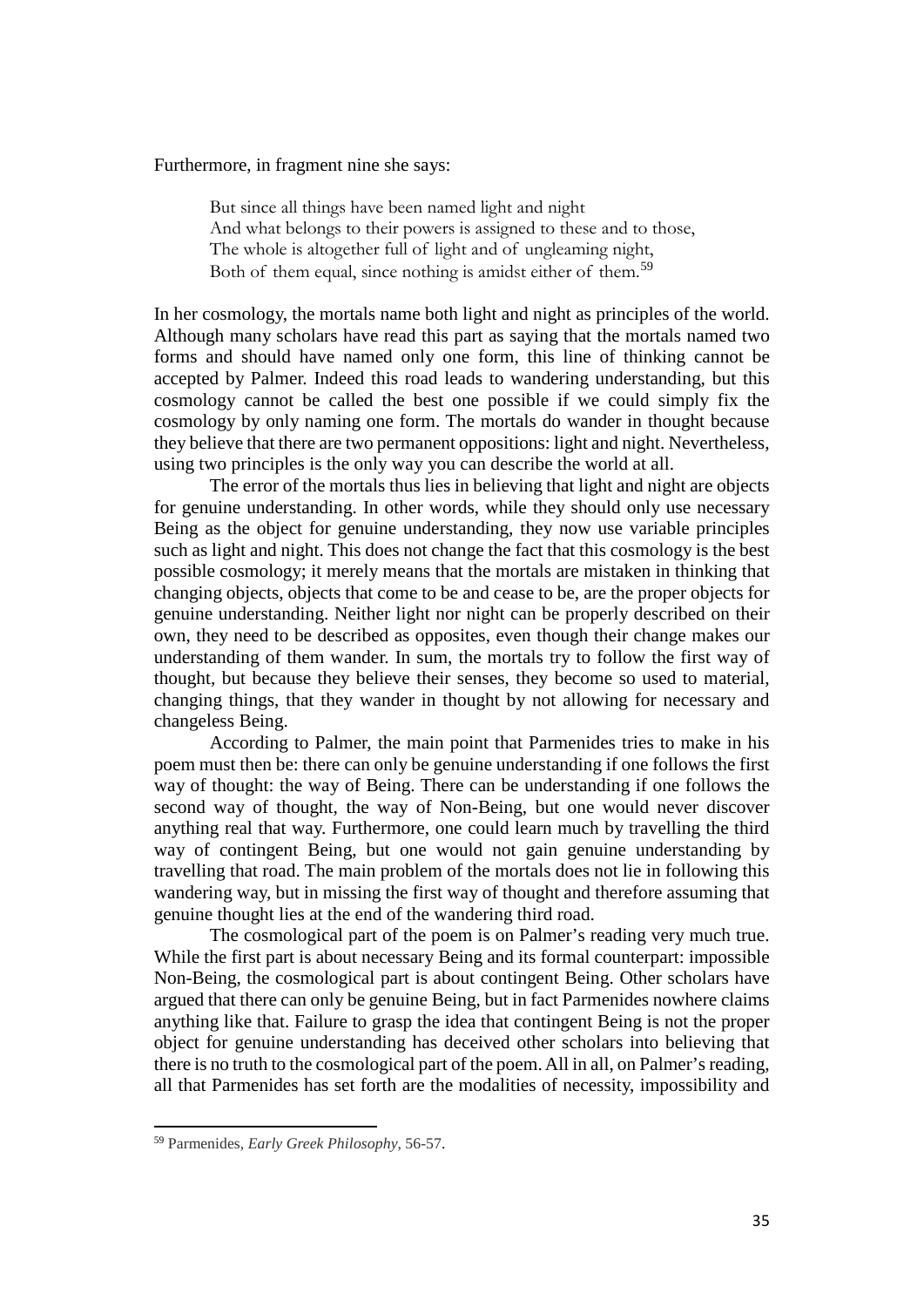contingency, together with the admonition not to mix them up. With this, Palmer has succeeded in solving many of the problems that were handed down to him with the reception of Parmenides. Be that as it may, it would be naïve to think that no further progress could be made and that the debate on Parmenides has now ended.

In this way, Palmer has solved the problems that came with the interpretations of his predecessors. One of the reasons that Palmer has solved all these problems, is that he focused on the philosophical coherence of the poem.<sup>[60](#page-35-0)</sup> This focus has two important effects. On the one hand, it makes sure that Parmenides created a comprehensible philosophy and that there are hardly any problems with it. On the other hand, Palmer's extensive application of the principle of charity also entails that there may be persistent philological problems. Although this thesis does not focus on the philology, it does pay to succinctly consider this issue.

Whereas Parmenides does use the word 'necessary', ἀνάγκη and χρὴ, to describe both Being and non-Being, he nowhere mentions contingent Being. Even though Parmenides did not use this term himself, it may of course still properly describe his ideas. While the philosophical arguments for this interpretation are very strong, philological arguments only argue for it indirectly. Palmer can only show that the extant fragments are in line with his interpretation. He cannot prove that Parmenides considered contingent entities as the object of inquiry for the mortals. The best way for us to test Palmer's reading is therefore trying to falsify it.

Let us again consider the first sentence of fragment six: "It is necessary to say and to think that this is being; for it is possible that it is,"<sup>[61](#page-35-1)</sup> Naturally it would be problematic if every possible Being is necessary Being. This would leave no room for the not-necessary, contingent Being of Palmer's reading. Palmer therefore translates it differently, namely as "It is necessary to say and to think that What Is is; for it is to be,"[62](#page-35-2) In order to decide between the two translations, we must take a look at the Greek ourselves. The Greek of the last part goes: ἔστι γὰρ εἶναι·. Although there is no explicit mention of possibility here, the Greek does allow for such a translation. Translated most literally I would translate either with: 'because/for Being is', or: 'because/for it is Being. Laks and Most note in a footnote that the alternative translation 'for being is' is difficult to suppose. They do not, however, note the translation of 'for it is Being', which is almost the same as Palmer's translation. Despite the fact that Laks and Most translate this sentence differently, I see no problems for Palmer. After all, the main problem originates from the use of accents in the Greek word ἔστι, while Parmenides himself did not write with these accents. In sum, although his focus lies on philosophy, Palmer does not neglect the necessary philology, as he has produced a credible translation.

<span id="page-35-0"></span><sup>60</sup> On page 138 of *Parmenides and Presocratic Philosophy* Palmer writes, for example, that the strength of his reading is that it avoids "the unnecessary attribution to Parmenides of absurd and unoccupiable positions, among which is certainly to be counted the strict monist thesis that only one thing exists, when there are viable alternatives available."

<span id="page-35-1"></span><sup>61</sup> Parmenides, *Early Greek Philosophy*, 40-41.

<span id="page-35-2"></span><sup>62</sup> Palmer, *Parmenides and Presocratic Philosophy*, 110.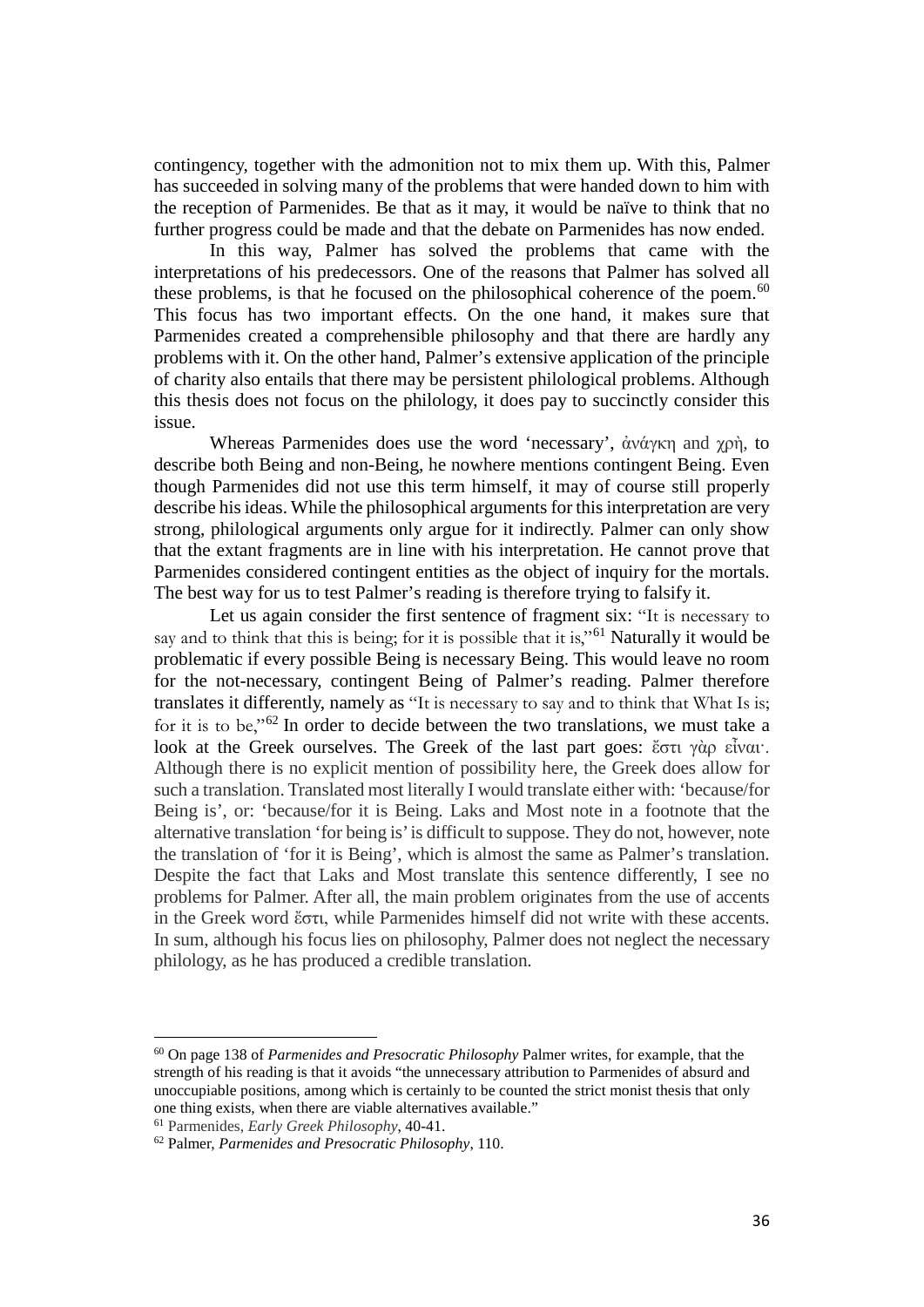# **Chapter III: On Further Improvement**

The goal of this chapter is threefold. Firstly, it will be used to look back on the most important elements of chapter II. This is done by charting the answers of the discussed scholars of the 20th century to crucial problems of interpretation. Furthermore, in contrast with chapter II, it will focus on the problems instead of on the scholars. Secondly, it will analyse the different readings and suggest a new direction for the debate on Parmenides. Lastly, it will be used to conclude the thesis as a whole.

# **Recapitulation**

The essential features of the interpretations of Owen, Guthrie, Curd and Palmer are put into the table below. This is done by extracting their answers from chapter II to the core questions as described in chapter I. In the leftmost column we find these core questions and every column shows the answers given by a different scholar. The scholars are chronologically ordered from left to right, so that the progress of the debate on a specific question can be seen at a glance.

| Question scholar                                                                      | Owen                                                                                                                                                               | Guthrie                                                                                                                                     | Curd                                                                                                                                        | Palmer                                                                                                                                          |
|---------------------------------------------------------------------------------------|--------------------------------------------------------------------------------------------------------------------------------------------------------------------|---------------------------------------------------------------------------------------------------------------------------------------------|---------------------------------------------------------------------------------------------------------------------------------------------|-------------------------------------------------------------------------------------------------------------------------------------------------|
| What is the<br>subject of 'Being<br>$is'$ ?<br>How is the verb<br>used in 'Being is'? | That what can be<br>spoken and thought of.<br>Existential, so<br>everything must exist,                                                                            | That which is, which<br>means that which<br>can be spoken and<br>thought of.<br>Existential, which<br>explicitly makes this                 | Any real thing:<br>every genuine thing<br>must be a complete<br>being.<br>Predicative,<br>whatever it is, it                                | Proper, immutable<br>objects of<br>understanding: that<br>which is necessary.<br>Both existential and<br>predicative. What is                   |
|                                                                                       | and nothing does not.                                                                                                                                              | claim a tautology.                                                                                                                          | must be one and<br>whole etc. in<br>description.                                                                                            | necessary must exist<br>and must also be<br>whatever it is.                                                                                     |
| How many roads<br>are there?                                                          | Three: everything is,<br>nothing is, some<br>things are and some<br>things are not.                                                                                | Three: the road of<br>being, the road of<br>non-being and the<br>road of seeming.                                                           | Two: the road of<br>Being and the road<br>of Non-Being.                                                                                     | Three: the road of<br>necessity, the road of<br>impossibility and the<br>road of contingency.                                                   |
| What is the error<br>of the mortals?                                                  | The mortals claim that<br>some things do not<br>exist, while in fact<br>there is only Being.                                                                       | The mortals think<br>that the road of<br>Being is the same as<br>the Road of non-<br>Being and thereby<br>they walk the road<br>of Seeming. | The mortals<br>mistakenly believe<br>that they gain<br>genuine<br>understanding, while<br>they are in fact on<br>the road of non-<br>Being. | The mortals look at<br>changing objects when<br>searching for genuine<br>understanding, while<br>they should only look<br>at immutable objects. |
| Is the second part<br>true?                                                           | No, its use is purely<br>dialectical.                                                                                                                              | No, but there are<br>still better and worse<br>cosmologies and its<br>use is practical.                                                     | No, but it is still<br>useful as a model for<br>future cosmologies.                                                                         | Yes, but because it<br>deals with changing<br>matters, it leads to<br>wandering<br>understanding.                                               |
| Is the perceived<br>world real?                                                       | No, because only a<br>single unchanging<br>thing exists.                                                                                                           | No, the perceived<br>world is an illusion.                                                                                                  | Yes, but the<br>perceived world<br>causes the error of<br>the mortals.                                                                      | Yes, but not<br>everything in the<br>perceived world is<br>necessary.                                                                           |
| Does P build on<br>his predecessors<br>or does he break<br>with them?                 | P breaks, because he<br>does not assume<br>monism from his<br>predecessors and he<br>proved change to be<br>impossible, thereby<br>ending all Ionian<br>cosmology. | P breaks, because he<br>proved that the<br>Milesian monists<br>were all mistaken.                                                           | P continues, because<br>he is concerned with<br>the same problems<br>as his predecessors.                                                   | P continues, because<br>he started from<br>monism just like his<br>predecessors.                                                                |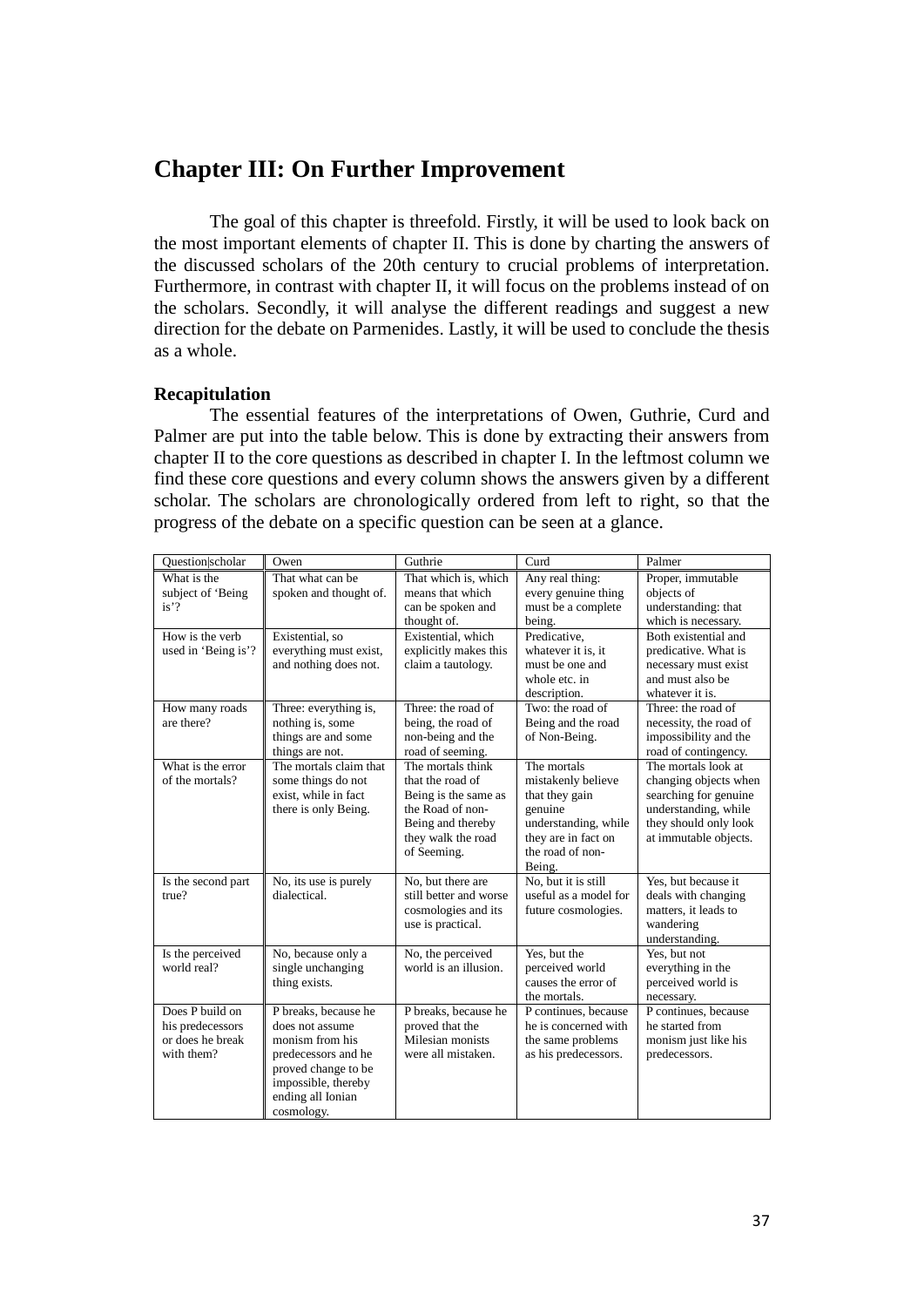The question about the subject in 'Being is' examines the character of Being itself. A different way to pose this question is to ask 'what exactly is Being?' Owen argues that Being is whatever we can speak and think of. All the while, Owen is careful not to make this sentence a tautology. Guthrie agrees with Owen on the nature of Being, but he purposefully does make it into a tautology. Curd narrows the subject down to only genuine entities. While Palmer follows Curd in this description, he adds that there are also entities that are not real or genuine.

The question about the verb in 'Being is' examines what Parmenides says about the subject. These two questions are therefore inseparable. Owen argues for the interpretation that whatever we can speak and think about exists without making it a tautology. Guthrie agrees with Owen on all aspects but one: namely that Parmenides *does* argue from a tautology. Curd's interpretation is completely different. She argues that every genuine thing must be *F,* so her interpretation of 'is' is predicative*. F* stands for the different principles as described by the Goddess in fragment eight. Palmer combines the two previous interpretations by saying that Being must both exist and be whatever it is. Although Parmenides thus conceives of necessary Being, not everything exists in this way; there is also contingent Being.

The number of roads scholars attribute to the poem influences their answer to the error of the mortals. Owen, Guthrie and Palmer all believe there to be three roads in total, while only Curd argues for two roads. To be more specific: Owen holds that the mortals sometimes walk the road of Being and sometimes walk the road of non-Being, thereby creating the third road. Guthrie thinks that the mortals cannot distinguish between the road of Being and the road of non-Being and therefore he concludes the same as Owen, namely that the mortals thereby create the third road. Curd then breaks with this line of interpretation by arguing for an alteration of the Greek text. She thus maintains that there are only the two roads: the road of Being and the road of non-Being. Palmer then returns to the interpretation of the three roads, but he does change the meaning of the roads. According to him, the first road is the road of necessary Being, the second is the road of impossible non-Being and the third road is the road of contingent Being. Note that to both Owen and Guthrie one road was of Being and two were of non-Being, while to Palmer two roads are of Being and one of non-Being.

The error of the mortals must then be regarded in combination with the number of roads. Consider, for example, that Owen, Guthrie and Palmer all argue that the mistake of the mortals lies in them walking the third road. Owen argues that the mortals sometimes walk the road of non-Being and therefore their mistake is creating and thinking along the third road. Guthrie argues that the mortals try to walk the road of Being, but mistakenly they walk the road of non-Being and therefore, again, they create and think along the third road. Although Curd argued for only two roads, she follows this line of interpretation as well. She argues that the mortals think that they are on the road of Being while they are on the road of non-Being. She does not, however, believe that they thereby create a third road. Furthermore, on her account the mistake does not consist in thinking that some things do not exist, but it consists in their way of searching for truth. The mistake of the mortals is thus that they think they can gain genuine understanding by asking what something is not. Palmer combines the previous interpretations by arguing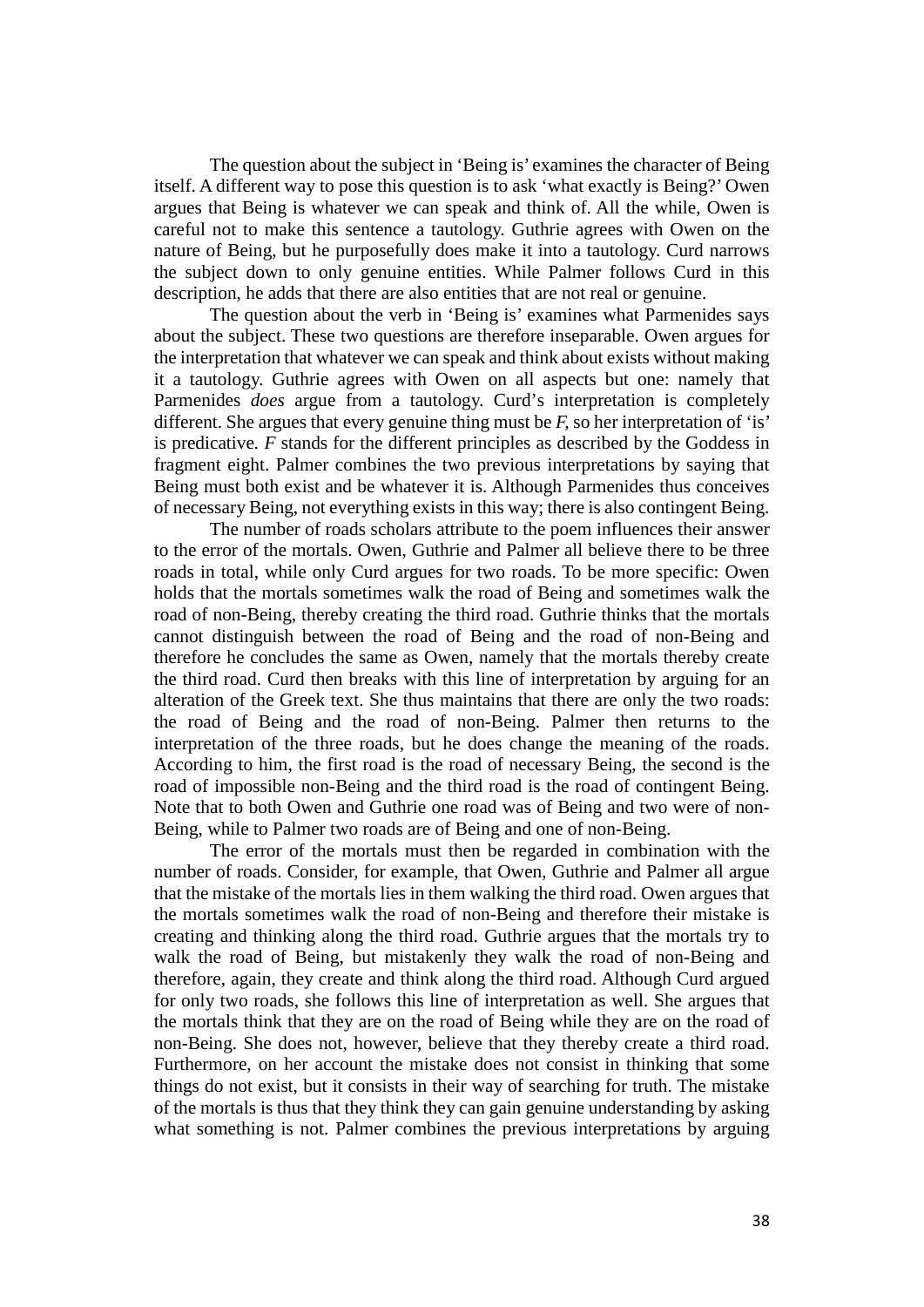that the mortals look at the wrong objects when searching for genuine truth. For they search along the road of contingent-Being and thus they look at changing objects, while they can only gain genuine knowledge by searching along the road of necessary-Being by looking at immutable objects.

The status of the cosmological part of the poem received the most divergent answers. Owen believes that it is meant to be purely dialectical and therefore it is entirely untrue. Guthrie also believes it to be untrue, but he still attributes practical value to it. Even though there is no change in the world, the mortals still have to live in this world of seeming and deal with apparent changes. Comparable to Guthrie, Curd also argues that the second part of the poem is untrue and she also attributes practical value to it. Her practical value differs from Guthrie's, because, according to her, the poem can be used as a model for future cosmologies. Palmer is the only scholar who argues that the cosmological part is true. Still, this part can only lead to wandering understanding. Although wandering understanding is not as good as genuine understanding, on Palmer's reading, wandering understanding is still more valuable than no understanding.

A corresponding question is whether the perceived world is real. Owen does not believe so, because there is only one, unchanging and homogeneous Being, while there is change in the perceived world. Guthrie wholeheartedly agrees, and he calls the perceived world the world of seeming. Curd again deviates from her predecessors by arguing that the perceived world is real, even though it causes the error of the mortals. Because the mortals think that the perceived world is all there is, they think that they can gain genuine knowledge from the perceived world**.**  Palmer follows Curd in claiming that the phenomenal world exists. Palmer adds the suggestion that there is both necessary and contingent Being in this world. Impossible non-Being can of course nowhere be found in the world. The mortals just have to make sure they know which kind of Being they inquire into.

The last question is the most important question according to Owen, namely whether Parmenides wrote in the tradition of his predecessors or whether he broke with them. According to Owen, Parmenides breaks with his predecessors, because he does not start from the same premise as the Milesian monists, while he does prove the impossibility of their project. Guthrie also believes that Parmenides breaks with his predecessors, but he differs from Owen by arguing that Parmenides *did* start from the same premise as the Milesian monists, again to prove the impossibility of their project. According to Curd, Parmenides continued the project of his predecessors, because he showed to which principles a cosmology must adhere. On this reading, Parmenides even gave an example of how to write a cosmology. Palmer calls Parmenides a "generous monist"<sup>63</sup>. Parmenides does argue for monism, but he does not argue against pluralism: he accepted both types of being. For this reason, Palmer views Parmenides as a continuation of the project of his predecessors.

<span id="page-38-0"></span><sup>63</sup> Palmer, *Parmenides and Presocratic Philosophy*, 46.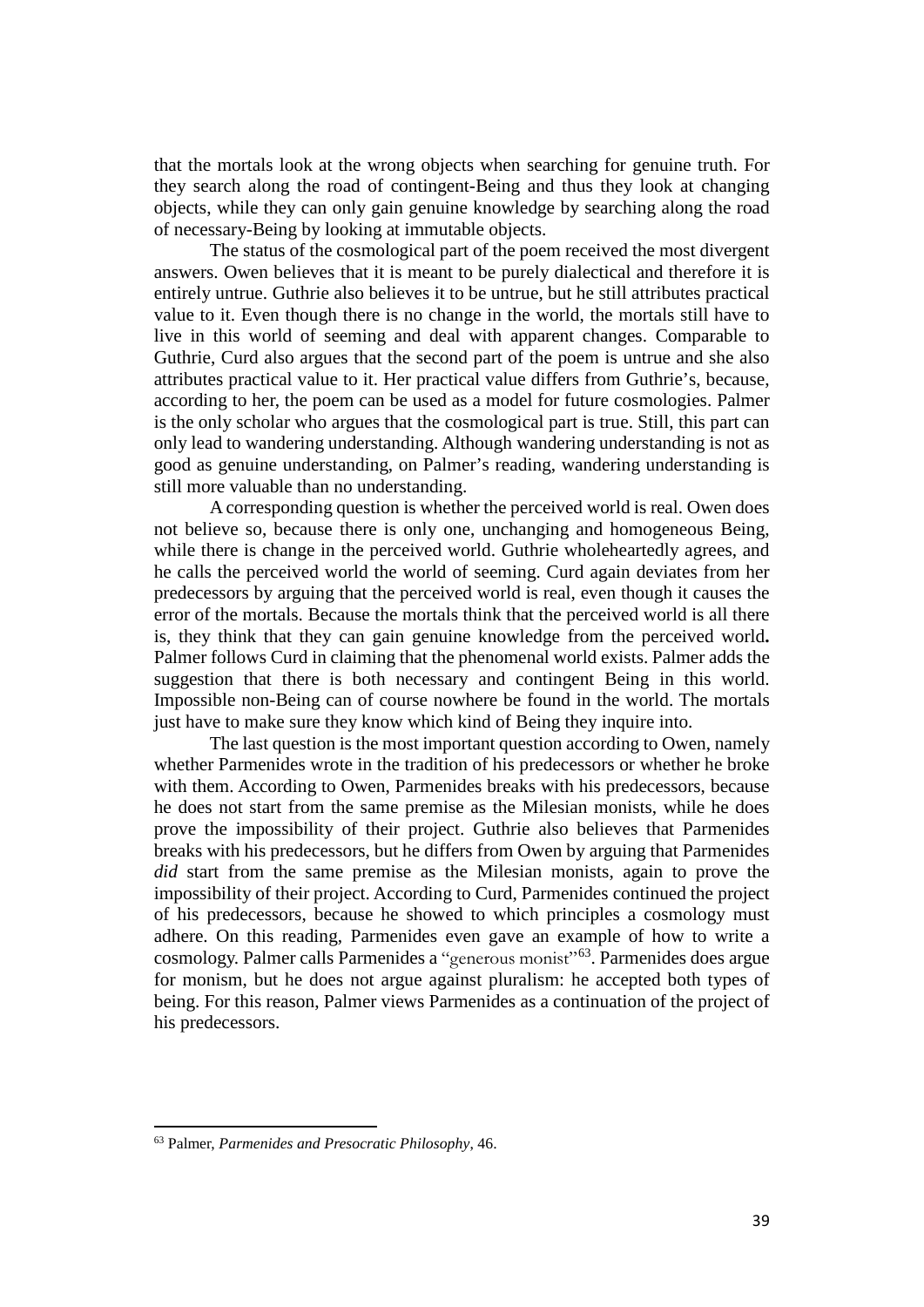# **Improving Extant Problems**

Even though most of his standpoints have been countered by later scholars, Owen has provided us with a valuable reading nonetheless. Presently the remaining problems his reading faces will be made explicit. Firstly, Parmenides' splits the poem into a logical and a cosmological part, but Owen gives no conclusive argument that would make the cosmological part worthless. Secondly, the purely dialectical purpose of the cosmological part discards the second part too easily. It is an interpretation that allows scholars to neglect the second part and thus it is a way to avoid problems instead of solving them. Thirdly, the three roads oppose the dualistic nature of the whole poem. There are, for example, the road of Being and the road of non-Being, the logical part and the cosmological part, the principles of light and night. Still, the notions that the third way consists of the error of the mortals, and that it swerves between the road of Being and the road of non-Being, have been adopted eagerly by other scholars.

Guthrie has altered many aspects of Owen's interpretation while keeping the general idea the same. For this reason, he has the same problem as Owen concerning monistic Being and the illusionary world. The validity of the logical part is made more compelling, because on this reading, Parmenides started from a tautology, which is hard to invalidate. Furthermore, Guthrie recognized Owen's negligence of the cosmological part and tried to improve its worth by arguing that it has practical value for the mortals. Nevertheless, this part remains untrue and the defence is thus rather weak. Why would Parmenides do his best for the world of seeming if it does not exist anyway? If the world of seeming is untrue, it is one thing to still have to live in it, another to have to explain how it works. The cosmology might help mortals understand the world, but knowing that the world is an illusion does not help to live in it. Lastly, Guthrie allows for three ways for thought, just as Owen did, which is opposed to the dualistic nature of the poem.

In many respects, Curd's interpretation entirely parts with the ideas of Owen and Guthrie. Most importantly, she does not regard the world of perception as fundamentally untrue. For this reason, both parts of the poem are concerned with the truth. Although Curd still regards the cosmological part as failing to be genuine, at least Parmenides tried to make it true. The second part thus guides the reader to a better understanding of the world. Be that as it may, the logical part would be enough to guide the reader to a proper cosmology. The cosmological part is now considered as attempting, but failing, to adhere to the principles, which would not help to create a true cosmology. Furthermore, the addition that this cosmology is Parmenides' best attempt does little to increase its utility. Lastly, Curd opts for two roads instead of three, while preserving the idea that the error of the mortals lies in their mixing-up of the two roads. In sum: the only remaining problem is the lasting low value of the cosmological part.

Palmer returned to the notion that there are three roads in Parmenides' poem: the road of necessity, the road of contingency and the road of impossibility. The logical part then deals with necessity and the cosmological part deals with contingency. Since there are no impossible entities in the world, no part deals with the road of non-Being. In this way, Palmer's reading adheres to the dual nature of the poem, even though it allows for three ways of Being. Furthermore, following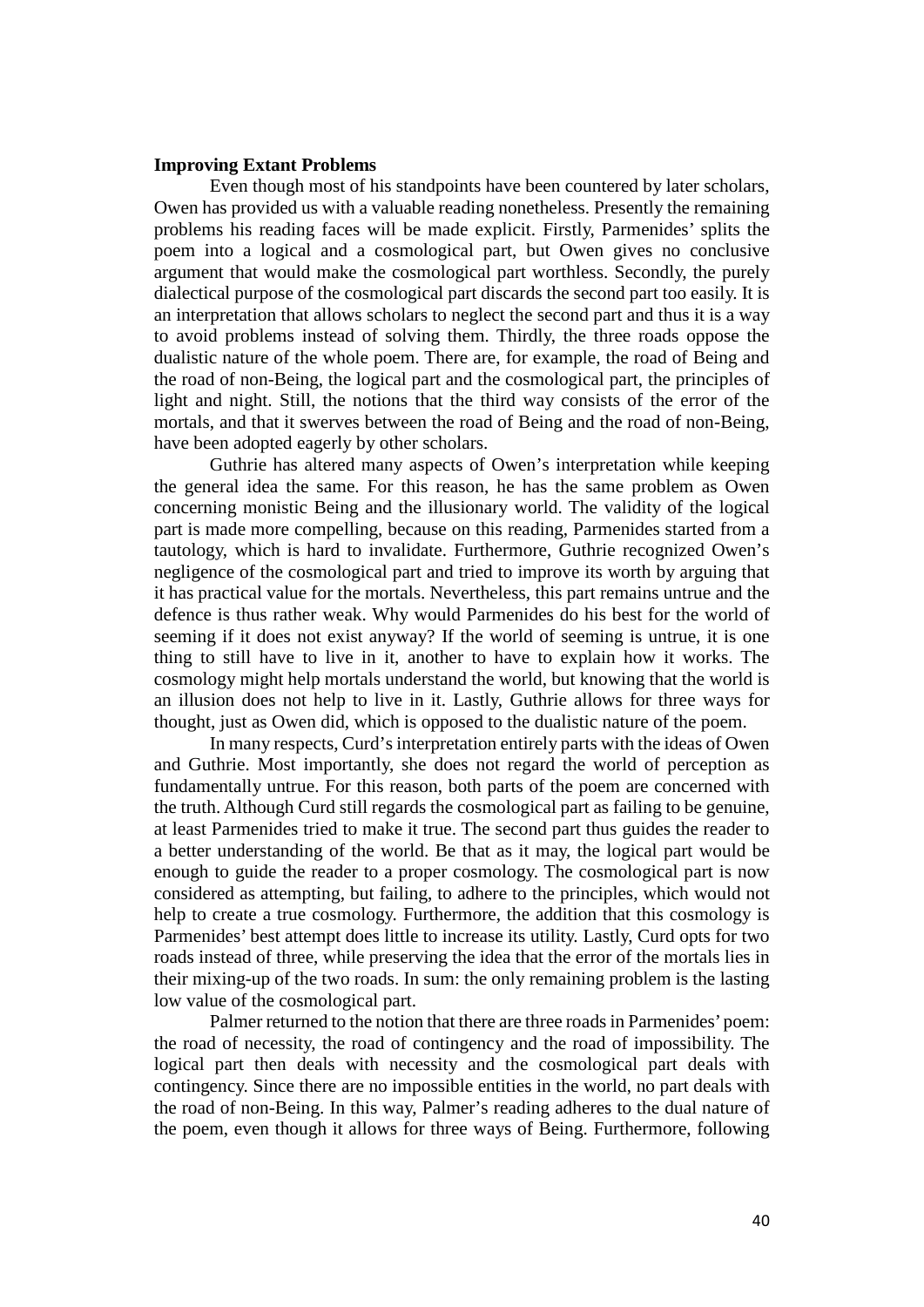Curd, Palmer regards the world of perceptions as true as well. The cosmological part deals with the road of contingent Being and thus leads to wandering knowledge. Palmer slightly alters his predecessor's interpretation that the error of the mortals consists of mixing up the two roads of Being. On his reading, this means that the mortals look at contingent, changing entities, while they believe to gain genuine knowledge. In this way, Palmer has solved the philosophical problems of preceding interpretations of Parmenides.

Although not necessarily ruining, there are three weaknesses to Palmer's interpretation. The first and the second are methodological and the third is historical. Firstly, because he lacks textual evidence for contingent-Being, Palmer cannot offer proof for this reading, as he can only show that his interpretation does not contradict the text. Secondly, alternative interpretations may be just as true as Palmer's. There may be different ways of interpreting Parmenides while having the precise same problems and solutions to textual issues as Palmer. If multiple readings are just as probable, we are still stuck with not knowing what Parmenides tried to achieve. Thirdly, Palmer severely reduces the pivotal position of Parmenides. This deviates from earlier views on Parmenides, but it also affects the historical narrative of pre-Socratic philosophy in general. Still, this is not intrinsically or methodologically problematic. If Palmer can conclusively argue for a new narrative in pre-Socratic thought, then this weakness may even be turned into a strength.

Palmer's reading is very strong, but there may still be stronger possible readings. In order to make an even more persuasive interpretation one should focus more on the cosmological part. Scholars focused almost exclusively on the logical part and the attention has shifted only gradually towards the cosmological part. Palmer was the first to claim that the cosmological part is true and that only its results may be deceptive. Doubtlessly, there are more ways to attribute positive meaning to the second part.

Furthermore, a focus on the cosmological part may result in a more substantiated reading. Considering that the second part of the poem is more open to interpretation, this part is easier to fit into a reading than the first part. For this precise reason, one should try to start with the textual evidence of the second part. The extant lines of the cosmological part are fewer in number than those of the logical part. The cosmological lines should be used as handholds instead of being mostly ignored. One cannot explain the first part away, and if one starts with the second part, neither can the second part be explained away. The result will be a more textually based and therefore a more convincing reading.

Lastly, although Zeno was not used in this thesis, one could make use of his paradoxes in future studies. I agree with Barnes that one should never prioritize Zeno's words over those of Parmenides when searching for understanding of Parmenides. Still, one could use Zeno to see what sort of topics he dealt with and compare those with Parmenides. If Zeno, for example, deals with necessity and contingency in his paradoxes, then Palmer's interpretation becomes much more credible. Furthermore, if Parmenides' fragments prove ambiguous on an issue, then Zeno's text may help to settle a conclusion. In sum: Zeno's texts should be used as auxiliary material.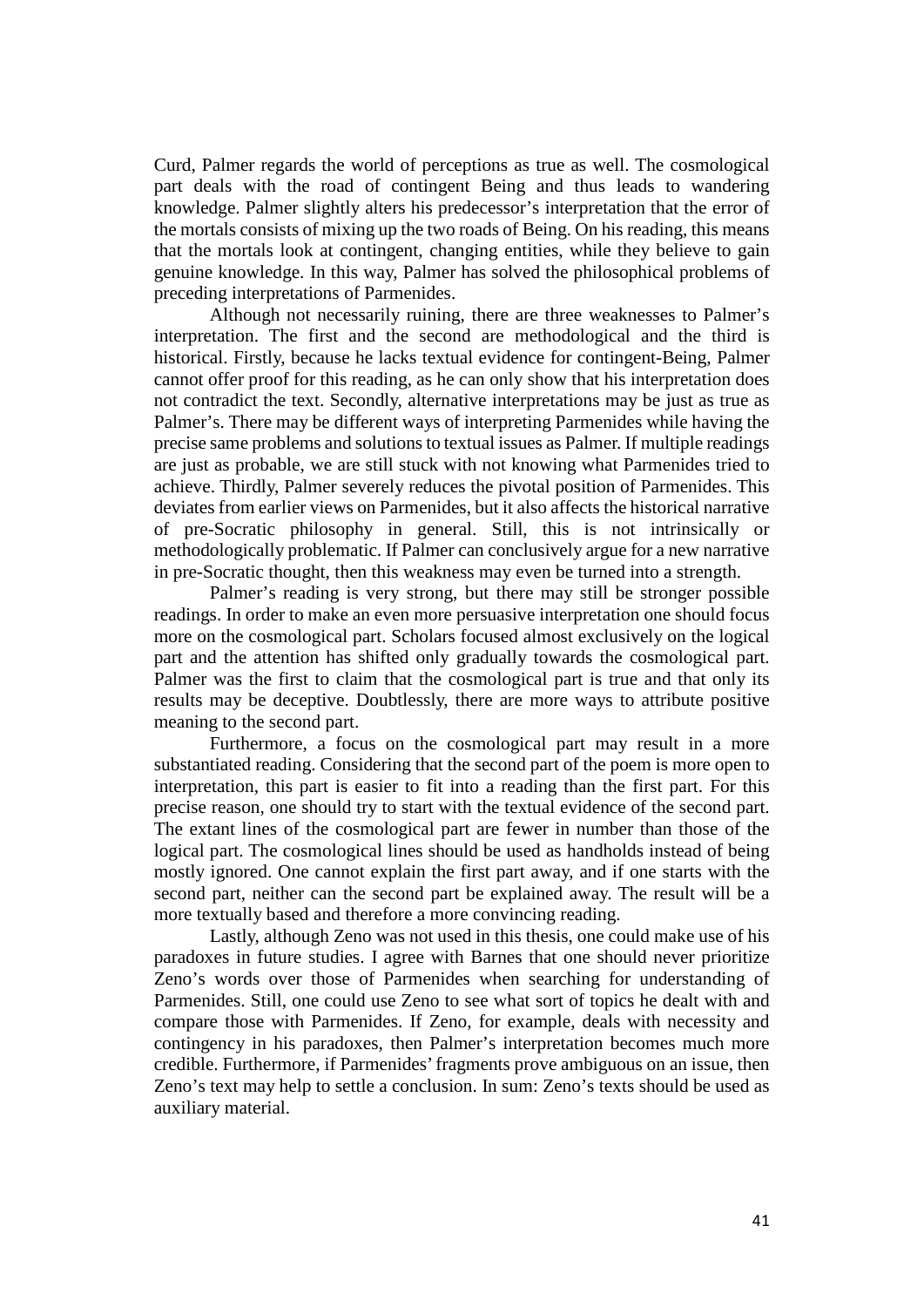# **Conclusion**

In the first chapter, we have seen the most important problems in the debate on Parmenides. In the second chapter, the progression of the debate has become apparent and we have found problems with all contemporary interpretations, including Palmer's. In the third chapter, we have seen ways to improve the debate in the future. One could, for example, take Zeno into account and, moreover, focus on the cosmological fragments of the poem.

What, then, is the relation between the first part and the second part of Parmenides' poem? Let us first look at the two parts individually. Every scholar sees the logical part of the poem as true. This notion would be very hard to change, since the Goddess says her argument is worthy of belief and that it is concerned with truth. Every scholar, with the exception of Curd, sees the cosmological part as the result of the error of the mortals. Owen simply calls it untrue, Guthrie calls it seemingly true, Curd calls it Parmenides' attempt of being true, and Palmer calls it contingently true. We can thus see that scholars have tried to interpret the cosmological part as true, but that this is no easy feat.

Interpreting the cosmological part as true makes sense, because Parmenides shows understanding that had not been present until him. To give an example: in fragment fourteen, the Goddess claims that the moon is: A light in the night wandering around the earth, a light from elsewhere <sup>[64](#page-41-0)</sup> In fragment fifteen, she continues that the moon is: Always gazing towards the rays of the sun<sup>[65](#page-41-1)</sup>. For this reason, Aëtius thought that Parmenides meant that the moon did not have its own light and was instead illuminated by the sun. Here, it does not matter whether Aëtius was correct with this interpretation, what does matter is that such claims should be studied more instead of being dismissed. Moreover, it would be puzzling to accept that Parmenides was the first to make such claims while holding on to the idea that there is no truth in the cosmological part.

The relation between the first part and the second part of the poem is usually thought of as a relation between true principles and a failure to follow these principles. This failure is then identified as the error of the mortals. So the first part of the poem describes the way of Being and the second part of the poem describes how the mortals fail to follow that road. The moral of the story is that the mortals may have failed in following the road of Being, but that does not necessarily make the cosmology untrue. The mortals may still have gained some insight. Most importantly, the deceptiveness of the cosmology must not allow us to dispose of it.

We have thus found that the first part is very much true, and that we should seek truth in the second part as well. Still, we should remember that the cosmological part is deeply related to the error of the mortals. Considering that in fragment eight the Goddess states that she gives a deceptive account of the opinions of the mortals, the challenge for contemporary scholars is to interpret the second part as true, while holding on to the deceptiveness of the Goddess's words.

In the end, Palmer is the one who has best met this challenge, because he solved most of the philosophical problems and has attributed truth to the

<span id="page-41-0"></span><sup>64</sup> Parmenides, *Early Greek Philosophy*, 66-67.

<span id="page-41-1"></span><sup>65</sup> Parmenides, *Early Greek Philosophy*, 66-67.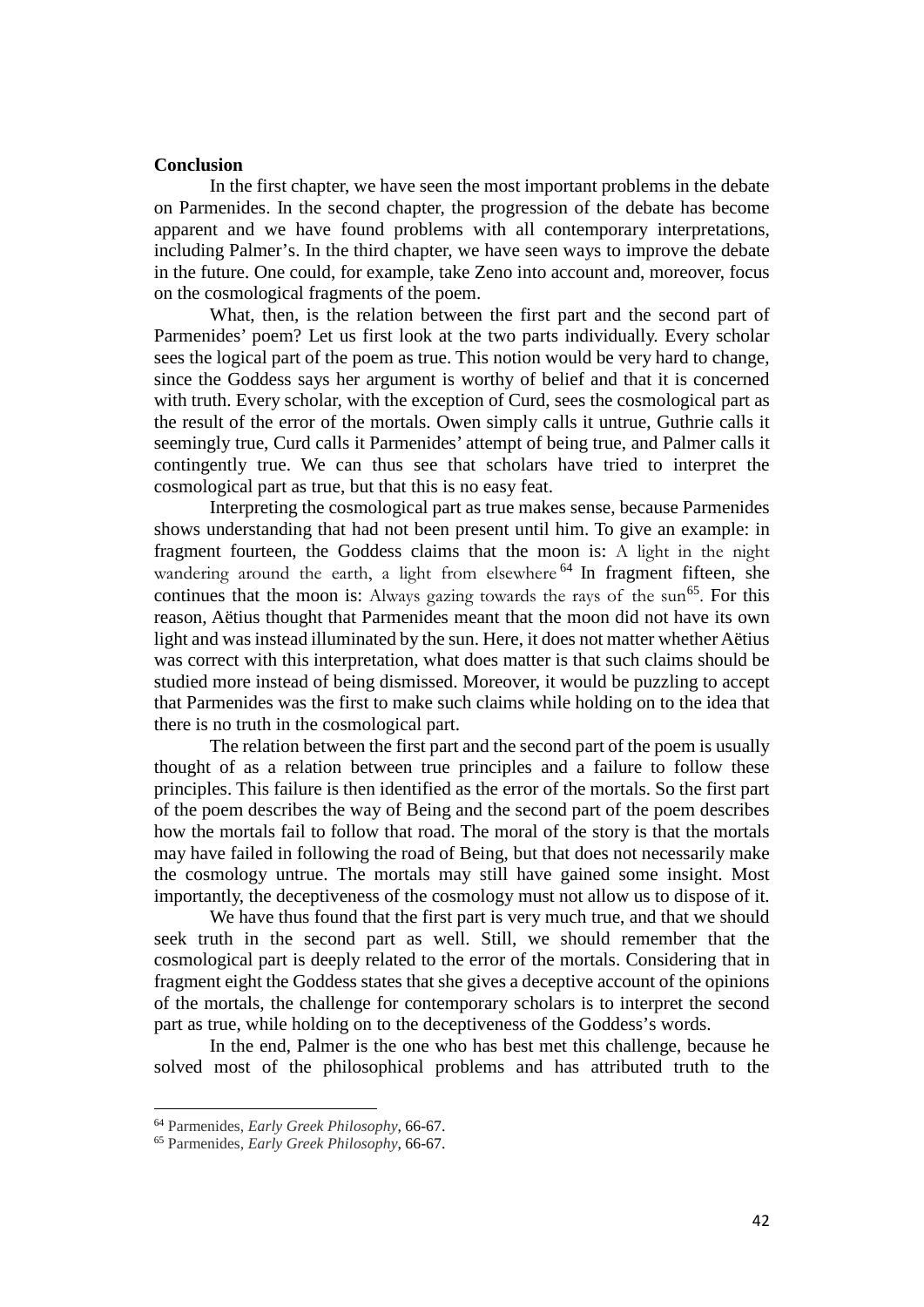cosmological part. Be that as it may, even Palmer's reading has weaknesses. Even if we see his line of interpretation as the best there currently is, improvements can still be made. For example, if one would emphasize the extant text, a more credible reading could be constructed. Moreover, by putting the focus on the cosmological part of Parmenides' poem, new light may be shed on old material.